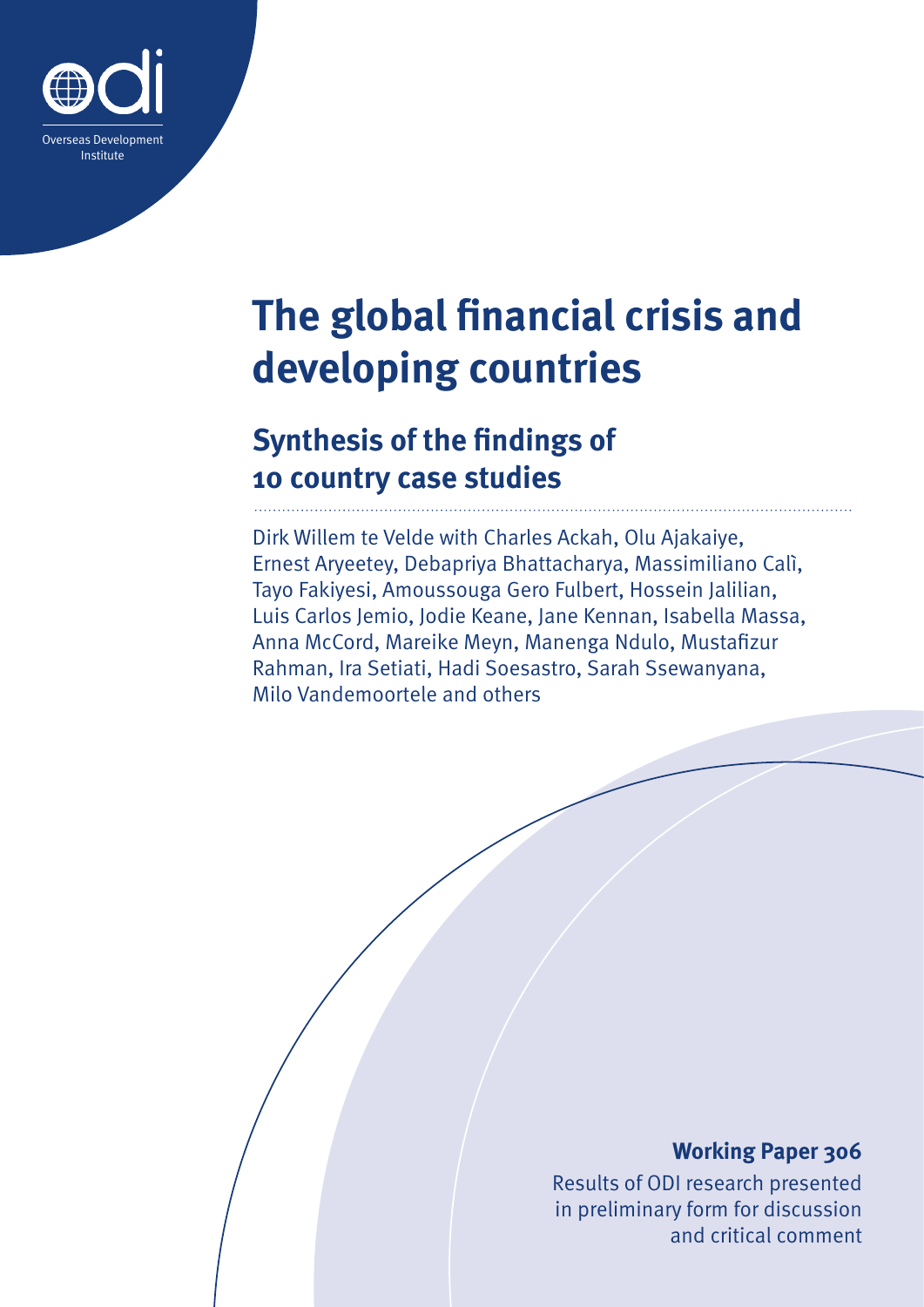Working Paper 306

# The global financial crisis and developing countries

# Synthesis of the findings of [1](#page-1-0)0 country case studies<sup>1</sup>

June 2009

Investment and Growth Programme[2](#page-1-1) Overseas Development Institute 111 Westminster Bridge Road London SE1 7JD

1

<span id="page-1-0"></span><sup>1</sup> This study has been funded by the UK Department of International Development (DFID) and the Dutch Ministry of Foreign Affairs (DGIS). Any views expressed are the responsibility of the authors and not those of DFID, DGIS or the Overseas Development Institute (ODI). We are grateful for comments from DGIS and DFID staff, from seminar participants in Rotterdam 16 April, London 20 April and 5 May 2009 and seminars in Bangladesh, Benin, Bolivia, Cambodia, Ghana, Indonesia, Kenya, Nigeria, Uganda and Zambia. For comments or suggestions, please contact [dw.tevelde@odi.org.uk](mailto:dw.tevelde@odi.org.uk) The country research papers can be downloaded from [http://www.odi.org.uk/projects/details.asp?id=1041&title=global-financial-crisis](http://www.odi.org.uk/projects/details.asp?id=1041&title=global-financial-crisis-developing-countries)[developing-countries.](http://www.odi.org.uk/projects/details.asp?id=1041&title=global-financial-crisis-developing-countries)

<span id="page-1-1"></span><sup>2</sup> <http://www.odi.org.uk/programmes/investment-growth/default.asp>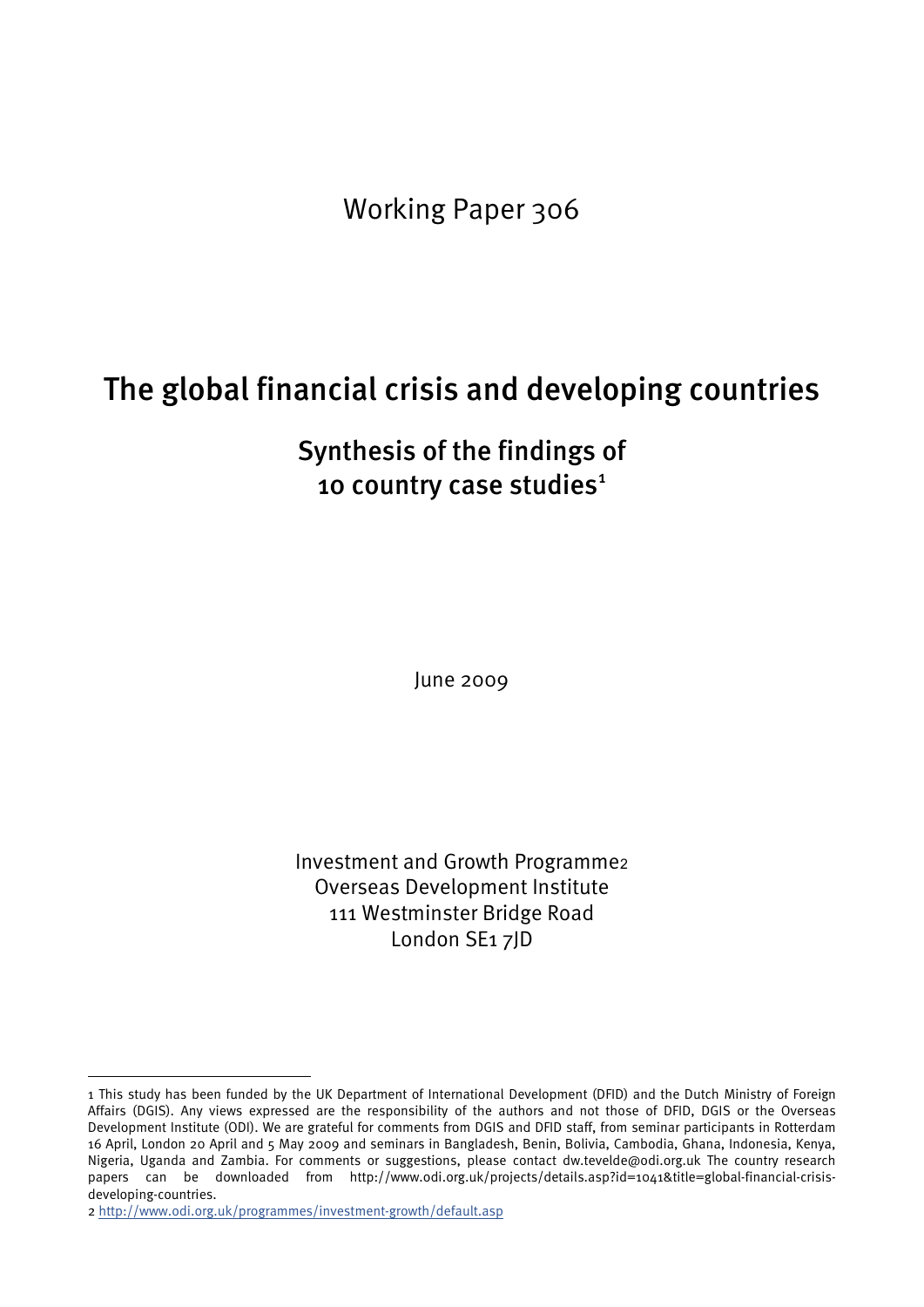ISBN 978 0 85003 908 5 Working Paper (Print) ISSN 1759 2909 ODI Working Papers (Online) ISSN 1759 2917

© Overseas Development Institute 2009

All rights reserved. No part of this publication may be reproduced, stored in a retrieval system, or transmitted in any form or by any means, electronic, mechanical, photocopying, recording or otherwise, without the prior written permission of the publishers.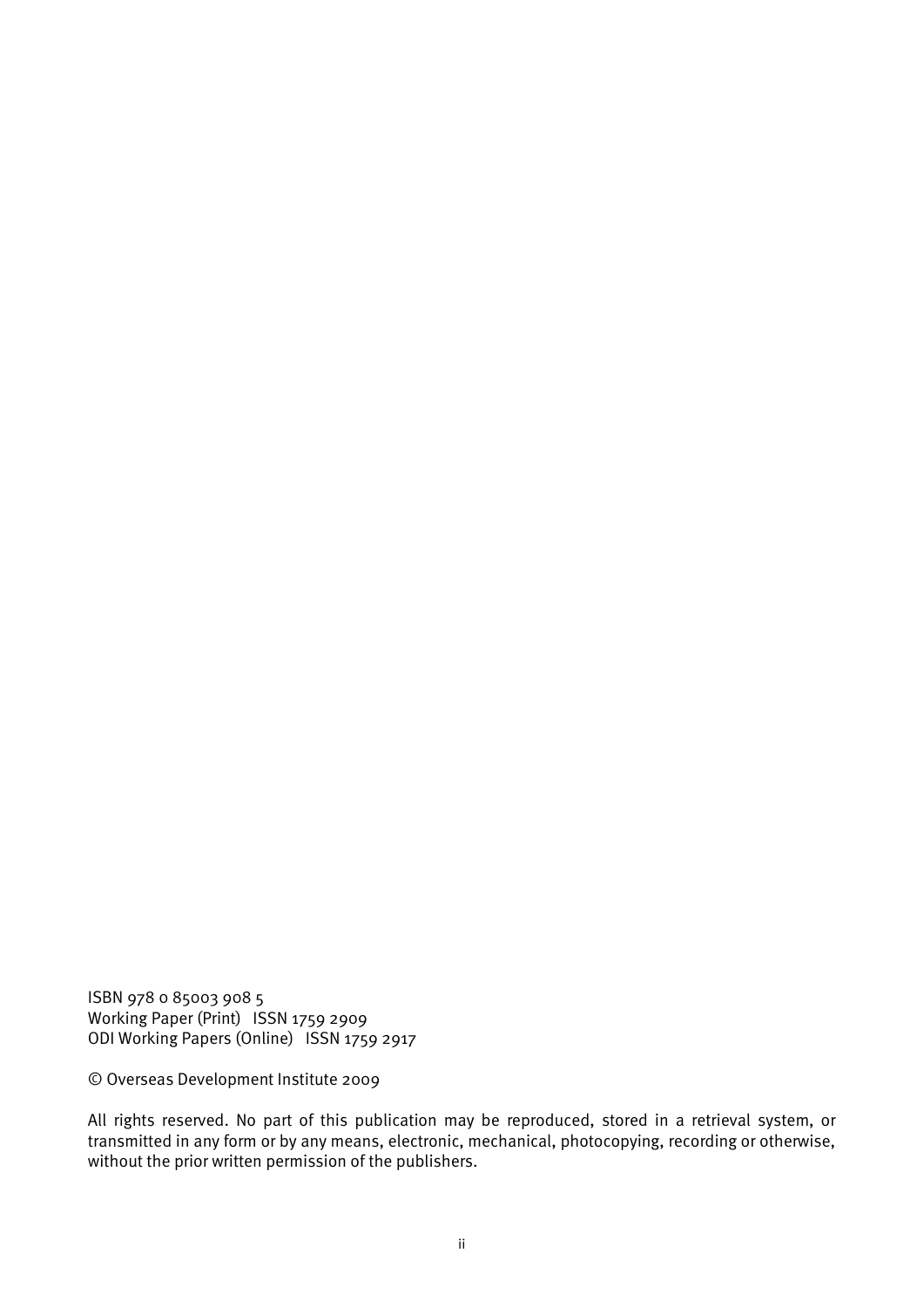# Contents

|     | <b>Figures and tables</b>                           | iv             |
|-----|-----------------------------------------------------|----------------|
|     | <b>Acronyms</b>                                     | $\mathbf{V}$   |
|     | Foreword                                            | vi             |
|     | <b>Executive summary</b>                            | vii            |
| 1.  | Introduction                                        | 1              |
| 2.  | Private capital flows                               | $\mathbf{2}$   |
| 3.  | Trade                                               | $\overline{7}$ |
|     | 3.1 Commodity price shocks                          | $\overline{7}$ |
|     | 3.2 Manufactured export declines                    | 9              |
|     | 3.3 Multiple-hit economies                          | 9              |
|     | 3.4 Imports and exchange rate developments          | 10             |
| 4.  | <b>Remittances and migration</b>                    | 12             |
|     | 4.1 Remittances                                     | 12             |
|     | 4.2 Migration                                       | 13             |
| 5.  | Official development assistance                     | 16             |
| 6.  | <b>Balance of payment shock</b>                     | 18             |
| 7.  | <b>Growth effects</b>                               | 19             |
| 8.  | Poverty and human development implications          | 22             |
|     | 8.1 Employment                                      | 23             |
|     | 8.2 Private and public transfers                    | 23             |
|     | 8.3 Prices and wages                                | 23             |
|     | 8.4 Assets and access to goods and services         | 24             |
| 9.  | <b>Economic policy responses</b>                    | 25             |
|     | 10. Effects on the government balance               | 27             |
| 11. | Social protection provision                         | 29             |
|     | 11.1 Social protection provision                    | 29             |
|     | 11.2 Resource availability                          | 30             |
|     | 11.3 The role of the donor community                | 30             |
|     | 11.4 Policy priorities                              | 30             |
|     | 11.5 Conclusions                                    | 31             |
|     | 11.6 Factors determining social protection response | 31             |
|     | 12. Institutional context for policymaking          | 33             |
|     | 13. Conclusions                                     | 34             |
|     | <b>References</b>                                   | 37             |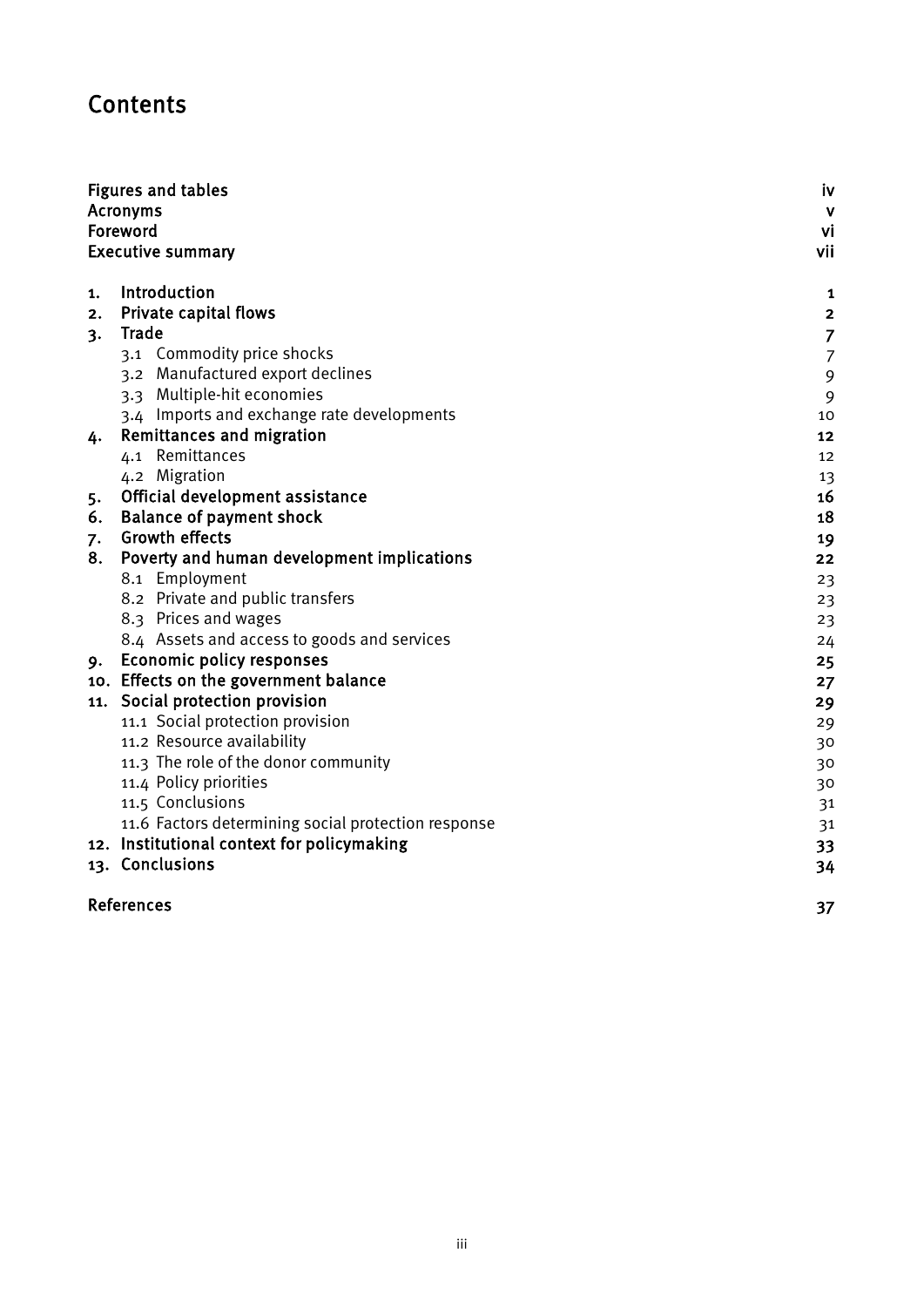# Figures and tables

| Figure 1: Uganda portfolio investment, 2006-2008 (US\$m.)                                        | $\overline{\mathbf{c}}$ |
|--------------------------------------------------------------------------------------------------|-------------------------|
| Figure 2: Nigeria stock market performance, 2002-2009                                            | $\overline{\mathbf{3}}$ |
| Figure 3: Indonesian Stock Exchange Index, 2007-2009                                             | 4                       |
| Figure 4: Ghana FDI, 2006-2008 (US\$m)                                                           | 4                       |
| Figure 5: Nigeria NPLs, 2003-2008 (% of commercial bank loans)                                   | 5                       |
| Figure 6: Copper prices at the London Metal Exchange (US\$)                                      | 8                       |
| Figure 7: Cambodia's garment exports to the US, Jan 2006-Jan 2009 (US\$m)                        | 9                       |
| Figure 8: US imports of Bangladeshi and Chinese garment imports, 2006-2008 (US\$m)               | 9                       |
| Figure 9: Number of Bangladeshis leaving for jobs abroad, 2007/08-2008/9                         | 13                      |
| Figure 10: Remittances to Kenya, 2004-Jan 2009 (US\$, '000)                                      | 14                      |
| Figure 11: Nigeria's external reserves, 2000-2008 (US\$m)                                        | 18                      |
| Figure 12: Cambodian real GDP growth, actual and forecasts, 2002-2009 (%)                        | 21                      |
| Figure 13: Real earnings of unskilled workers in Cambodia, 2007-Feb 2009 (% change) (n=480)      | 24                      |
| Figure 14: Budget deficit in Bangladesh, FY2001/02-FY2009/10 (crore taka, %)                     | 27                      |
| Figure 15: Bolivian exports, 2000-2008 (current and constant US\$)                               | 28                      |
| Figure 16: Bolivian government balance, 2004-2008 (% of GDP)                                     | 28                      |
| Table 1: Selected countries – have private capital flows declined due to the crisis?             | 6                       |
| Table 2: Selected countries - most vulnerable to further drops in private capital inflows        | 6                       |
| Table 3: Export product concentration, by country                                                | $\overline{7}$          |
| Table 4: Commodity prices, 2005-March 2009                                                       | 8                       |
| Table 5: Country case study nominal exchange rate developments, March 2006-2009                  | 11                      |
| Table 6: Remittance inflows, 2003-2008 (US\$m)                                                   | 12                      |
| Table 7: The effects of the crisis on remittances                                                | 12                      |
| Table 8: The effects of the global financial crisis on remittances and migration                 | 14                      |
| Table 9: Official Development Assistance, 2008 (% of GDP)                                        | 16                      |
| Table 10: The level of and change in national reserves expressed in months of imports, 2008-2009 | 18                      |
| Table 11: The growth implications of the crisis                                                  | 19                      |
| Table 12: Growth projections for Indonesia, 2008 and 2009 (%)                                    | 21                      |
| Table 13: Expected poverty effects of global financial crisis in 2009                            |                         |
|                                                                                                  | 22                      |
| Table 14: Examples of policy responses                                                           | 26                      |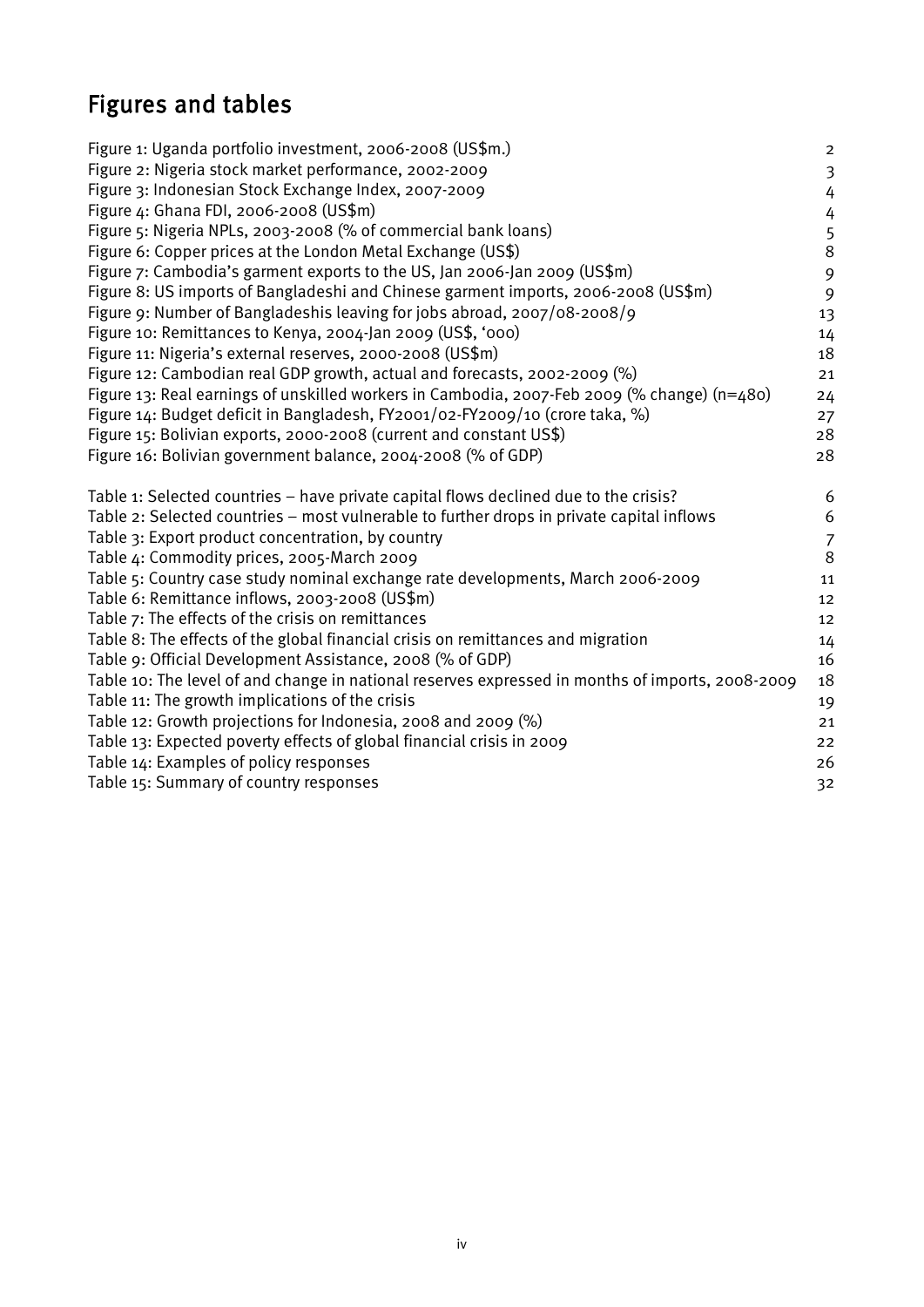# Acronyms

| ADB           | Asian Development Bank                                        |
|---------------|---------------------------------------------------------------|
| <b>AERC</b>   | African Economic Research Consortium                          |
| <b>BCEAO</b>  | <b>Central Bank of West African States</b>                    |
| <b>BoP</b>    | <b>Balance of Payments</b>                                    |
| CAR           | Capital Adequacy Ratio                                        |
| <b>CDRI</b>   | Cambodia Development Policy Research Institute                |
| <b>CFA</b>    | French Community of Africa                                    |
| <b>CPD</b>    | Centre for Policy Dialogue (Bangladesh)                       |
| CSIS          | Centre for Strategic and International Studies (Indonesia)    |
| <b>DFID</b>   | UK Department of International Development                    |
| <b>DGIS</b>   | Dutch Ministry of Foreign Affairs                             |
| <b>EPRC</b>   | Economic Policy Research Centre (Uganda)                      |
| <b>FDI</b>    | Foreign Direct Investment                                     |
| GDP           | <b>Gross Domestic Product</b>                                 |
| <b>ILO</b>    | International Labour Organization                             |
| <b>IMF</b>    | International Monetary Fund                                   |
| <b>INESAD</b> | Institute for Advanced Development Studies, Bolivia           |
| <b>IPO</b>    | Initial Public Offering                                       |
| <b>ISSER</b>  | Institute of Statistical, Social and Economic Research, Ghana |
| <b>LEAP</b>   | Livelihood Empowerment Against Poverty (Ghana)                |
| <b>MDG</b>    | Millennium Development Goal                                   |
| <b>MTEF</b>   | Medium-Term Expenditure Framework                             |
| <b>NGO</b>    | Non-Governmental Organisation                                 |
| <b>NHIS</b>   | National Health Insurance Scheme                              |
| <b>NNPC</b>   | Nigerian National Petroleum Company                           |
| <b>NPL</b>    | Non-Performing Loan                                           |
| <b>NSPS</b>   | National Social Protection Strategy (Ghana)                   |
| <b>ODA</b>    | <b>Official Development Assistance</b>                        |
| ODI           | Overseas Development Institute                                |
| <b>REO</b>    | Regional Economic Outlook                                     |
| <b>ROA</b>    | Return on Assets                                              |
| <b>ROE</b>    | Return on Equity                                              |
| <b>UAE</b>    | <b>United Arab Emirates</b>                                   |
| UK            | United Kingdom                                                |
| <b>US</b>     | <b>United States</b>                                          |
| WAMU          | <b>West African Monetary Union</b>                            |
| <b>WDI</b>    | World Development Indicators                                  |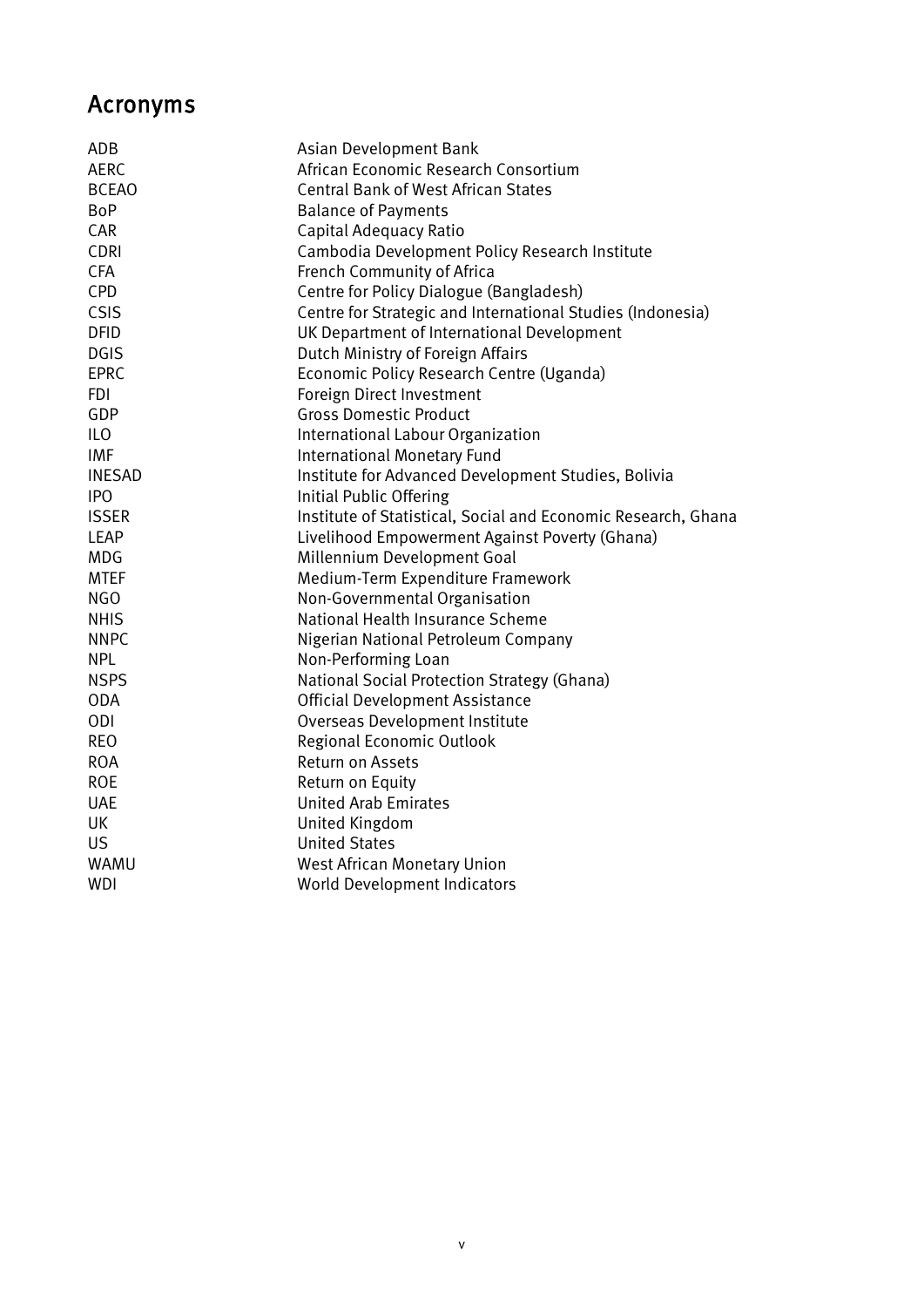# <span id="page-6-0"></span>Foreword

The UK DFID and DGIS supported a team of 10 ODI researchers and 30 research collaborators in 10 countries (in Asia: Bangladesh, Cambodia and Indonesia; in South America: Bolivia; and in Africa: Benin, Ghana, Kenya, Nigeria, Uganda and Zambia) to examine the effects of the global financial crisis. We are all grateful for the support received.

The research involved a workshop in London, consultations in nine countries and two syntheses. It aims to inform key policy processes and international discussions on the actual effects of and appropriate policy responses to the global financial crisis. ODI's work on the global financial crisis is highlighted at [http://www.odi.org.uk/odi-on/financial-crisis/default.asp.](http://www.odi.org.uk/odi-on/financial-crisis/default.asp)

#### ODI contributors:

- Dirk Willem te Velde (lead)
- Massimiliano Calì
- Jodie Keane
- Jane Kennan
- Isabella Massa
- Anna McCord
- Mareike Meyn
- Milo Vandemoortele
- Roo Griffiths (editor)

#### Country case study contributors:

- Mustafizur Rahman, Debapriya Bhattacharya, Md. Ashiq Iqbal, Towfiqul Islam Khan, Tapas Kumar Paul, Centre for Policy Dialogue (CPD), Bangladesh
- Amoussouga Gero Fulbert, University of Abomey-Calavi, Benin
- Luis Carlos Jemio and Osvaldo Nina, Grupo Integral SRL, Institute for Advanced Development Studies (INESAD), Bolivia
- Hossein Jalilian, Chan Sophal, Glenda Reyes, Saing Chan Hang, Phann Dalis and Pon Dorina, Cambodia Development Policy Research Institute (CDRI), Cambodia
- Charles Ackah, Ernest Aryeetey and Ellen B-D. Aryeetey, Institute of Statistical, Social and Economic Research (ISSER), University of Ghana
- Ira Setiati Titiheruw, Hadi Soesastro and Raymond Atje, Centre for Strategic and International Studies (CSIS), Indonesia
- Francis Mwega, Department of Economics, University of Nairobi, Kenya
- Olu Ajakaiye, African Economic Research Consortium (AERC), and Oluwatayo Oni Fakiyesi, University of Lagos, Nigeria
- Sarah Ssewanyana, Lawrence Bategeka, Evarist Twimukye and Winnie Nabiddo, Economic Policy Research Centre (EPRC), Uganda
- Manenga Ndulo, Dale Mudenda, Lutangu Ingombe and Lillian Muchimba, Department of Economics, University of Zambia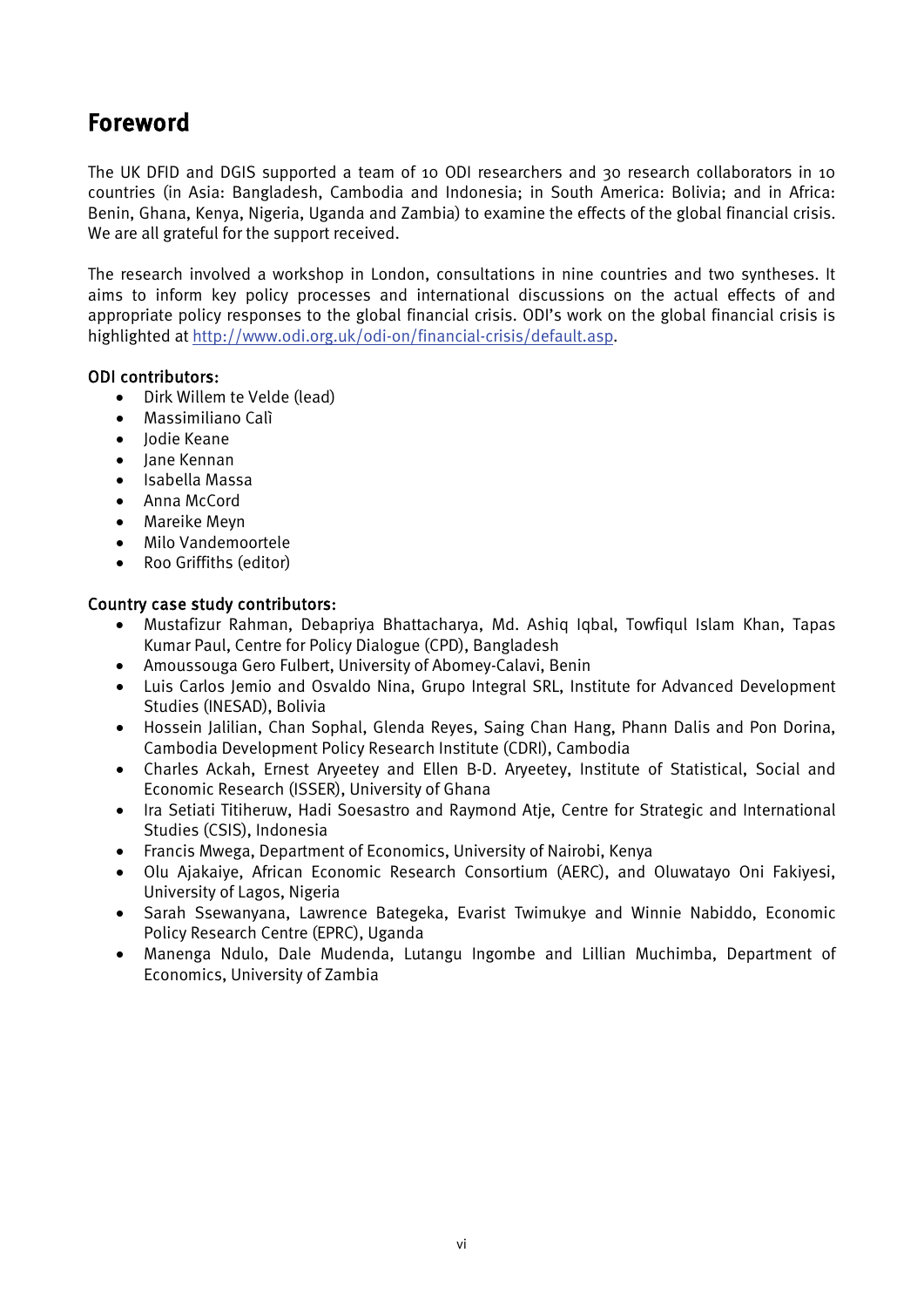# <span id="page-7-0"></span>Executive summary

The Overseas Development Institute has coordinated a 10-country study on the effects of the global financial crisis and country level policy responses in Bangladesh, Benin, Bolivia, Cambodia, Ghana, Indonesia, Kenya, Nigeria, Uganda and Zambia. These countries exhibit different levels of openness, aid and remittance dependency, financial integration, economic and trade structures, and institutions and so it is likely that they will be affected differently. Conducted by 40 developed and developing country researchers, this research has examined the main transmission belts (trade, private capital flows, remittances, aid) through which the crisis affects developing countries. It has also examined the growth and development effects and the policy responses so far. While it is still too early to assess the full effects, and there is consensus amongst the country case studies that 2009 will see worse effects than 2008, we find that different countries are affected differently. The slowdown in growth comes after a period of strong growth for developing countries and puts development success stories in danger.

#### Transmission belts

While the same transmission belts (trade, private finance, aid, remittances) affect country case studies differently, it is now clear that all countries are experiencing the effects.

- *Private financial flows* have been affected, but there is a need for disaggregation. Portfolio investment flows experienced a dramatic drop in 2008 in most countries, shifting sometimes to large net outflows and a significant drop in equity markets in 2008 and into 2009. There is evidence of increased tightening credit conditions for bank lending in Cambodia, Ghana and Zambia. Foreign Direct Investment has been affected less, but the impact varies across countries, got worse during the year, and shows a marked worsening compared to record increased to countries in Africa in 2007 and 2008. Bond issuances have been put on hold in Ghana, Kenya and Uganda.
- The value of *trade* is declining. For example, Indonesian exports of electronic products (which account for 15% of total exports) experienced a fall of 25% (in value terms) in January 2009 yon-y. The value of garment export in Cambodia has already dropped from a monthly average of \$250 million in 2008 to \$100 million in January 2009. Prices of most commodities such as copper and oil declined dramatically, affecting countries such as Nigeria, Zambia and Bolivia, but cocoa and gold prices did not decline which is good for countries such as Ghana. Imports bills for fertilizer and oil have declined taking some pressure off the current account in oil importing countries.
- Remittances are down in nearly all case study countries. For example, in Kenya remittances have declined by 27% y-on-y in Jan 2009 after a volatile 2008. In Bangladesh emigration is down by 38.8% (y-on-y, Feb 2009 compared to Feb 2008) jeopardising future remittances.
- So far there is little to no evidence of an aid pull out. However, there has been a decline in aid to Uganda in 2008, although it might be too early to attribute this fully to the crisis.

#### Effects on economic growth

The actual effects on growth so far and expected effects vary across countries:

- A general growth slowdown throughout 2008 is visible for countries with quarterly statistics. There is a general consensus among the country case studies that 2009 will see worse effects. This is consistent with IMF forecasts that several countries will see declining GDP per capita in 2010.
- Growth forecasts have been revised in all countries. Reduced growth prospects are noticeable especially when comparing to excellent growth records for developing countries in the years leading up to 2007 and to some extent 2008. For example, Cambodian growth is set to decline from more than 10% in 2007 to close to zero in 2009. Kenyan growth may only reach 3-4% in 2009, down from 7% in 2007, and after a sluggish 2008 due to political turmoil. Some other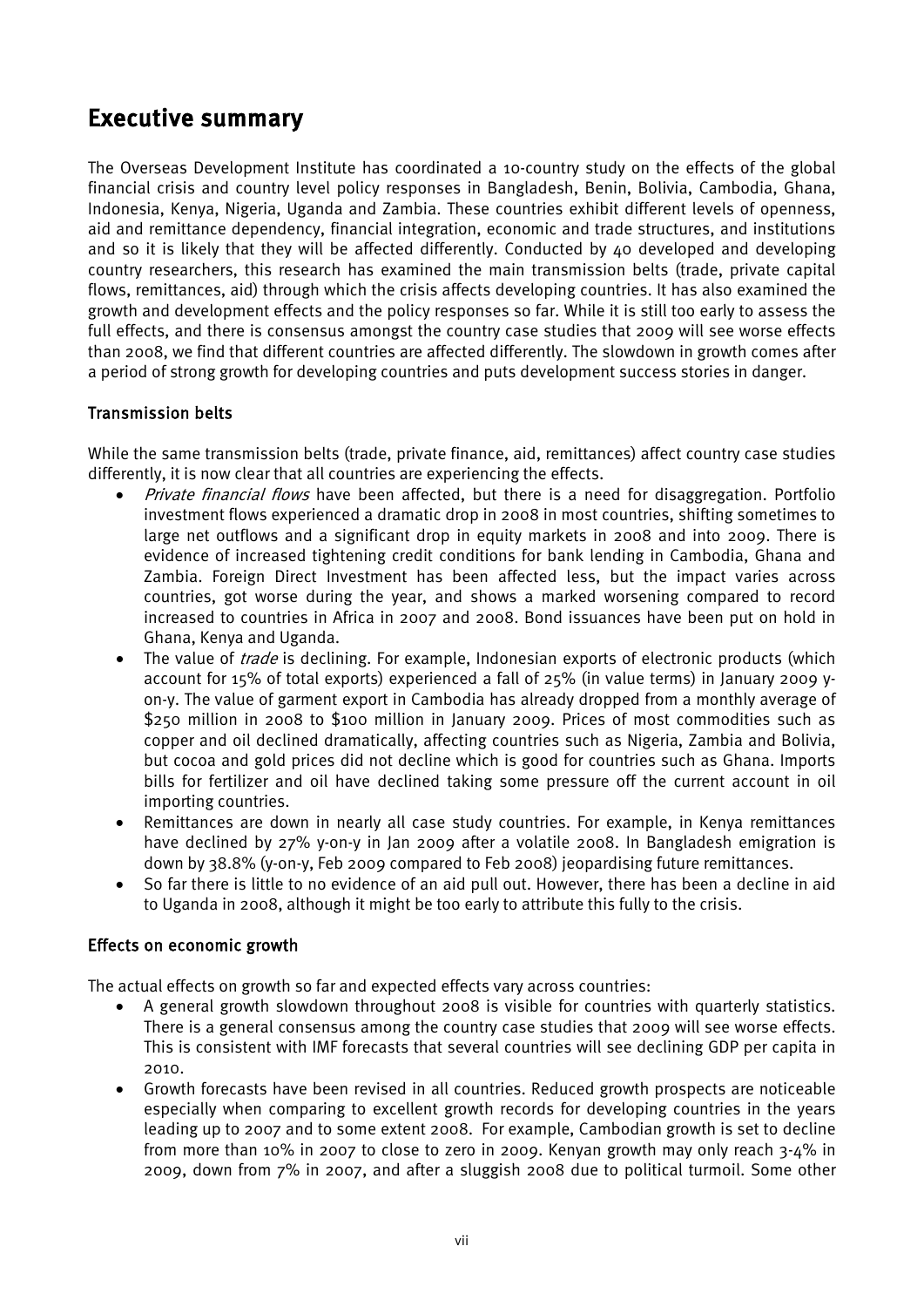countries such as Zambia have seen growth prospects alter less despite effects on the mining industry.

- Growth in countries is affected differently because of sector composition: tourism in Kenya and Cambodia; manufacturing in Asian countries; and commodities in Bolivia and Zambia.
- Manufacturing has been hit hard, especially in Asia countries that specialise in exports such as garments (Cambodia) and electronics (Indonesia).
- Countries whose growth has been dependent on export sectors have suffered more. For example, Cambodia has suffered greatly but, although Indonesia's manufacturing exports and sector were affected, overall consumption and services have been important in driving recent growth there.

#### Effects on employment

There are already some significant employment effects:

- A recorded 15,000 construction workers in Cambodia were laid off in mid-2008. This has led to some de-urbanisation. The garment industry (which employed a total of around 350,000) has been hardest hit, with approximately 51,000 people laid off (many of these women) in the six months between September 2008 and March 2009.
- FDI-generated employment in Ghana dropped from 15,526 in the fourth quarter of 2007 to 10,022 in 2008 (Q4).
- In Indonesia, by February 2009, 37,905 workers had been laid off as a result of the current crisis.
- In Kenya, the labour-intensive horticultural industry, which employs an estimated 3 million people, had to cut around 1200 jobs this year and suffered a 35% drop in exports of flowers.
- In Zambia, 8,100 workers in the mining sector (of an estimated total of 30,000) lost their jobs in 2008.
- A simulation exercise in Bolivia predicts rising unemployment as a result of lower remittances (3.0%) and mining exports (1.6%).
- Following the International Labour Organization (ILO) methodology (2002), incremental job opportunities in Bangladesh may be squeezed by 500,000 compared with the expected level, if GDP growth slows down to the World Bank's projected level of 4.8%.
- The ILO has estimated employment elasticities with respect to growth and the average over 1991-2003 is: Nigeria, 1.11; Ghana, 0.77; Zambia, 0.20; Cambodia, 0.37; Benin, 0.87; Bangladesh, 0.31; Bolivia, 1.26; Uganda, 0.34; Kenya, 1.96; Indonesia, 0.24.

#### Effects on poverty

There are likely to be significant implications for poverty. Simple back of the envelope calculations using changes in growth forecasts and previously estimated poverty elasticities with respect to growth (or mentioned in the country reports) would suggest that the household poverty count might increase compared to what it otherwise would have been this year alone by

- 300,000 in Bangladesh (or 0.2% of population),
- 110,000 in Cambodia (0.8% of population),
- 233,000 in Uganda (0.8% of population),
- 230,000 in Ghana (1% of population) and
- 650,000 in Indonesia (0.3% of population).

#### Economic policy responses

Economic policy responses to address the fallout of the global financial crisis range from continuing business as usual to embarking on a pro-active approach. Some countries are considering, implementing or accelerating growth policies (e.g. Cambodia) or implementing fiscal stimuli (e.g. Indonesia), but in others there has been a very small monetary policy step and not much else (e.g. Kenya). The government balance is affected, but varies across countries from lower tax receipts in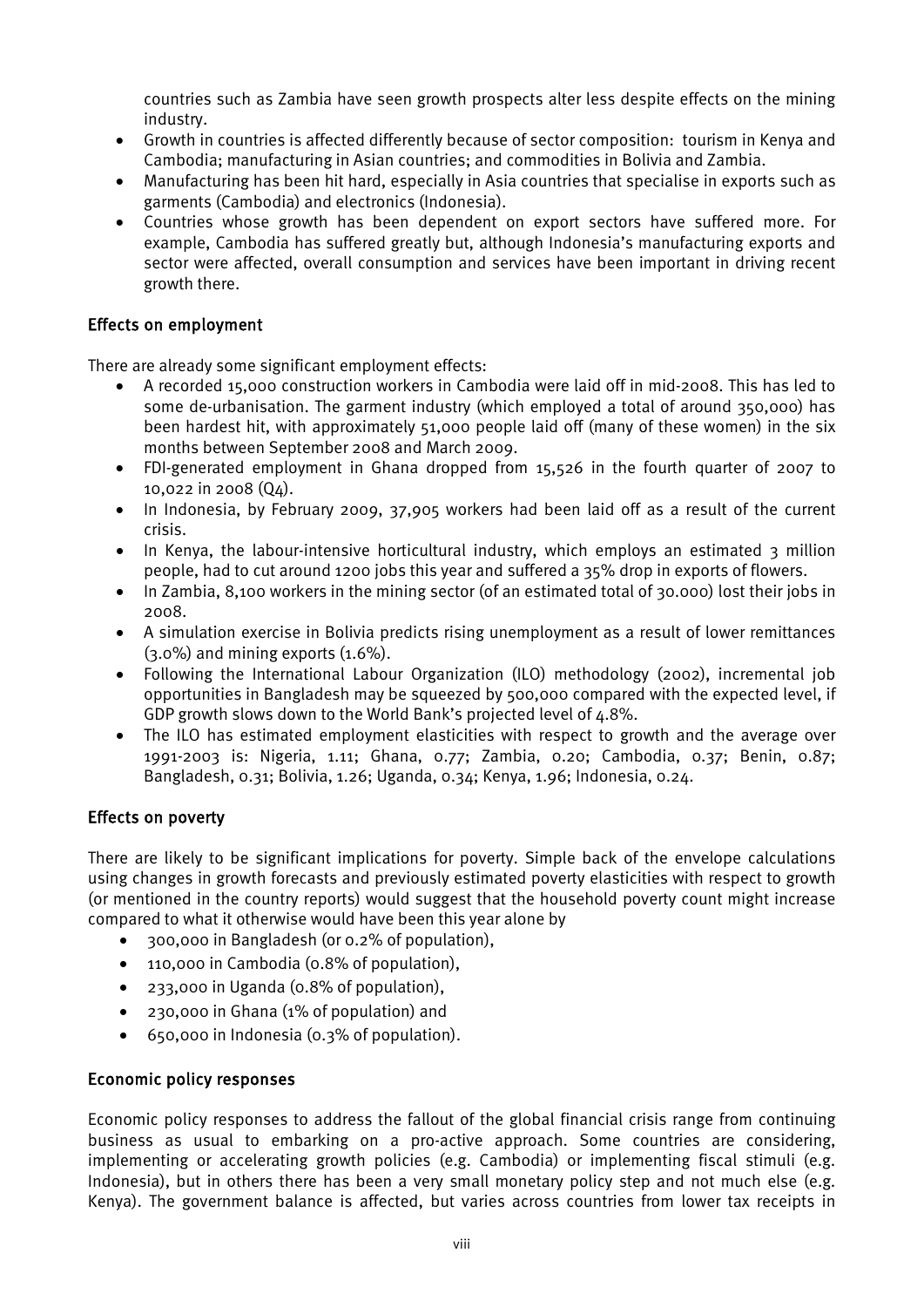Uganda, to lower government fuel import bills in Bangladesh and the evaporation of anticipated substantial increases in tax receipts from Zambian mining.The research has found that some countries (e.g. Kenya, Ghana, Bangladesh, Nigeria) have established a crisis task force which may help them to respond to the crisis.

#### Social protection provision responses

There is a wide range of social protection responses, ranging from countries that were struggling to meet existing social protection commitments (such as Kenya and Uganda); to those that were attempting to extend coverage significantly in response to the crisis (Bangladesh and Ghana), even at the cost of a widening fiscal deficit (Cambodia); to those for which the priority policy response was addressing growth issues and investing in a fiscal stimulus package, or attempting to reduce social sector expenditure in order to promote macroeconomic sustainability in the context of a widening deficit rather than focusing on the extension of social protection provision (Indonesia and Nigeria respectively).

#### Conclusion

This is the beginning of the monitoring work and it will be important to continue the monitoring of the effects of the global financial crisis on developing countries and to understand developing country policy responses in the next phase.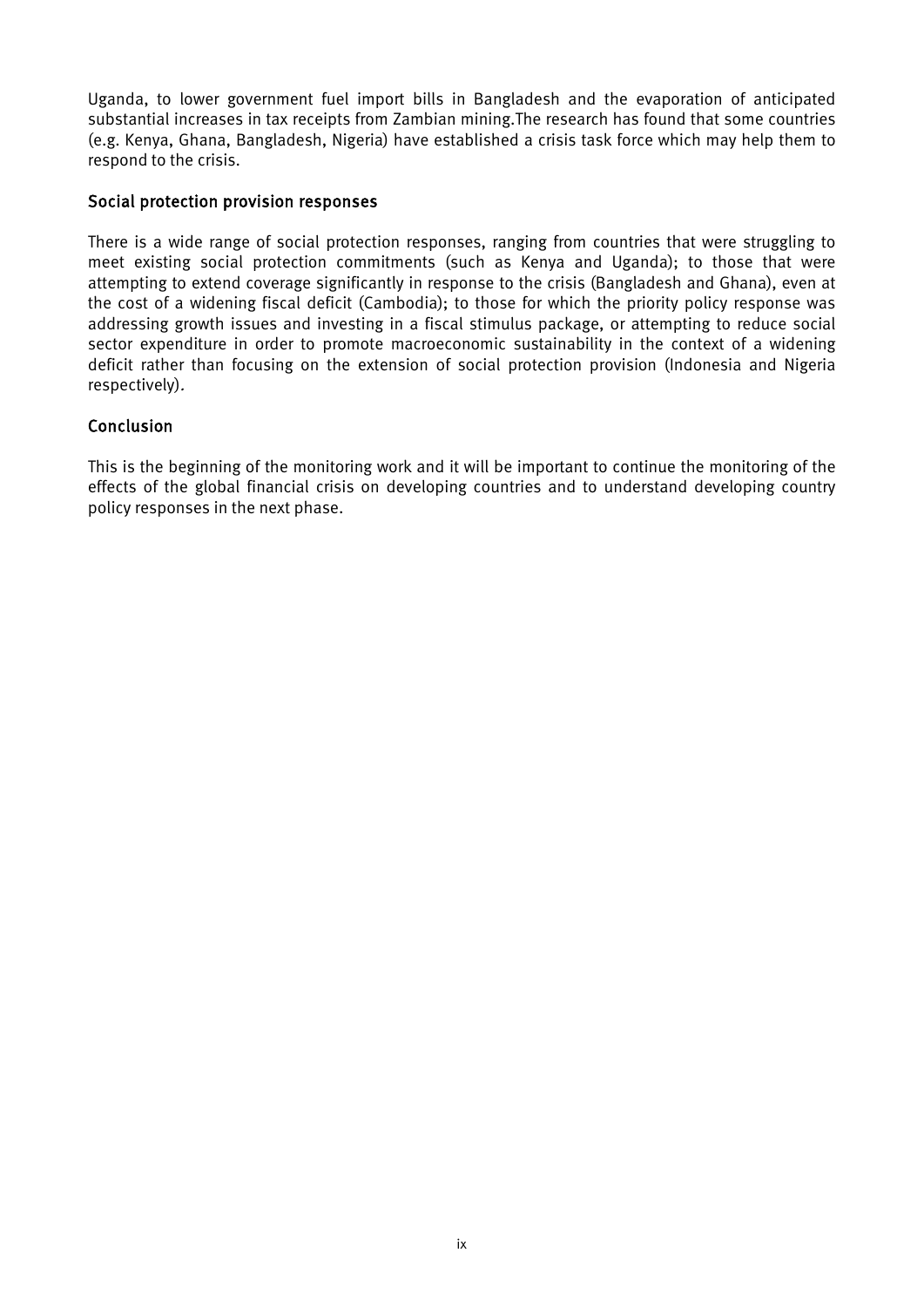## <span id="page-10-0"></span>1. Introduction

This is a synthesis of a unique 10-country case study on the effects of the global financial crisis on developing countries. The global financial crisis started in developed countries, and the global economic recession which has followed it is having a widespread impact on developing countries (te Velde, eds, 2009, A Development Charter for the G-20 ). By the end of this year, developing countries are expected to lose incomes worth at least \$750 billion. In sub-Saharan Africa, the figure is over \$50 billion. The consequences are likely to include: increases in unemployment, poverty and hunger: an extra 50 million people being trapped in absolute poverty, with the number expected to rise to 90 million; and the total number suffering from hunger, already up by 75 million, to rise to nearly 1 billion people, having risen for the first time in nearly two decades. While many observers initially thought that poorer countries would be shielded from the effects of the global financial crisis, this is no longer true, as our research shows.

This research study linked developing country research institutes, think tanks and donor agencies, including DFID and DGIS. The research has focused on three regions: Asia (Bangladesh, Cambodia and Indonesia), South America (Bolivia) and Africa (Benin, Ghana, Kenya, Nigeria, Uganda and Zambia).

The main research questions for the country case studies were threefold. First, what are the transmission belts for the shock at national level? Four channels were identified quite early on: private capital flows, trade, aid and remittances (te Velde, 2008), but we needed country-level experience. Second, what are the actual and possible effects on growth, investment, poverty and inequality and debt? And third, what are the possible policy implications, distinguishing between actual, possible and optimal policy responses?

This synthesis focuses on the trends and experiences emerging from the case studies. A companion paper (te Velde, 2009) discusses methodological issues behind the research. This report first discusses the transmission belts (private flows in Section 2, trade in Section 3, remittances in Section 4, aid in Section 5 and the resulting balance of payment shock in Section 6. It then discusses growth (Section 7) and poverty (Section 8) effects. Finally, it discusses policy responses: economic policy (Section 9), the government balance (Section 10), social protection response (Section 11) and the institutional context (Section 12). Section 13 concludes.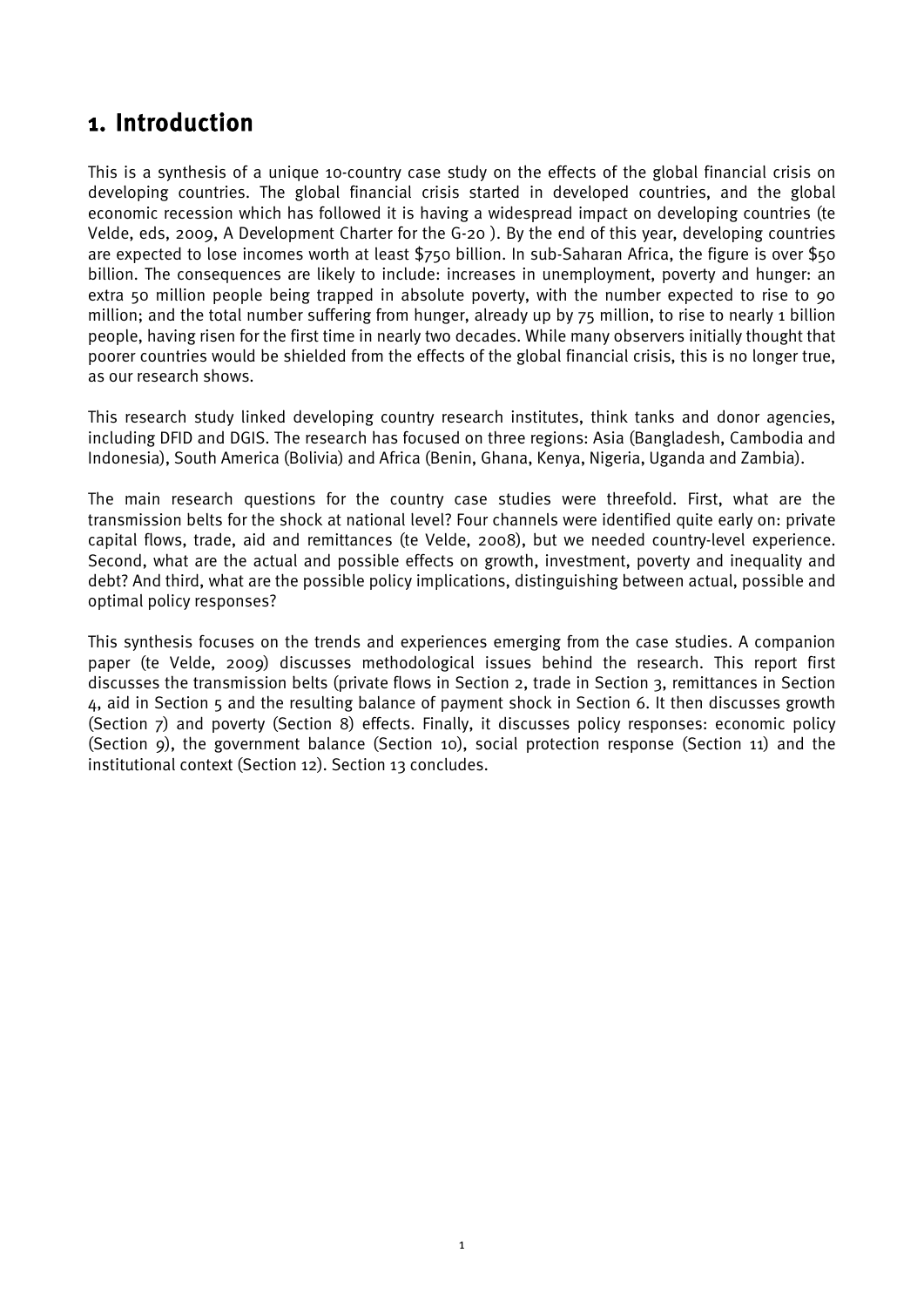# <span id="page-11-0"></span>2. Private capital flows

Private capital flows represent an important channel through which the current global financial crisis is affecting developing countries. Private capital flows include three types: foreign direct investment (FDI), portfolio investment flows (portfolio equity flows and bonds flows) and international bank lending.

The synthesis on these components suggests that

- 1. Portfolio investment flows have been affected dramatically by the global financial crisis;
- 2. FDI has been more resilient;
- 3. There is little evidence so far of a drop in banks' international claims, but countries with a high degree of foreign-owned banks are more exposed to the risk of contraction of international bank lending;
- 4. Ghana, Benin and to some extent Zambia are the only three countries among those under study that have been affected by the global financial crisis through both FDI *and* portfolio investment inflows.

Portfolio investment flows experienced a dramatic drop in 2008, shifting sometimes to large net outflows.

- In Indonesia, Uganda and Zambia, there was a significant decline in foreign portfolio investment, especially in Q2 and Q3 of 2008 (see Figure 1 for Uganda).
- In other countries, there was even a reversal in portfolio investment flows: Bangladesh experienced net outflows worth \$48 million over the period July-December 2008, whereas Kenya experienced net portfolio outflows of about \$48 million in June 2008 and \$12 million in October 2008.

<span id="page-11-1"></span>



#### (b): Uganda: Portifolio investment, \$m.

Source: Uganda country case study.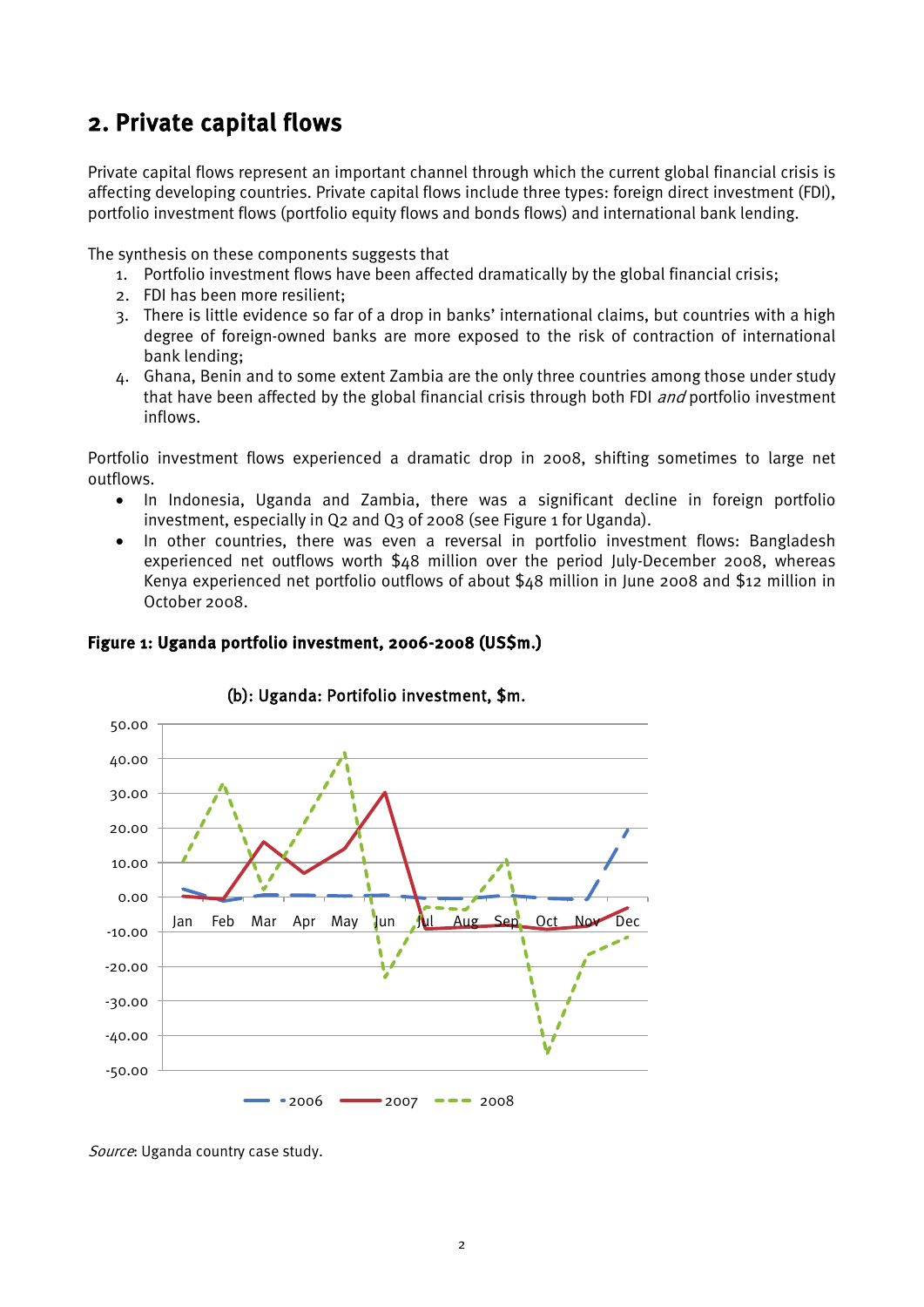The drivers of these trends have been different from country to country. In some countries, the main driver has been the fall in bond flows. In Indonesia, for example, there was a massive sell-off of government bonds, and the government as well as many companies postponed their bonds issuance plans indefinitely.<sup>[3](#page-12-2)</sup> On the other hand, countries like Kenya and Nigeria faced a major drop in portfolio equity flows, consistent with the sharp fall of their stock markets. In Nigeria, foreign portfolio investors withdrew \$15 billion from the capital markets in January 2009. Overall, all the countries under study – except Cambodia, which does not have a stock market yet experienced a significant drop in their equity markets over 2008, and this continued during the first quarter of 2009.

- In Nigeria, stock market capitalisation fell by 46% over 2008, and the All Share Index lost a total share of 67% from March 2008 to March 2009;
- In Bangladesh, the Dhaka Stock Exchange indices experienced negative growth in the period July 2008-February 2009;
- In Kenya, the Nairobi Stock Exchange 20 Share Index dropped by 35% in 2008;
- In Benin, the BRVM10 Index and BRVM Composite Index continued to decline from August 2008 up to Q1 of 2009;
- In Ghana, the All Share Index fell from October 2008;
- In Indonesia, the Stock Exchange Index dropped by 51% in 2008 and market capitalisation at the end of the year fell by 46.4%;
- In Uganda, the All Share Index lost 28% of its value only in October 2008;
- In Zambia, the Lusaka Stock Exchange All Share Index declined by 29% over the period December 2007-December 2008.



#### <span id="page-12-0"></span>Figure 2: Nigeria stock market performance, 2002-2009

Source: Nigeria country case study.

<span id="page-12-1"></span>**.** 

<span id="page-12-2"></span><sup>3</sup> In Indonesia corporate bonds issuance experienced a 62% decline in the first half of 2008 compared to total bonds issuance in 2007.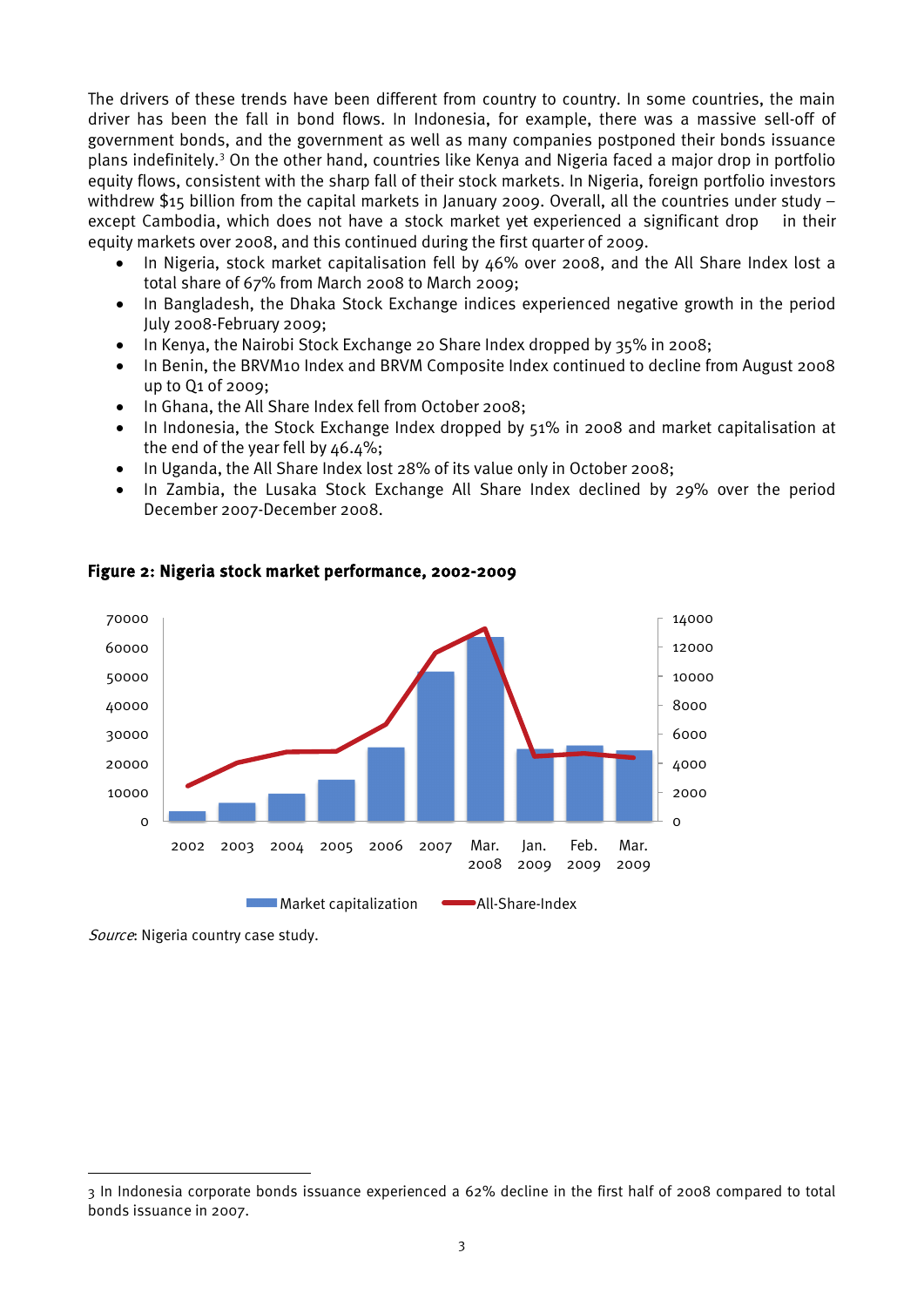



Source: Indonesia country case study.

In a few countries, there was also a considerable decrease in initial public offerings (IPOs), for example Kenya. In the coming months, the countries that are most vulnerable to a further drop in portfolio investment flows are those with a high degree of foreign investor presence in their stock exchanges, including Indonesia, Kenya and Zambia.

FDI inflows have so far been less volatile. The case studies highlight that the crisis has had little impact so far on FDI in Indonesia, Kenya and Uganda. In Indonesia, FDI still increased in Q4 of 2008; in Kenya, FDI in oil exploration and electricity generation projects as well as in telecom companies continued, regardless of the crisis. However, in other countries, there have been the first signs of a future potential decline in FDI. Zambia has experienced a holding back and scaling down on investment projects, especially in the mining sector. In Bangladesh, the number of units registered with the Board of Investment declined dramatically in 2007-2008. In Nigeria, evidence collected by the Nigerian National Petroleum Company (NNPC) indicates that most of the proposed new investments have been stopped and investors have adopted 'wait and see' tactics. There are also some countries where FDI inflows have already declined because of the global financial crisis. From 2007-2008, FDI decreased by 26% in Benin and 16% in Ghana (see Figure  $4$  below); in Cambodia, there was a decline and even a reversal of FDI growth.



#### <span id="page-13-0"></span>Figure 4: Ghana FDI, 2006-2008 (US\$m)

Source: Ghana country case study.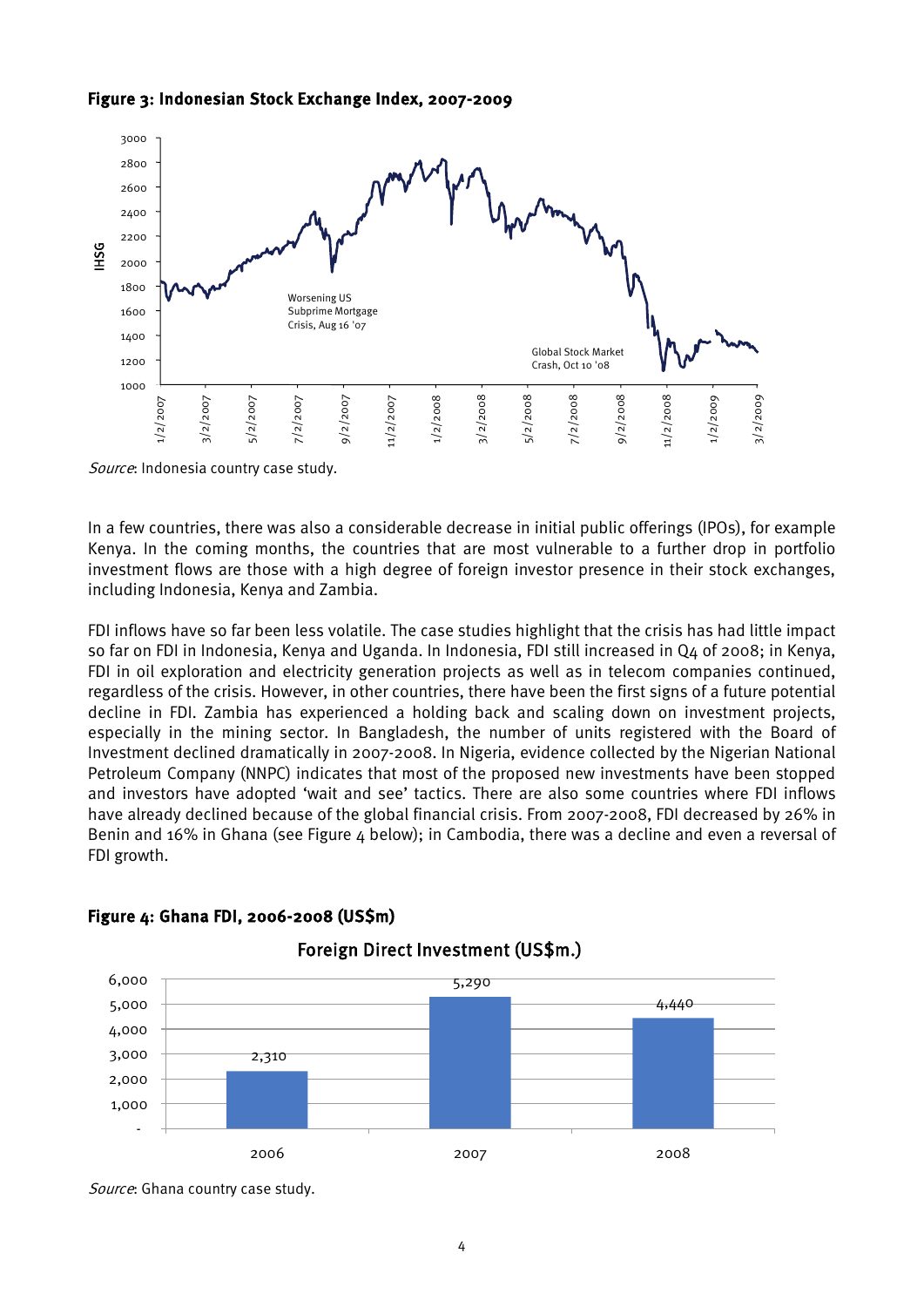With respect to international bank lending, there has so far been no evidence of a contraction in international claims by banks. However, countries with a high degree of foreign-owned banks are more exposed to a sudden slowdown in cross-border bank lending. Among the countries analysed, Kenya and Uganda appear to be most vulnerable from a banking perspective. Benin and Zambia might be less exposed to a drop in banks' international claims even if their banking system is characterised by a high share of foreign-owned banks. Indeed, few parent banks in Zambia come from the US and UK; in Benin, banks have not relied heavily on foreign borrowing in the past.

Moving to domestic bank lending, there seems to be evidence of increased tightening credit conditions in Cambodia, Ghana and Zambia. Standard banking financial soundness indicators suggest that some countries' banking sectors will be more vulnerable to the crisis than others. While countries such as Cambodia and Indonesia seem to have sound domestic banking systems, over the past year Bolivia, Ghana and Nigeria have experienced a deterioration in their banks' financial soundness indicators, such as return on assets (ROA), return on equity (ROE), risk-weighted capital adequacy ratio (CAR) and ratio of non-performing loans (NPLs). For example, in Bolivia, ratios of NPLs have increased slowly since the beginning of 2009. In Ghana, ROA and ROE worsened from the December 2007 positions of 3.7% and 25.8%, respectively, to 3.2% and 23.7% in December 2008, and the CAR edged down from 14.8% in December 2007 to 13.8% in December 2008. Figure 5 shows the remarkable increase in the ratio of NPLs taking place between 2007 and 2008 in Nigeria.



<span id="page-14-0"></span>

Note: \* Indicates estimated value based on the amount of margin loan swept by the crash in the capital market. The total margin loan (N1 trillion) represents 20% of total credit. If the crisis continues, most of the loans will enter the NPL profile.

Source: Nigeria country case study.

Table 1 (below) provides an overview of the effects of the crisis effects (so far) on the different types of private capital flows. Overall, there is evidence that portfolio investment flows and stock markets have been hit hard in all countries, while FDI flows are still resilient in a few of them. International bank lending in our sample has not yet been affected by the crisis. Ghana and Benin seem to be the two most 'multiple-hit' countries. It is worth highlighting that vulnerability to further shocks in private capital inflows differs from country to country, depending mainly on the degree of foreign investor presence in capital markets and banking systems. On the basis of the information provided by the 10 country case studies, Table 2 suggests that Bangladesh, Nigeria and Zambia are likely to be affected by a future decline in FDI inflows at least if commodity prices stay low. On the other hand, Indonesia and Kenya are vulnerable countries in the face of a further drop in portfolio investment flows and stock markets, whereas Kenya and Uganda are particularly exposed to a contraction in international bank lending.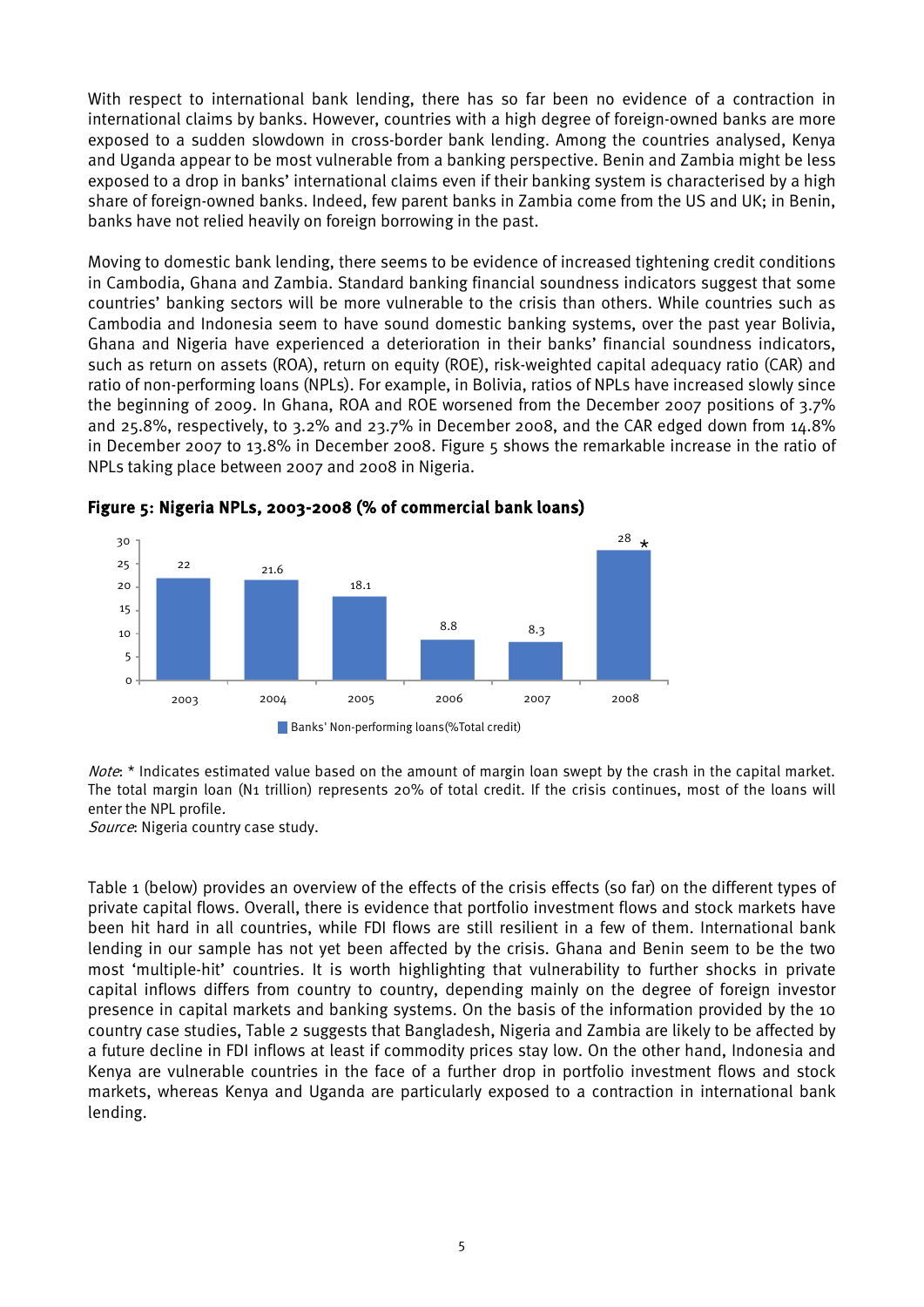| Country        | <b>FDI</b> | <b>Portfolio investment</b> | International bank lending | <b>Stock market</b>      |
|----------------|------------|-----------------------------|----------------------------|--------------------------|
| Bangladesh     | No         | Yes                         | No                         | Yes                      |
| Benin          | Yes        | Yes                         | No                         | Yes                      |
| <b>Bolivia</b> | Yes        | Yes                         | No.                        | $\overline{\phantom{0}}$ |
| Cambodia       | Yes        | N/A                         | No                         | N/A                      |
| Ghana          | Yes        | Yes                         | No.                        | Yes                      |
| Indonesia      | No         | Yes                         | No                         | Yes                      |
| Kenya          | No         | Yes                         | No                         | Yes                      |
| Nigeria        | No         | Yes                         | No.                        | Yes                      |
| Uganda         | No         | Yes                         | No                         | Yes                      |
| Zambia         | No         | Yes                         | No                         | Yes                      |

#### <span id="page-15-0"></span>Table 1: Selected countries – have private capital flows declined due to the crisis?

Source: Based on country reports.

#### <span id="page-15-1"></span>Table 2: Selected countries – most vulnerable to further drops in private capital inflows

| Country        | <b>FDI</b> | Portfolio investment | International bank lending | <b>Stock market</b> |
|----------------|------------|----------------------|----------------------------|---------------------|
| Bangladesh     | <b>XXX</b> |                      |                            |                     |
| Benin          |            |                      | XХ                         |                     |
| <b>Bolivia</b> |            |                      |                            |                     |
| Cambodia       |            |                      |                            |                     |
| Ghana          |            |                      |                            |                     |
| Indonesia      |            | XXX                  |                            | <b>XXX</b>          |
| Kenya          |            | <b>XXX</b>           | <b>XXX</b>                 | <b>XXX</b>          |
| Nigeria        | <b>XXX</b> |                      |                            |                     |
| Uganda         |            |                      | <b>XXX</b>                 |                     |
| Zambia         | XXX        | XXX                  | XX                         | XXX                 |

Source: Based on country reports. Information only provided if sufficient data was available in the country reports. Highly vulnerable ("XXX") countries to further drops in capital flows were classified as those who did not yet experience yet a decline in FDI but reported the presence of first signs of a future potential decline in FDI (e.g. holding back or scaling down on investment projects); high vulnerable ("XXX") countries to further drops in crossborder bank lending are classified as those with a high degree of foreign-owned banks located in crisis-hit countries (medium vulnerable ("XX") countries are those with a high degree of foreign-owned banks but with few parent banks in crisis-hit countries); high vulnerable ("XXX") countries to a further drop in portfolio investment and stock markets are classified as those with a high degree of foreign investors' presence in capital markets.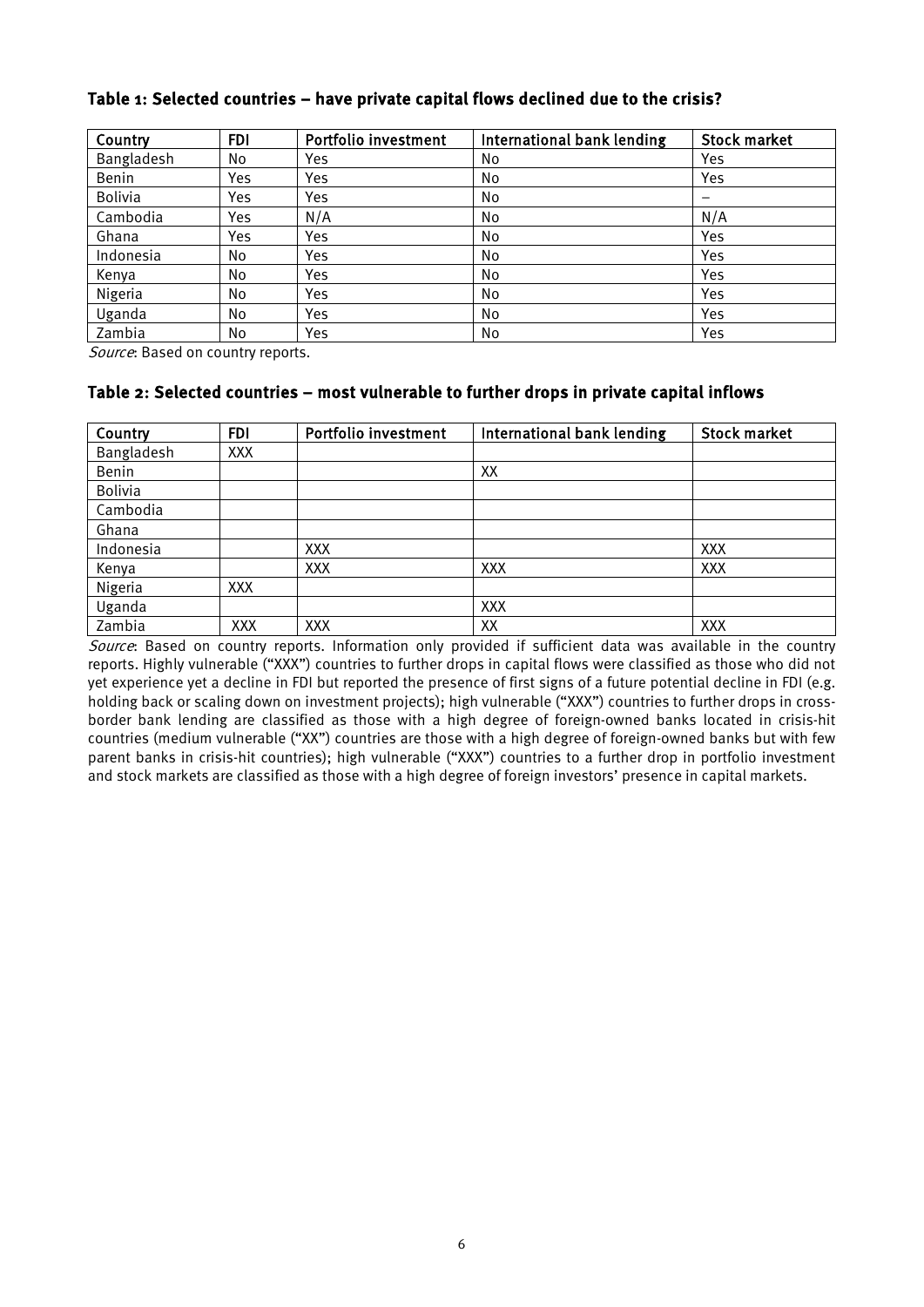# <span id="page-16-0"></span>3. Trade

A key transmission belt of the crisis to real economies is through effects on trade volumes and trade prices. The impact through this channel has been varied. For a start, the overall trade openness of the country case studies varies, with some very open economies (Cambodia, Ghana, Uganda and Zambia) and others that are more protected (Bangladesh and Nigeria). However, all countries, except Indonesia and Kenya, are highly dependent either on one or very few commodities or on a concentrated range of simple manufactures (apparels), so that changes in volumes and prices of individual countries can have widely different effects.

Table 3 shows the share of a number of products in total exports of each of the 10 case study countries.

| Country        | <b>Examples of products affected</b>                                                            | Combined share of total exports<br>(three latest years reported) |
|----------------|-------------------------------------------------------------------------------------------------|------------------------------------------------------------------|
| Bangladesh     | Garments                                                                                        | 75.6%                                                            |
| Benin          | Cotton                                                                                          | 68.6%                                                            |
| <b>Bolivia</b> | Natural gas                                                                                     | 48.0%                                                            |
| Cambodia       | Garments (HS61/62)                                                                              | 86.0%                                                            |
| Ghana          | Gold, cocoa                                                                                     | 61.1%                                                            |
| Indonesia      | Crude oil, palm oil, natural rubber, aluminium, woven<br>female clothing, cocoa, coffee, copper | 24.2%                                                            |
| Kenya          | Flowers, vegetables, coffee                                                                     | 20.3%                                                            |
| Nigeria        | Crude oil                                                                                       | 93.0%                                                            |
| Uganda         | Coffee, gold, flowers, cotton                                                                   | 39.2%                                                            |
| Zambia         | Copper                                                                                          | 67.6%                                                            |

<span id="page-16-2"></span>Table 3: Export product concentration, by country

Source: Comtrade and ITC (for Cambodia) and country sources (Bangladesh), see Meyn and Kennan (2009).

The countries have experienced different types of export shocks to date:

- Commodity price shocks, particularly affecting Nigeria, Bolivia, Benin, Zambia and, to a lesser extent, Uganda, Ghana and Kenya;
- Simple manufacturing shocks (garments), affecting Cambodia and, to some extent, Bangladesh;
- Tourism receipt shocks (Kenya, Cambodia and Zambia);
- Multiple shocks of declining commodity prices and lower demand for simple manufactured goods, affecting countries such as Indonesia.

The following sub-sections discuss each of these in turn. This is followed by a brief summary of the country case studies' import performance and exchange rate developments.

### <span id="page-16-1"></span>3.1 Commodity price shocks

Nigeria, Bolivia and Zambia have in the past benefited from increased commodity prices. It should be noted, however, that most revenues owed to trade prices and not trade volumes. Now these gains are under threat. As can be seen from Table  $\Delta$ , the prices of all major commodities (except gold and cocoa) peaked in 2008 and have declined drastically since then. Comparing the January 2009 with the March 2009 figures, we can see that building materials (aluminium, copper) and crude oil have been particularly hard hit. However, traditional commodities like natural rubber, coffee, cotton and rice have also experienced price declines (albeit from a high level).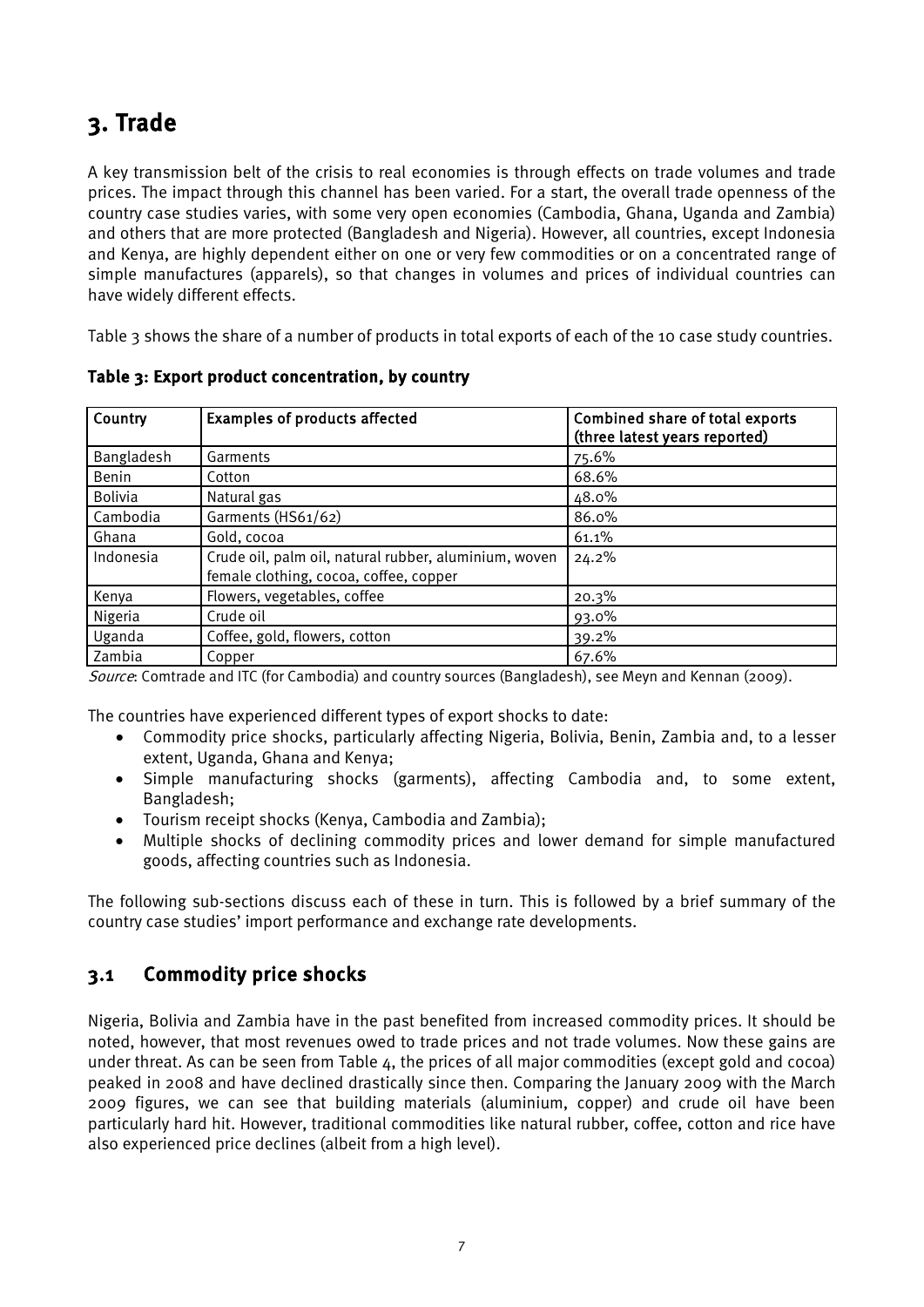#### <span id="page-17-1"></span>Table 4: Commodity prices, 2005-March 2009

| Commodity/unit              |               | 2005  | 2007  | 2008  | Jan. 2009 | Mar. 2009 |
|-----------------------------|---------------|-------|-------|-------|-----------|-----------|
| Aluminium                   | US\$/mt       | 1,988 | 2,638 | 2,573 | 2,150     | 1,336     |
| Copper                      | US\$/mt       | 3,180 | 7,118 | 6,956 | 4,98      | 3,750     |
|                             |               |       |       |       | O         |           |
| Gold                        | US\$/troy oz. | 423   | 697   | 872   | 800       | 924       |
| Crude oil                   | US\$/barrel   | 48    | 71    | 97    | 75        | 47        |
| Natural rubber              | US cent/kg.   | 142   | 239   | 273   | 198       | 154       |
| Cocoa                       | US cent/kg.   | 158   | 195   | 258   | 233       | 250       |
| Coffee (Arabica)            | US cent/kg.   | 198   | 272   | 308   | 270       | 283       |
| Coffee (Robusta)            | US cent/kg.   | 120   | 191   | 232   | 200       | 168       |
| Cotton                      | US\$/kg.      | 100   | 140   | 157   | 120       | 118       |
| Palm oil                    | US\$/ton      | 420   | 780   | 949   | 550       | 597       |
| Rice, milled (Thailand; 5%) | US\$/ton      | 258   | 326   | 650   | 589       | 588       |
| Sugar (raw, free market)    | US cent/kg.   | 15    | 22    | 28    | 30        | 30        |

Sources: 2005: IMF IFS CD-ROM; 2008 and 2009: World Bank Commodity Price Data (Pink Sheet), January and April 2009.

It should be noted, however, that prices of some commodities have increased since March. This is particularly true for copper and oil. It is not clear how long this will last.

<span id="page-17-0"></span>



Date

Source: London Metal Exchange.

The price of oil fell from an average of \$100 in 2008 to \$40-45 in the first quarter of 2009, so Nigeria faced a big shock. Similarly, falls in the price of copper (which lost almost 50% from 2008 to March 2009) have affected Zambia. Bolivia is expected to face decreased gas prices/exports in 2009, although no associated declines have so far been observed.

The traditional commodity exporter, Uganda, faced large declines in the value of its exports (e.g. minus 10.3% in September 2008 compared with a year earlier). This can be explained by a combination of declining prices for coffee, flowers and cotton. In addition, the country has faced declining demand for its commodities since November 2008.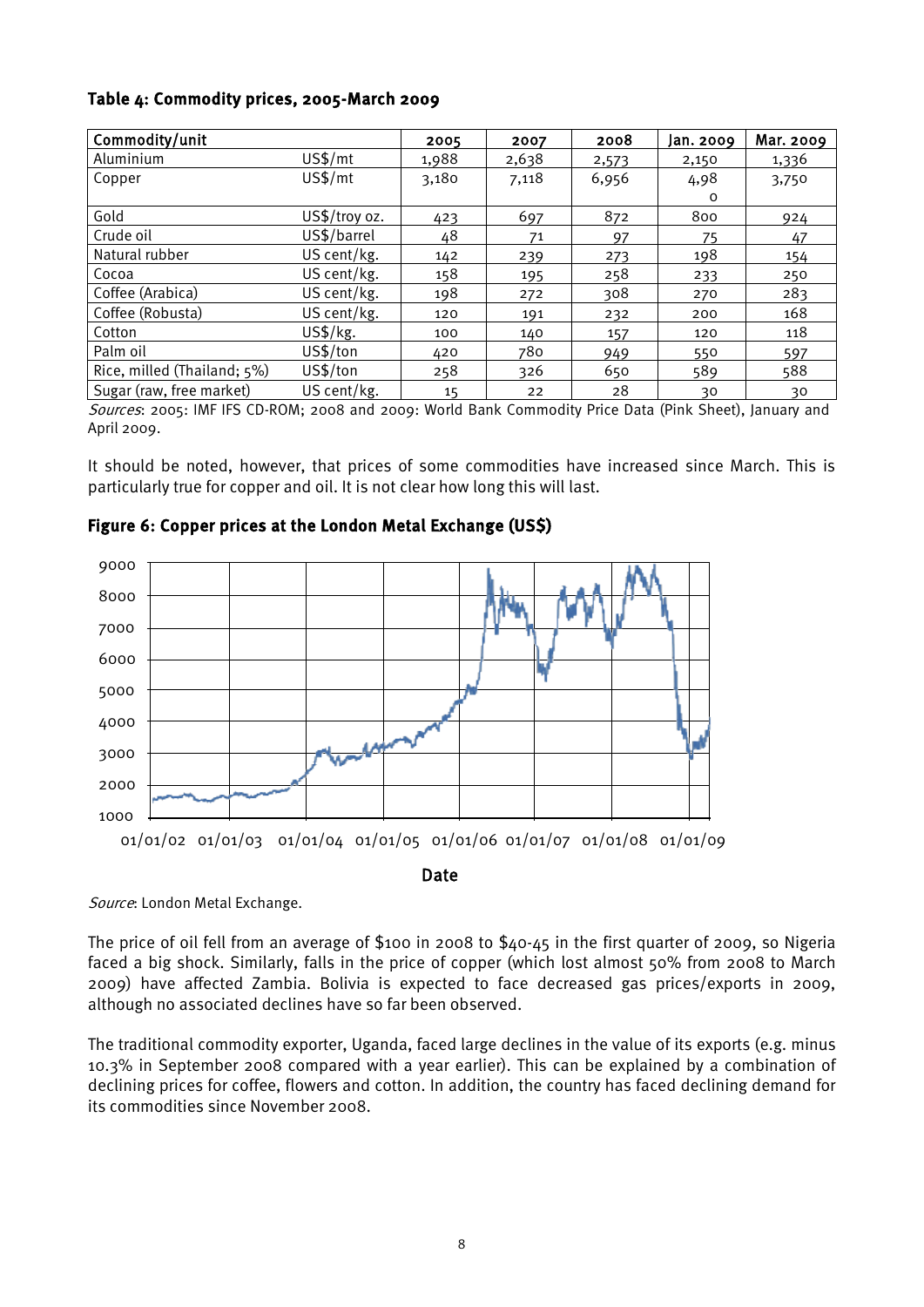### <span id="page-18-0"></span>3.2 Manufactured export declines

Cambodia reports that garment export values at the beginning of this year have already dropped at an alarming rate, from a monthly average of \$250 million in 2008 to \$100 million in January 2009. Figure 7 presents Cambodia's most recent garment export data.



<span id="page-18-2"></span>Figure 7: Cambodia's garment exports to the US, Jan 2006-Jan 2009 (US\$m)

Source: Cambodian Ministry of Commerce, 6 March 2009.

In comparison, Bangladeshi garment exporters are reported to have fared well so far. Figure 8 presents US imports of Bangladeshi and Chinese garments.

<span id="page-18-3"></span>



Source: Computed from USITC database.

Bangladesh's 'good performance' compared with Cambodia has been explained by the 'Walmart' effect: Bangladesh serves the lowest price range and US consumers are buying cheaper products in response to the crisis. In Cambodia, producers have tried to position themselves in higher-value niche markets which may in the short run be affected more by reduced consumption. So it is important to understand not only which countries export what commodities, but also how countries are positioned in sector segments.

### <span id="page-18-1"></span>3.3 Multiple-hit economies

Indonesia is one of the 'multiple-hit' countries, since it is a major exporter of a broad range of commodities/manufactured products, all of which have been affected by declining demand and prices. However, Indonesia is less export dependent than the other case study countries (with exports accounting for 10% of gross domestic product  $-$  GDP), and its exports are also more diversified. Its commodity markets have experienced a large price decline since the highs of 2008, and commodity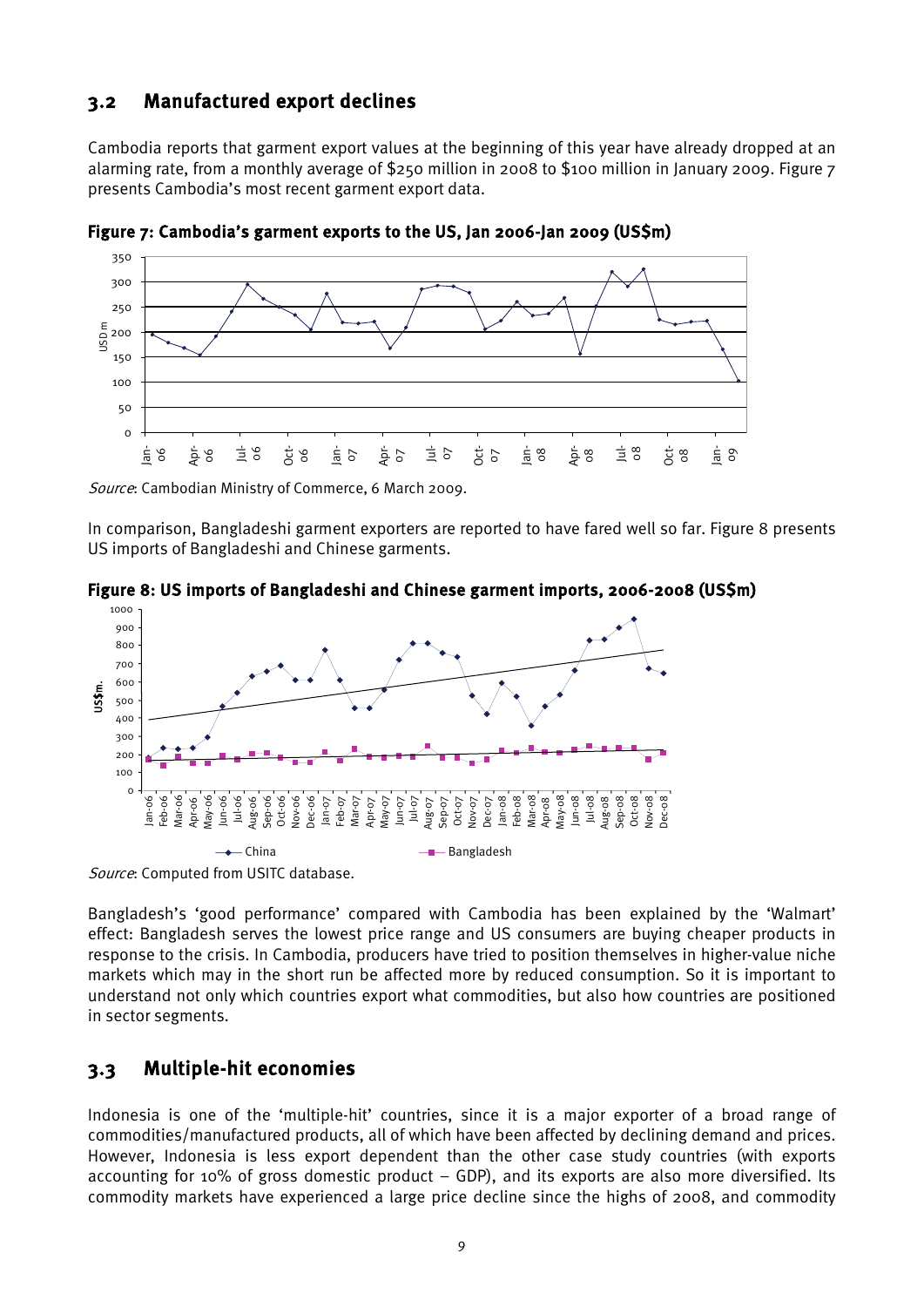and manufactured exports (particularly electronic products) have been affected by a lagged response to reduced demand in developed country markets. Electronic products, which account for 15% of total exports, report a fall of 25% (in value terms) in January 2009 compared with January 2008.

### <span id="page-19-0"></span>3.4 Imports and exchange rate developments

The country reports paid less attention to the impact of the crisis on imports than on exports. But it is clear that several countries have benefited from falls in oil and food prices, with implications for inflation and macro economic management, more generally.

An abundance of foreign exchange reserves as a result of increased hydrocarbon (natural gas) revenues due to high prices, has put pressure on Bolivia's exchange rate, which appreciated by 24% between 2007 and 2008. This has been exacerbated by the depreciation of the currency of large neighbouring economies such as Brazil. However, despite an increase in imports, mostly of consumer goods, Bolivia maintained a large current account surplus into 2008. Although the government devalued the nominal exchange rate between June 2008 and October 2008, since then it has maintained a fixed exchange rate vis-à-vis the US dollar in order to avoid inflationary pressure. However, this limits the country's ability to take counteractive measures to mitigate the impact of falling exports and a worsening trade balance.

Benin is part of the West African Monetary Union (WAMU). The CFA Franc is fixed to the euro (see Table 5). This severely limits the ability of the country to use its exchange rate in response to the crisis. Volatile exchange rate developments between the euro and US dollar recently have affected the competitiveness of cotton exports and prices received by exporters.

Indonesia has a flexible exchange rate which lost 17% of its value in the period 2007-2008, and a further 10% between January 2009 and March 2009. As a result of government intervention to defend the value of the currency, in response to capital outflows, foreign exchange reserves were depleted. The exchange rate depreciation may also explain why imports have fallen: total import values fell by 24% in January 2009 (year on year), mainly for intermediate, capital and consumer durables. In order to support foreign exchange reserves, the government has recently introduced new measures to enable commercial banks to sell export receivables to the central bank, with the aim of increasing the proportion of letters of credit opened with domestic banks and thus take pressure off the rupiah.

Ghana suffered heavily from high fuel/food prices, which worsened its trade deficit between 2003 and 2007 by 478%. The Ghanaian cedi has lost substantial value vis-à-vis the euro and the US dollar since 2008 (Table 5), which reduces the country's potential benefits from lower fuel and food prices. Bangladesh reports some fiscal space as a result of lower food and fuel prices since 2008. The country maintains a managed float vis-à-vis the US dollar. As the US dollar has depreciated recently, the Bangladeshi taka has appreciated vis-à-vis other currencies (including the euro and the rupiah: see Table 5). Given Bangladesh's weakening competitive position relative to other garment exporters such as India, there has been discussion of a more proactive exchange rate intervention. However, a policyinduced depreciation could lead to higher prices of imports and may promote inflationary pressure, which would be a risky strategy for the food net importer Bangladesh.

Cambodia reports a slump in the growth of imports in value terms, mainly for intermediate and capital goods, such as vehicles, as opposed to food.

There is a direct relationship between the exchange rate of Zambia and copper prices. Thus, Zambia's free floating exchange rate experiences high volatility. However, given efforts to promote other nontraditional exports (such as fresh flowers), a depreciation of the kwacha vis-à-vis the US dollar should increase the export competitiveness of these sectors. Despite political pressure to reconsider its policy stance (so as to take account of the rising costs of imports), the government has maintained a flexible market-determined exchange rate, which is seen as crucial to respond to the crisis.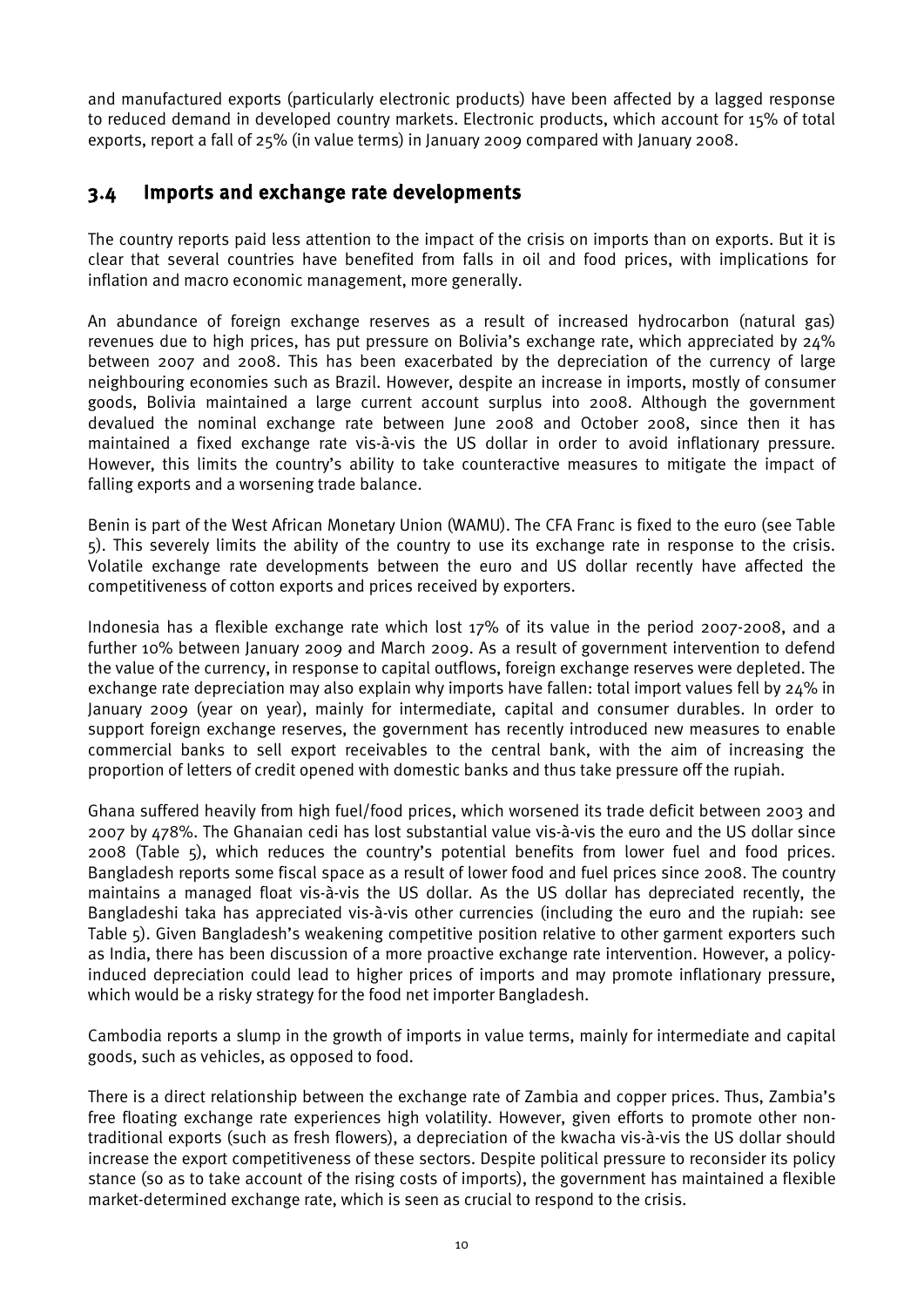### <span id="page-20-0"></span>Table 5: Country case study nominal exchange rate developments, March 2006-2009

| Currency              | Date                           | Euro <sub>1</sub>  | $US$1 =$           |
|-----------------------|--------------------------------|--------------------|--------------------|
|                       | 2006 (20 Jan)                  | 80.3801            | 66.4551            |
|                       | 2007 (20 Jan)                  | 93.6201            | 72.1876            |
|                       | 2008 (20 Jan)                  | 102.48             | 70.068             |
| Bangladeshi taka      | 2009 (20 Jan)                  | 93.0037            | 70.1253            |
|                       | $(20$ Feb)                     | 88.9068            | 70.3811            |
|                       | (20 March)                     | 94.1969            | 69.5637            |
|                       | (20 April)                     | 91.303             | 69.964             |
|                       | 2006 (20 Jan)                  |                    | 542.417            |
|                       | 2007 (20 Jan)                  |                    | 526.056            |
|                       | 2008 (20 Jan)                  |                    | 456.8              |
| Benin CFA franc BCEAO | 2009 (20 Jan)                  | 655.957            | 505.463            |
|                       | $(20$ Feb)<br>(20 March)       |                    | 529.642            |
|                       | (20 April)                     |                    | 494.03             |
|                       | 2006 (20 Jan)                  | 9.7368             | 513.54<br>8.05     |
|                       | 2007 (20 Jan)                  | 10.7618            | 8.2981             |
|                       | 2008 (20 Jan)                  | 11.293             | 7.7213             |
| Bolivian boliviano    | 2009 (20 Jan)                  | 9.516              | 7.1751             |
|                       | $(20$ Feb)                     | 9.075              | 7.184              |
|                       | (20 March)                     | 9.5799             | 7.0747             |
|                       | (20 April)                     | 9.3762             | 7.1848             |
|                       | 2006 (20 Jan)                  |                    | 4169.2             |
|                       | 2007 (20 Jan)                  |                    | 4185.71            |
|                       | 2008 (20 Jan)                  |                    | 4027.8             |
| Cambodian riel        | 2009 (20 Jan)                  |                    | 4204.59            |
|                       | $(20$ Feb)                     |                    | 4208.67            |
|                       | (20 March)                     |                    | 4141.2             |
|                       | (20 April)                     |                    | 4199.6             |
|                       | 2006 (20 Jan)                  | 11067.5            | 9150.14            |
|                       | 2007 (20 Jan)                  | 12465.7            | 9611.91            |
|                       | 2008 (20 Jan)                  | 14520.1            | 9927.7             |
| Ghanaian cedi         | 2009 (20 Jan)                  | 17550.4            | 13233.1            |
|                       | $(20$ Feb)                     | 17688.5            | 14002.7            |
|                       | (20 March)<br>(20 April)       | 18987.6<br>19659.3 | 14022.2<br>15064.6 |
|                       | $2006(20)$ an)                 | 11464.8            | 9478.67            |
|                       | 2007 (20 Jan)                  | 11779.3            | 9082.65            |
|                       | 2008 (20 Jan)                  | 13822.7            | 9450.9             |
| Indonesian rupiah     | 2009 (20 Jan)                  | 14719.8            | 11098.8            |
|                       | $(20$ Feb)                     | 15020.5            | 11890.6            |
|                       | (20 March)                     | 15949.5            | 11778.6            |
|                       | (20 April)                     | 15051.9            | 11534.0            |
|                       | 2006 (20 Jan)                  | 87.1744            | 72.0724            |
|                       | 2007 (20 Jan)                  | 91.1723            | 70.3002            |
|                       | 2008 (20 Jan)                  | 101.62             | 69.48              |
| Kenyan shilling       | 2009 (20 Jan)                  | 109.579            | 82.6235            |
|                       | $(20$ Feb)                     | 104.441            | 82.6783            |
|                       | (20 March)                     | 113.681            | 83.9526            |
|                       | (20 April)<br>2006 (20 Jan)    | 106.162<br>158.132 | 81.35<br>130.737   |
|                       | 2007 (20 Jan)                  | 171.414            | 132.172            |
|                       | 2008 (20 Jan)                  | 174.749            | 119.48             |
| Nigerian naira        | 2009 (20 Jan)                  | 196.103            | 147.863            |
|                       | $(20$ Feb)                     | 188.438            | 149.173            |
|                       | (20 March)                     | 201.44             | 148.762            |
|                       | (20 April)                     | 198.373            | 152.01             |
|                       | 2006 (20 Jan)                  | 2209.05            | 1826.36            |
|                       | 2007 (20 Jan)                  | 2394.08            | 1846.0             |
|                       | 2008 (20 Jan)                  | 2517.1             | 1721.0             |
| Ugandan shilling      | 2009 (20 Jan)                  | 2653.83            | 2001.0             |
|                       | $(20$ Feb)                     | 2508.75            | 1986.0             |
|                       | (20 March)                     | 2763.74            | 2041.0             |
|                       | (20 April)                     | 2859.25            | 2191.0             |
|                       | 2006 (20 Jan)                  | 4043.59            | 3343.08            |
|                       | 2007 (20 Jan)<br>2008 (20 Jan) | 5736.56            | 4423.28            |
| Zambian kwacha        | 2009 (20 Jan)                  | 5554.15<br>6751.74 | 3797.5<br>5090.85  |
|                       | $(20$ Feb)                     | 7222.68            | 5717.68            |
|                       | (20 March)                     | 7656.17            | 5654.02            |
|                       | (20 April)                     | 7564.56            | 5796.6             |

Note: BCEAO = Central Bank of West African States; CFA = French Community of Africa.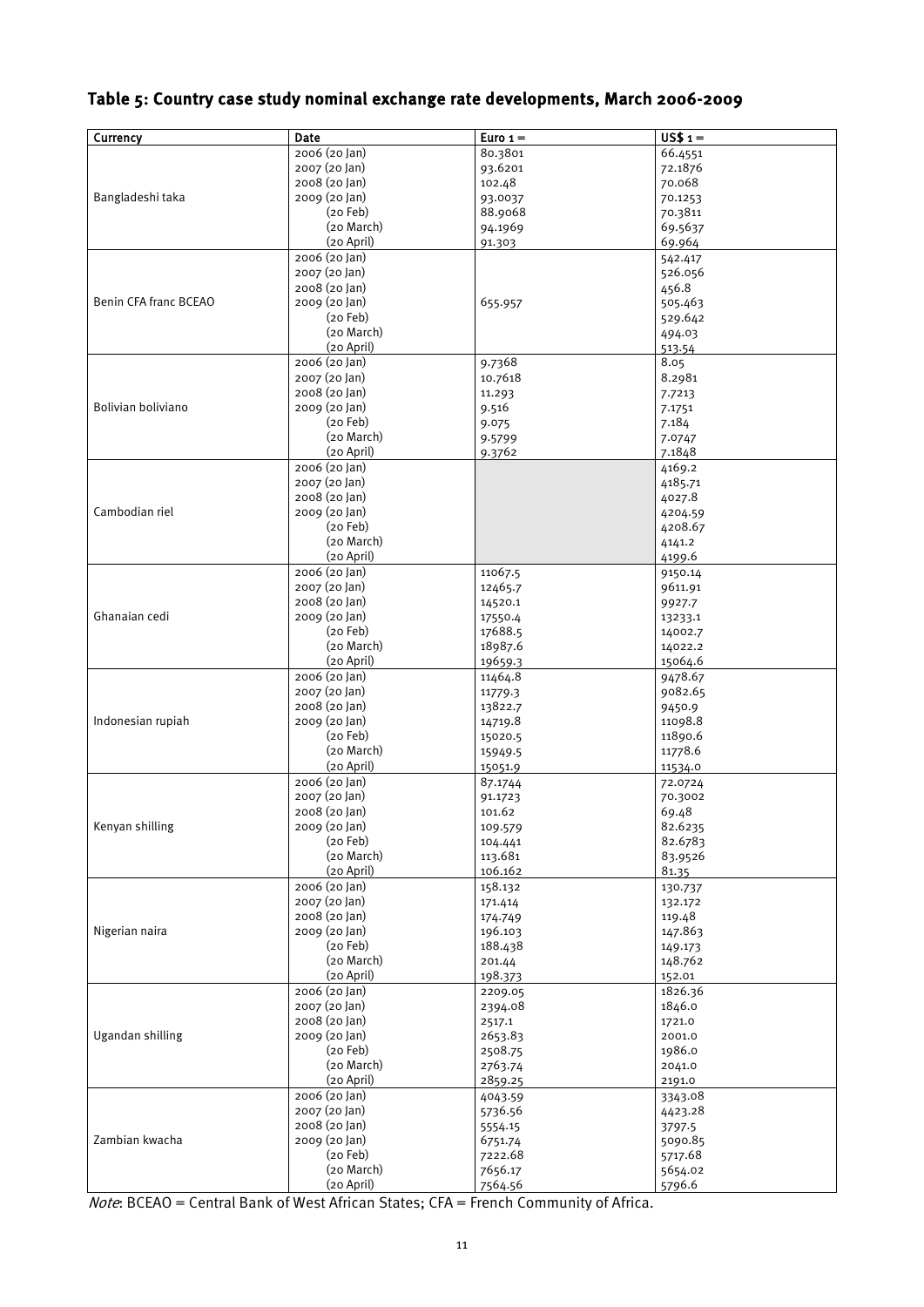# <span id="page-21-0"></span>4. Remittances and migration

### <span id="page-21-1"></span>4.1 Remittances

Remittances are an important source of external capital for many low-income countries, so it is important to monitor remittances and migration. Data from the World Bank suggest that the yearly upward trend in remittances has almost halted for all countries except for Bangladesh (Table 6), while the data above suggest the halt began in the fourth quarter of 2008. The data also suggest that in around half of the countries remittances represent a fairly sizeable component of the economy (above 5%) and, in all cases except Ghana, Zambia and Indonesia, they account for over 4% of GDP.

|                | 2003 | 2004 | 2005 | 2006 | 2007 | 2008e | GDP (%) 2007 |
|----------------|------|------|------|------|------|-------|--------------|
| Bangladesh     | 3192 | 3584 | 4314 | 5428 | 6562 | 8979  | 9.5          |
| <b>Benin</b>   | 55   | 63   | 173  | 224  | 224  | 271   | 4.1          |
| <b>Bolivia</b> | 159  | 211  | 346  | 612  | 927  | 927   | 6.6          |
| Cambodia       | 138  | 177  | 200  | 297  | 353  | 353   | 4.2          |
| Ghana          | 65   | 82   | 99   | 105  | 117  | 128   | 0.8          |
| Indonesia      | 1489 | 1866 | 5420 | 5722 | 6174 | 6500  | 1.5          |
| Kenya          | 538  | 620  | 805  | 1128 | 1588 | 1673  | 5.4          |
| Nigeria        | 1063 | 2273 | 3329 | 5435 | 9221 | 9979  | 6.7          |
| Uganda         | 306  | 311  | 323  | 665  | 849  | 875   | 7.2          |
| Zambia         | 36   | 48   | 53   | 58   | 59   | 59    | 0.5          |

<span id="page-21-2"></span>Table 6: Remittance inflows, 2003-2008 (US\$m)

*Note*:  $e =$  estimated.

Source: World Bank (March 2009 revision).

The case studies suggest that the first signs of the impact of the crisis on remittances have already been visible in a number of countries since the second half of 2008. This seems to be especially the case in Africa, as Kenya and Ghana show substantial year on year reductions in the second half of 2008. Further growth in remittances has slowed in the last quarter in all countries. Data for the early months of 2009 (available for Bangladesh and Kenya) further indicate that the sharp decline in remittance growth trend has continued in 2009. This evidence, together with lower emigration flows (Bangladesh, Cambodia), points to a likely drop in remittances in 2009 across all developing regions.

#### <span id="page-21-3"></span>Table 7: The effects of the crisis on remittances

|              | Remit        | Remit   | $2006 -$ | $2007 -$ | remit/  | remit/  | Change   | Change        | Change         | Change   |
|--------------|--------------|---------|----------|----------|---------|---------|----------|---------------|----------------|----------|
|              | 2007         | 2008    | 2007     | 2008     | GDP     | GDP     | Q3 Q4    | $Q_3$ $Q_4$   | Q4             | Q4       |
|              | (US\$m)      | (US\$m) | change   | change   | 2007    | 2008    | quarter  | 2008          | $2006 -$       | $2007 -$ |
|              |              |         |          |          |         |         | 2007     |               | Q <sub>4</sub> | Q4       |
|              |              |         |          |          |         |         |          |               | 2007           | 2008     |
| Bangladesh   | <u>597</u> 8 | 7915    |          | 32%      | 8.8%    | 10.0%   | 7.0%     | <u>-4.3</u> % |                | 23.0%    |
| <b>Benin</b> |              |         |          |          |         | $3.1\%$ |          |               |                |          |
| Bolivia      | 1040         | 1089    | 97%      | 5%       |         |         | 5.7%     | $-10.3%$      | 60.0%          | $-7.1%$  |
| Cambodia     | 353          | 353     | 19%      | $0\%$    | $4.2\%$ | 3.4%    |          |               |                |          |
| Ghana        | 1834         | 1899    |          | 4%       |         |         | 15.0%    | 16.4%         |                | $-10.3%$ |
| Indonesia    | 4833         | 5464    | 36%      | 10%      |         |         | 13.0%    | $-1.9%$       | 0.1%           | $-1.9%$  |
| Kenya        | 574          | 611     | 41%      | 7%       |         |         | $-17.7%$ | 6.4%          | 50.6%          | $1.0\%$  |
| Nigeria      | 17,500       | 30,450  | 72%      | 72%      |         |         | $3.8\%$  | 1.8%          | 100%           | 60.2%    |
| Uganda       |              |         |          |          | $4.0\%$ | 3.4%    |          |               |                |          |
| Zambia       | 59           |         | 3%       |          | 0.5%    | 0.5%    |          |               |                |          |

Source: Based on country case studies.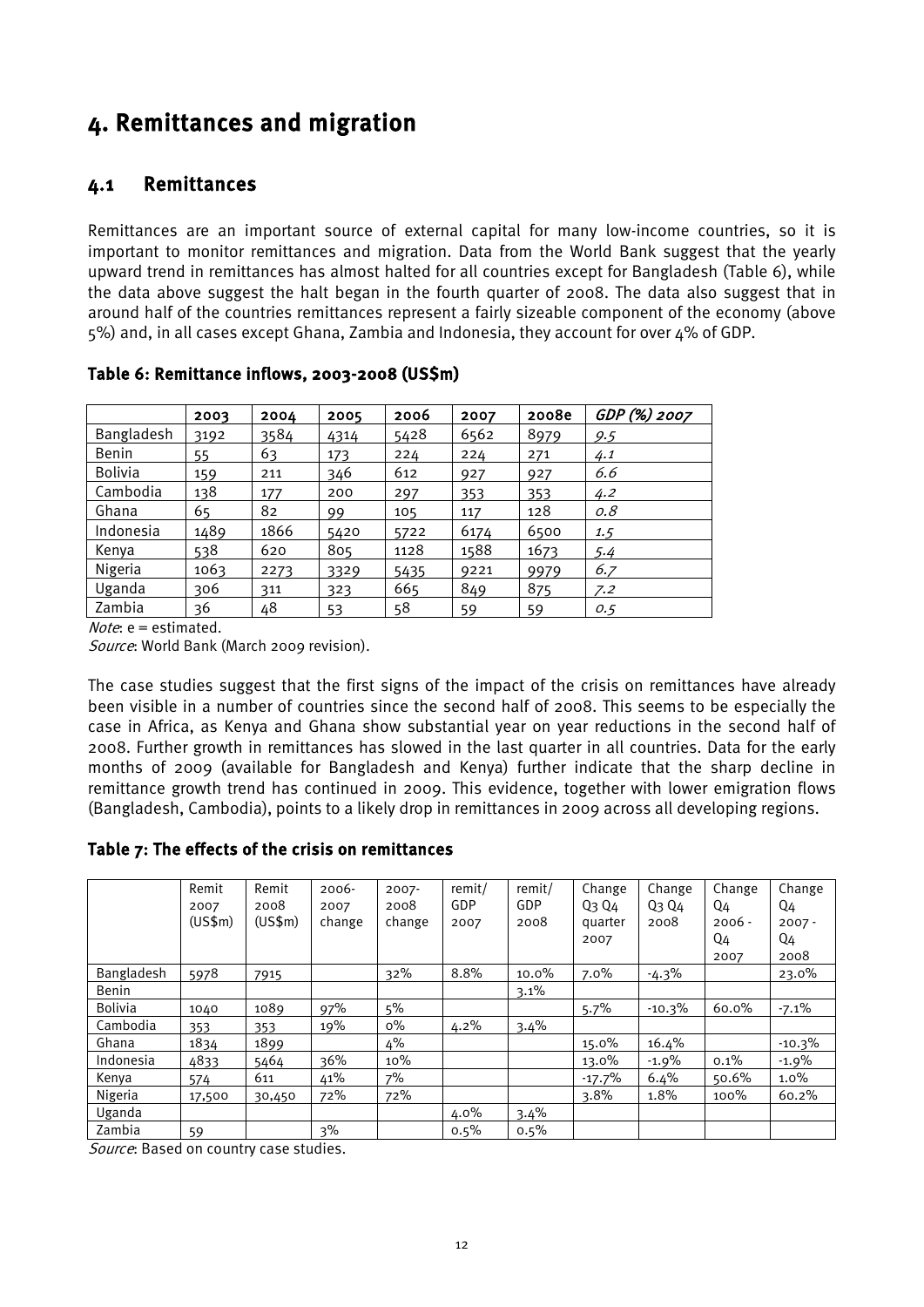Table 7 provides an overview of the evidence so far of the possible drop in remittances. Although most countries had positive growth rates in remittances in 2008, these rates have been usually much lower than in the year before. For instance, the growth rate in Bolivia was only 5% against the 97% increase in the year before, and the increase in remittances to Cambodia declined from 19% in 2007 to zero in 2008. This has meant that the share of remittances in GDP has usually declined as well (although exceptions like Bangladesh do occur). Perhaps the most telling indicators relate to the quarterly changes in remittance inflows. All countries except Kenya and Ghana experienced a substantially lower growth in remittances between the third and the fourth quarters of 2008 relative to the same period in 2007. In various countries, positive growth in 2007 turned negative in 2008. In the case of Ghana and Kenya, the drop in remittances started already in the third quarter of 2008. In fact, in Kenya, remittances in the last quarter of 2008 were at the same level as those in the last quarter of 2007, while the increase in remittances between the same quarters in 2006 and 2007 was 50%. In Ghana, remittances in the fourth quarter of 2008 were lower than in the same quarter in 2007.

### <span id="page-22-0"></span>4.2 Migration

It is difficult to find proper evidence on migration and return migration. Only the Asian case studies present recent evidence on emigration and return. Indonesia experienced a 54% increase (quarter to quarter) in assignment of workers to overseas destinations in the last quarter of 2008. However, the effects of the crisis on sectors of employment for Indonesian migrants in Malaysia and Saudi Arabia may indicate an increase in return migration to Indonesia in the next few months. This drop is already visible in Bangladesh, where data suggest that emigrant flows started to decline in July 2008 (Figure 9). Saudi Arabia and Kuwait have virtually ceased to issue new work permits to Bangladeshi workers, and the United Arab Emirates (UAE), another major destination, has also shown lower demand for migrant workers, with the number of workers going to the UAE in February 2009 lower by 5000 compared with January 2009. The number of Cambodian workers destined for Malaysia and Thailand dropped 10% in 2008. Moreover, Malaysia has announced a temporary suspension of foreign labour employment in the industrial sector amid pressure from local trade unions and a hike in the levy on foreign workers, which is likely to negatively affect number of Cambodian perspective emigrants.



<span id="page-22-1"></span>Figure 9: Number of Bangladeshis leaving for jobs abroad, 2007/08-2008/9

Source: Bangladesh country case study.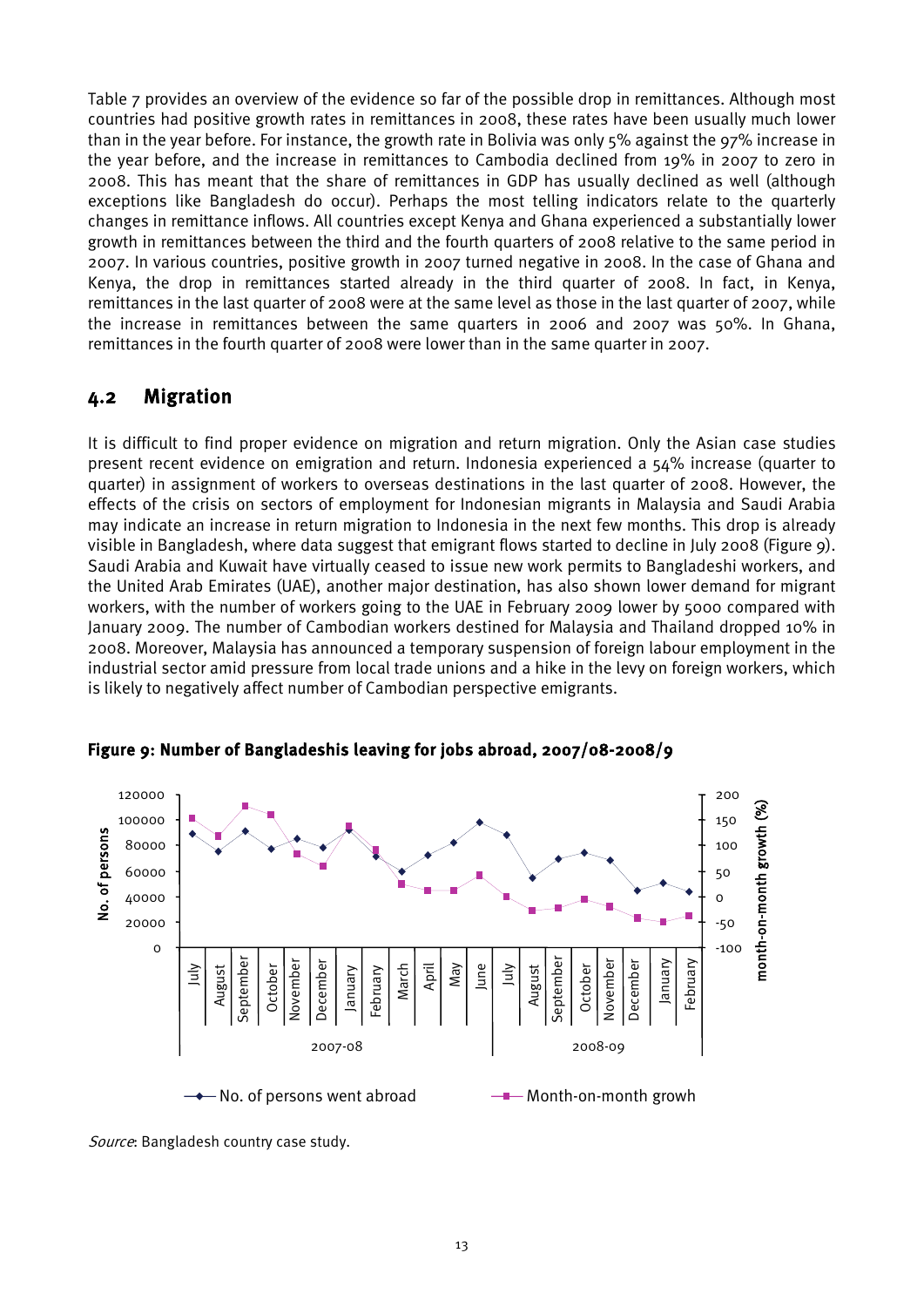#### <span id="page-23-0"></span>Figure 10: Remittances to Kenya, 2004-Jan 2009 (US\$, '000)



Source: Kenya case study.

Table 8 provides evidence from the country case studies.

#### <span id="page-23-1"></span>Table 8: The effects of the global financial crisis on remittances and migration

|                   | <b>Remittances</b>                                                                                                                                                                                                                                                         | <b>Migration</b>                                                                                                                                                                                                                                                                                                                                                                                                                                                                             |
|-------------------|----------------------------------------------------------------------------------------------------------------------------------------------------------------------------------------------------------------------------------------------------------------------------|----------------------------------------------------------------------------------------------------------------------------------------------------------------------------------------------------------------------------------------------------------------------------------------------------------------------------------------------------------------------------------------------------------------------------------------------------------------------------------------------|
| <b>Bangladesh</b> | Remittances amounted to \$7.9 billion in<br>FY2007/08; robust flows with record inflow in<br>January 2009; but this is likely to slow down in the<br>face of fewer migrants leaving Bangladesh in the<br>next months.                                                      | Increase in out-migration over the past<br>two years (1.7 million) with total number of<br>migrant workers abroad at 6.1 million, but<br>significant slowdown in out-migration in<br>recent months. The Malaysian government<br>revoked 55,000 Bangladeshi permits.                                                                                                                                                                                                                          |
| <b>Benin</b>      | Remittances are not among the most important<br>external sources of capital, and have declined after<br>the peak in 2006.                                                                                                                                                  |                                                                                                                                                                                                                                                                                                                                                                                                                                                                                              |
| <b>Bolivia</b>    | Robust growth in remittances since 2004,<br>equivalent to 6% of GDP. Growth in remittances<br>seems to start to halt in the last quarter of 2008.                                                                                                                          |                                                                                                                                                                                                                                                                                                                                                                                                                                                                                              |
| Cambodia          | Remittances fell from 4.2% to 3.4% of GDP in 2008<br>and are expected to decline further in 2009.                                                                                                                                                                          | Many Cambodians abroad are employed<br>in unskilled and informal occupations,<br>which are likely to be hit most harshly by<br>the crisis. There are around a quarter of a<br>million Cambodians abroad, mainly in<br>Thailand (over 80% of them illegal). World<br>Bank estimates 349,000 Cambodians<br>abroad in 2005, with active support for<br>migration by the government. But<br>emigration is already declining in 2008 as<br>Malaysia and Thailand are tightening their<br>borders. |
| Ghana             | Decline in remittances in the second quarter of<br>2008. Further, Money-Gram in Ghana reported a<br>drop from \$8 million remitted in October 2008 to<br>\$6 million in February 2009, and a 10-13% decline<br>in money transfer between January 2008 and<br>January 2009. | Migrants are concentrated in the US and<br>Europe.                                                                                                                                                                                                                                                                                                                                                                                                                                           |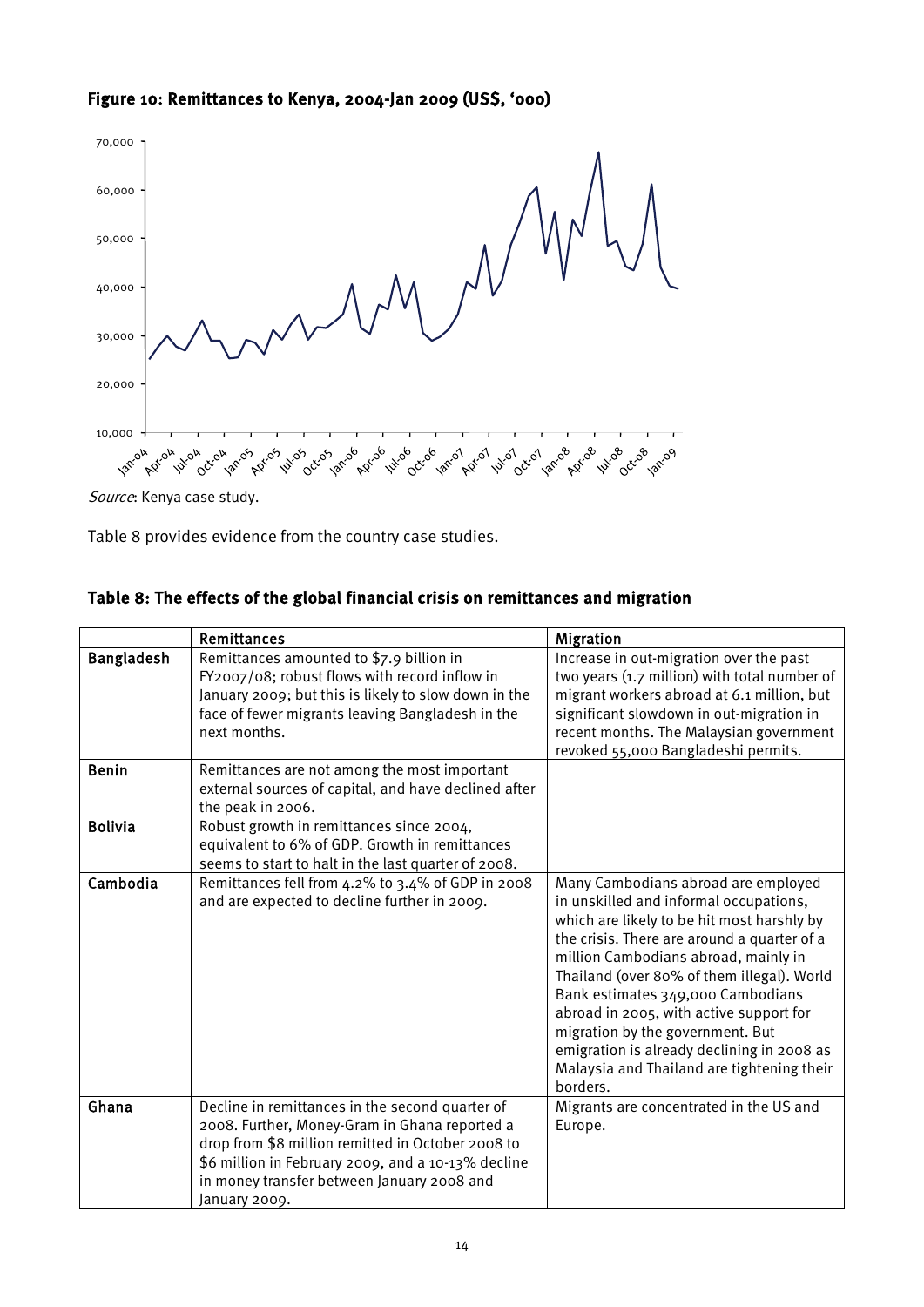### Table 8: cont'd

|           | Remittances                                                                                                                                                                                                                                                        | Migration                                                                                                                                                                                                                                                                                                                                                                            |
|-----------|--------------------------------------------------------------------------------------------------------------------------------------------------------------------------------------------------------------------------------------------------------------------|--------------------------------------------------------------------------------------------------------------------------------------------------------------------------------------------------------------------------------------------------------------------------------------------------------------------------------------------------------------------------------------|
| Indonesia | Growth in remittances halted in the last quarter of<br>2008.                                                                                                                                                                                                       | Total number of Indonesian workers<br>abroad was 4.4 million in December 2008<br>(almost all in Asia: Malaysia, Saudi Arabia<br>and Southeast Asia), and migration flows<br>were predicted to reduce, with many<br>overseas layoffs in the near future owing<br>to worsening conditions in key sectors for<br>Indonesian migrants, such as palm oil and<br>construction in Malaysia. |
| Kenya     | Remittances account for 2.7% of GDP. There has<br>been a fall in remittances in the second half of<br>2008; showing a 12 % drop, between the 2007<br>remittances of \$316.6m (July-December 2007) and<br>the 2008 remittances of \$281.7m (July-December<br>2008). | There are more than 200,000 Kenyans<br>abroad, but also a lot of refugees fleeing<br>to Kenya from the region. The stock of<br>migrants from Kenya may decline.                                                                                                                                                                                                                      |
| Nigeria   | Received a large remittance inflow, but there are<br>some signs of a decline in remittances in the last<br>quarter of 2008.                                                                                                                                        |                                                                                                                                                                                                                                                                                                                                                                                      |
| Uganda    | Remittances accounted for 3.4% of GDP in 2007/08<br>(down from 4% in 2006/07), and constitute a key<br>source of livelihood for 2% of households.<br>Remittances (as % of GDP) have been declining<br>since 2005/06.                                               |                                                                                                                                                                                                                                                                                                                                                                                      |
| Zambia    | Remittances are not a significant source of foreign<br>capital but have grown in relative importance (and<br>in size) between 2003 and 2007. This growth<br>seems to have halted in 2008.                                                                          |                                                                                                                                                                                                                                                                                                                                                                                      |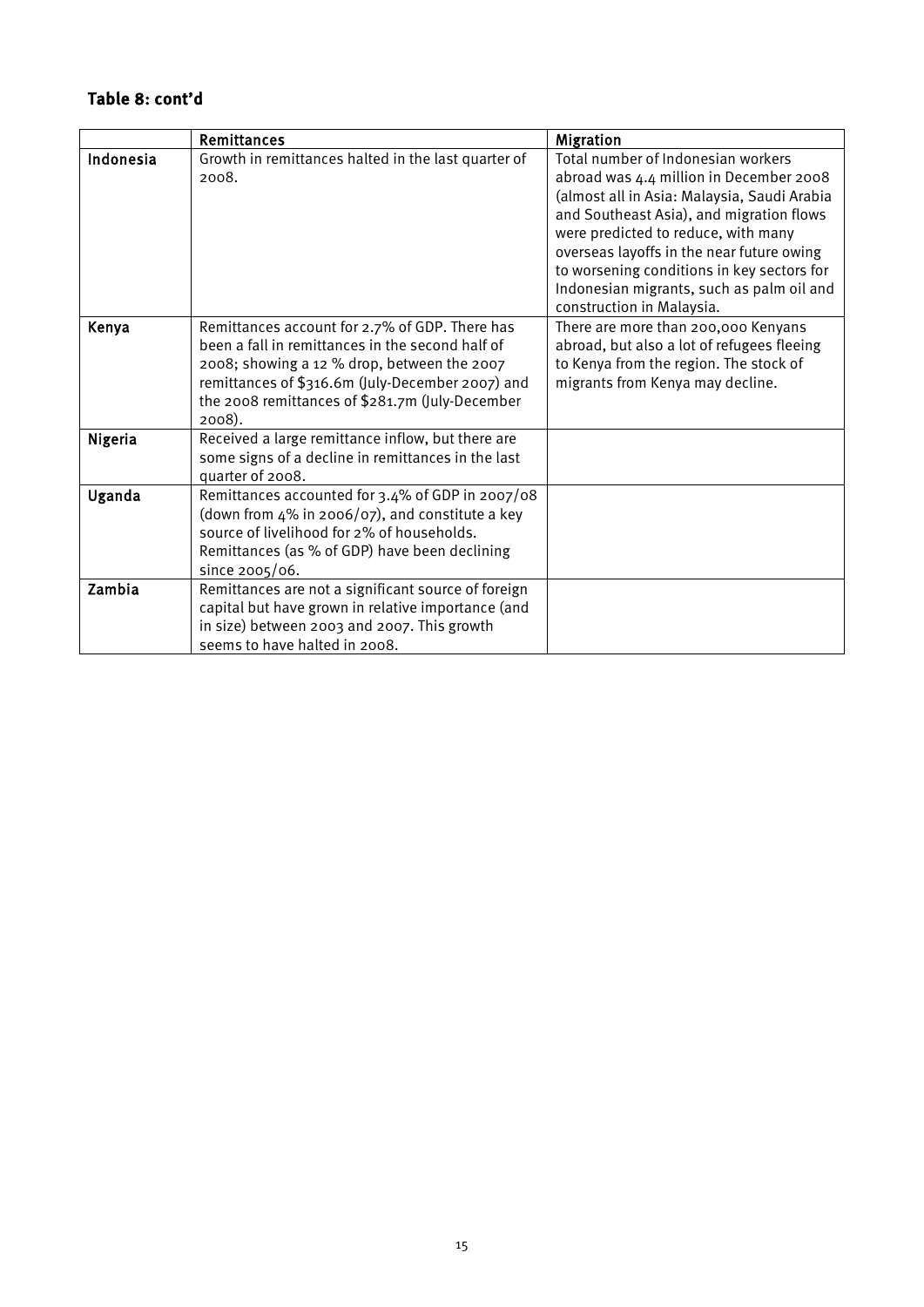# <span id="page-25-0"></span>5. Official development assistance

Some countries are more aid dependent (e.g. Benin, Ghana and Cambodia) than others (e.g. Kenya and Nigeria). Table 9 plots International Monetary Fund (IMF) estimates of aid for 2008, the World Development Indicators (WDI) actual for 2005 and the country report data. We should bear in mind that these can be variable (e.g. data for Nigeria could include debt relief numbers for one specific year).

| Country        | IMF (2008)<br>ODA%<br><b>GDP</b> | WDI<br>2005 | Country<br>report             | <b>Comments in country file</b>                                                                                                                                                                                                                                                                                                                                                                                                                                                                                                                                                                                             |
|----------------|----------------------------------|-------------|-------------------------------|-----------------------------------------------------------------------------------------------------------------------------------------------------------------------------------------------------------------------------------------------------------------------------------------------------------------------------------------------------------------------------------------------------------------------------------------------------------------------------------------------------------------------------------------------------------------------------------------------------------------------------|
| Bangladesh     | 1,2                              | 2.1         |                               | Although the role played by aid has declined over the past years<br>in Bangladesh, it still accounts for about half of Bangladesh's<br>expenditure on development budget. The figures for July-<br>December FY2008/09 indicate a decline of<br>-8.0% in net foreign aid disbursement in Bangladesh, with gross<br>disbursement falling slightly from \$903.2 million in FY2007/08<br>(July-December) to \$898.3 million in FY2008/09 (July-<br>December). Commitment figures for FY2008/09, however, look<br>promising, with the highest ever commitment (\$1.34 billion) by<br>the World Bank for the current fiscal year. |
| Benin          | 8.3                              | 8.2         |                               |                                                                                                                                                                                                                                                                                                                                                                                                                                                                                                                                                                                                                             |
| <b>Bolivia</b> | 1.2                              | 6.5         | 1.6 % of<br>GDP<br>(2007)     | The foreseen reduction in government revenues that will result<br>from the international crisis will reinstate the need for aid flows.                                                                                                                                                                                                                                                                                                                                                                                                                                                                                      |
| Cambodia       | 6.4                              | 9.1         | 9%<br>of<br>GDP<br>in<br>2007 | Accounted for 80% of the government's capital expenditures in<br>2007, donors to the country pledged in December 2008<br>development assistance worth \$951.5 million. While the amount<br>of foreign aid for 2008 was originally estimated at \$887.9<br>million, the actual amount disbursed reportedly was only \$690<br>million                                                                                                                                                                                                                                                                                         |
| Ghana          | 7.5                              | 10.6        | of<br>12%<br>GNI              | 50% of Ghana's development budget; aid flows are expected to<br>reach about \$2 billion in 2009, the highest since the turn of the<br>millennium. There are no visible signs that the crisis has<br>affected aid commitments for 2009.                                                                                                                                                                                                                                                                                                                                                                                      |
| Kenya          | 0.8                              | 4.1         | $4\%$<br>of<br>GDP<br>(2006)  | Kenya is not considered a highly aid-dependent economy.<br>ODA's importance is decreasing and low compared with<br>neighbouring countries.                                                                                                                                                                                                                                                                                                                                                                                                                                                                                  |
| Nigeria        | 0.7                              | 7.4         | Less<br>than 2%<br>(2007)     | Although ODA accounts for less than 2% of the total budget in<br>the country, it can be very important in the social sector and<br>particularly in the lower tiers of government                                                                                                                                                                                                                                                                                                                                                                                                                                            |
| Uganda         | 4.9                              | 14.0        |                               | There have been declines in aid in Uganda where foreign aid<br>decreased from \$223.29 million during 2007 Q4 to \$178.9<br>million in 2008 Q4. Moreover, inflows to non-governmental<br>organisations (NGOs) in Uganda declined by 5.3% between<br>2007 and 2008, with the decline more pronounced since<br>October 2008.                                                                                                                                                                                                                                                                                                  |
| Zambia         | 4.5                              | 13.9        | 13.2% of<br>GDP<br>in<br>2006 | Government budget depends significantly on donor support;<br>Zambia continued to receive ODA support during 2008, despite<br>the crisis. This is likely to continue even during 2009. The<br>country received all the ODA pledged in 2008: donors honoured<br>their pledges because they had already made their<br>commitments and disbursement plans long before the crisis set<br>in. ODA disbursement plans are usually made on a long-term<br>basis and in Zambia most ODA is already committed up to 2010.                                                                                                             |

#### <span id="page-25-1"></span>Table 9: Official Development Assistance, 2008 (% of GDP)

Source: IMF (2009), WDI and country reports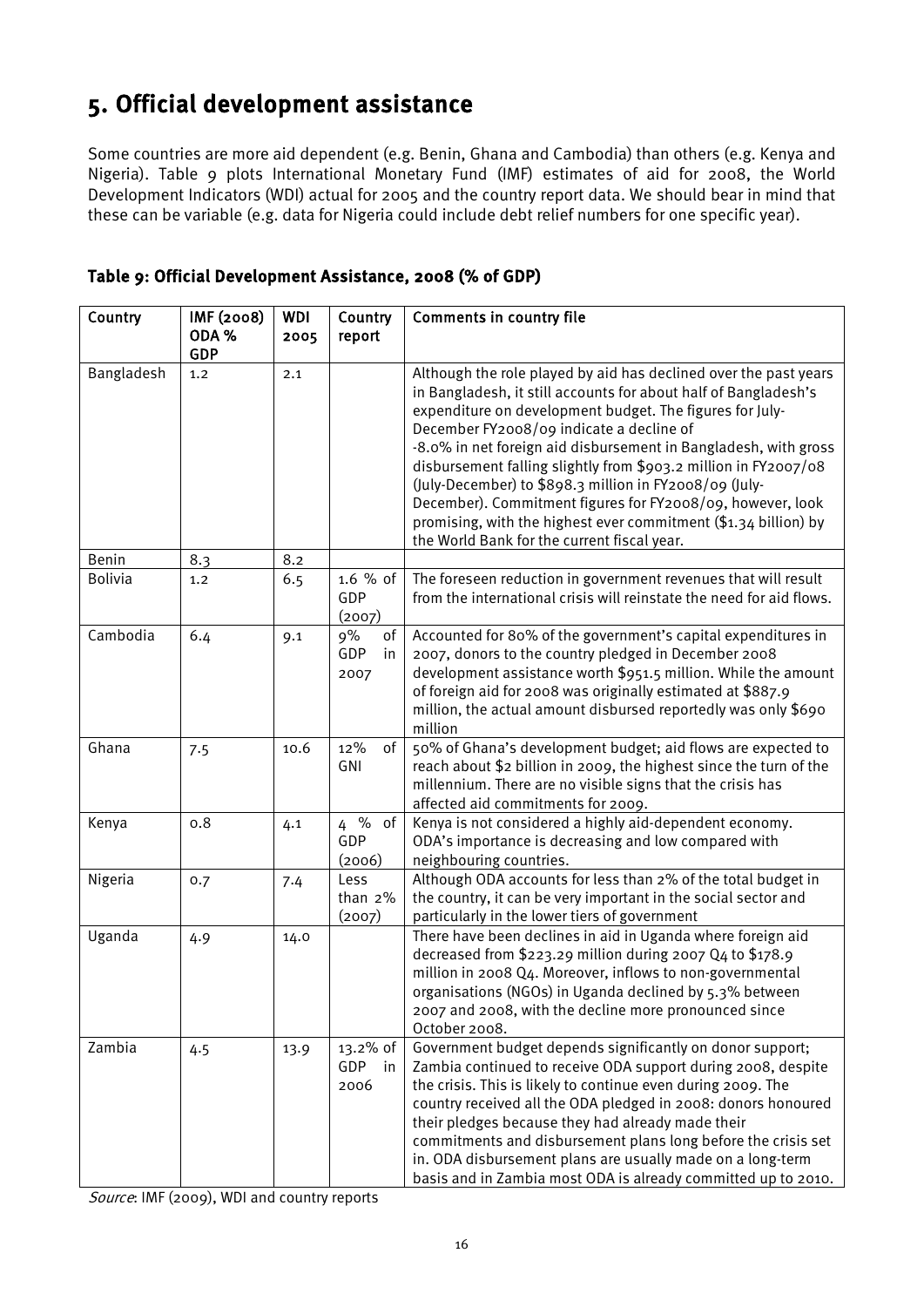So far, there has been little evidence of a pullout of aid, with several country reports suggesting that donors are engaged in long-term commitments (e.g. Zambia). Nonetheless, Table 9 shows that there have been recent declines in aid in Uganda and Bangladesh, although it is too early to associate these with the global financial crisis.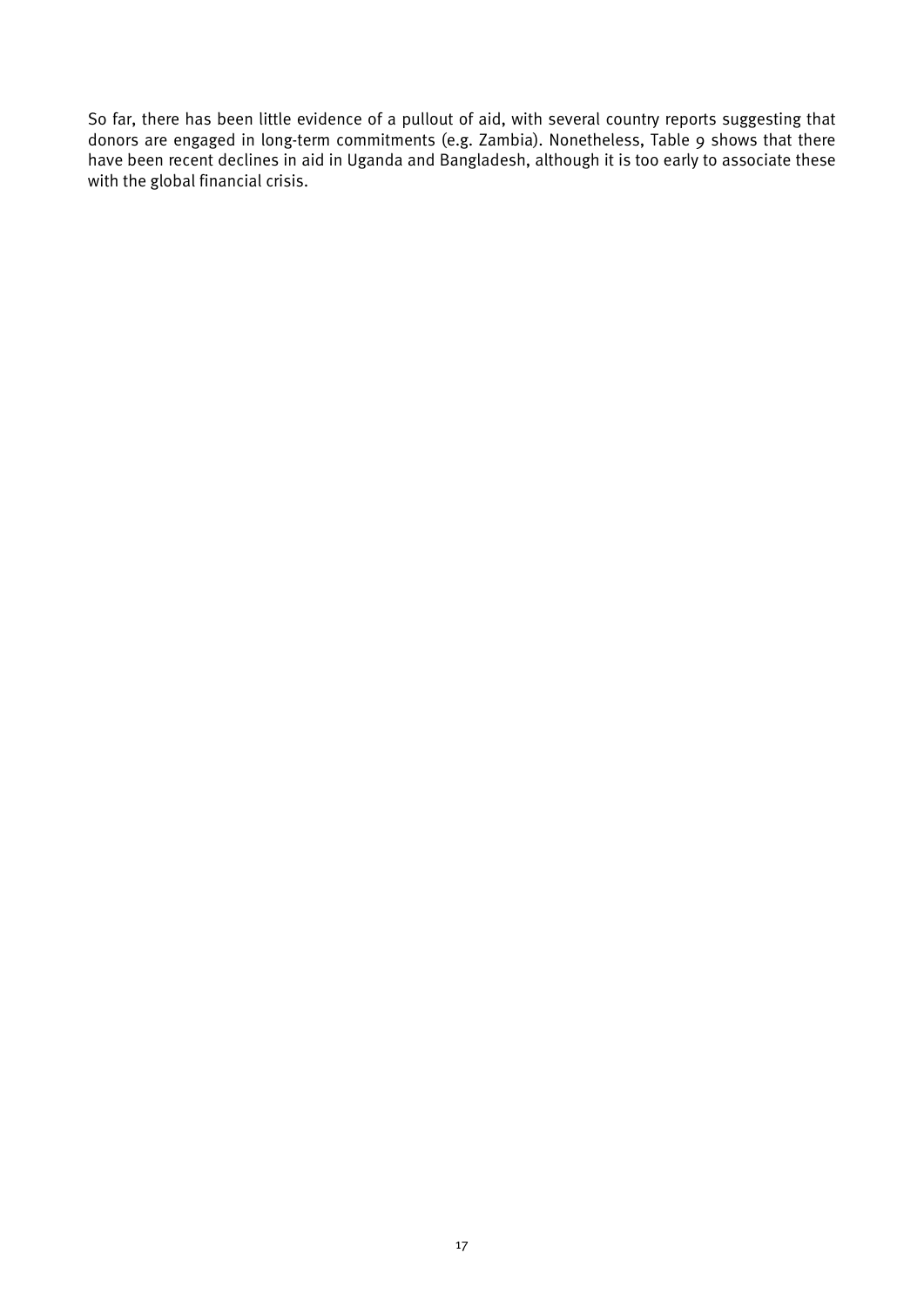# <span id="page-27-0"></span>6. Balance of payment shock

The country studies were not asked specifically to examine the nature and extent of the balance of payments (BoP) shock. But clearly there is a capital account shock as countries lose out on portfolio investment and to some extent FDI, although there is so far little evidence that reductions in aid have exacerbated the BoP shock considerably. Countries are already facing or will be facing declines in export revenues and remittances, so there is definitely a negative current account shock, although some countries also face lower import values (owing to lower food and oil prices). Current account deficits will eat into the reserves, which are worryingly low for some countries.

The changes in the IMF projections have indeed changed the forecasts in reserves. There are expected declines in reserves in oil and gas exporters, such as Bolivia and Nigeria, but increases in oil importers, such as Kenya, and no changes in Bangladesh.

|                | Reserves 2008<br>(in months of imports) | Changes 2009 projections and 2008 actuals<br>(in months of imports) |
|----------------|-----------------------------------------|---------------------------------------------------------------------|
| Bangladesh     | 3.0                                     | O                                                                   |
| Benin          | 7.3                                     | $-0.6$                                                              |
| <b>Bolivia</b> | 15.7                                    | $-0.7$                                                              |
| Cambodia       | 3.0                                     | $-0.4$                                                              |
| Ghana          | 1.6                                     | $-1.2$                                                              |
| Kenya          | 2.9                                     | 0.4                                                                 |
| Nigeria        | 12.8                                    | $-3.9$                                                              |
| Uganda         | 8.1                                     | $-0.6$                                                              |
| Zambia         | 2.6                                     | 0.2                                                                 |

<span id="page-27-2"></span>Table 10: Level of and change in national reserves expressed in months of imports, 2008-2009

Source: IMF (2009).

These patterns are consistent with findings from the country case studies. For example, the Bangladesh country case study suggests that the BoP still looks healthy, although the prospects are dim. The development of the BoP situation will hinge on the extent of deceleration in import payments in view of falling global commodity prices, and the impact of the ongoing crisis on export earnings and remittance flows, and also the aid situation.

The Nigeria study suggests that it faces negative BoP consequences. As of January 2009, foreign portfolio investors have withdrawn some \$15 billion from the country's capital markets. The Nigerian currency, the naira, has depreciated against the US dollar, and foreign reserves dropped from \$67 billion in June 2008 to \$53 billion in December 2008 (see Figure 11 below). Export revenues have fallen massively too.

<span id="page-27-1"></span>



<sup>■</sup> External reserve (US\$ million)

Source: Nigeria case study.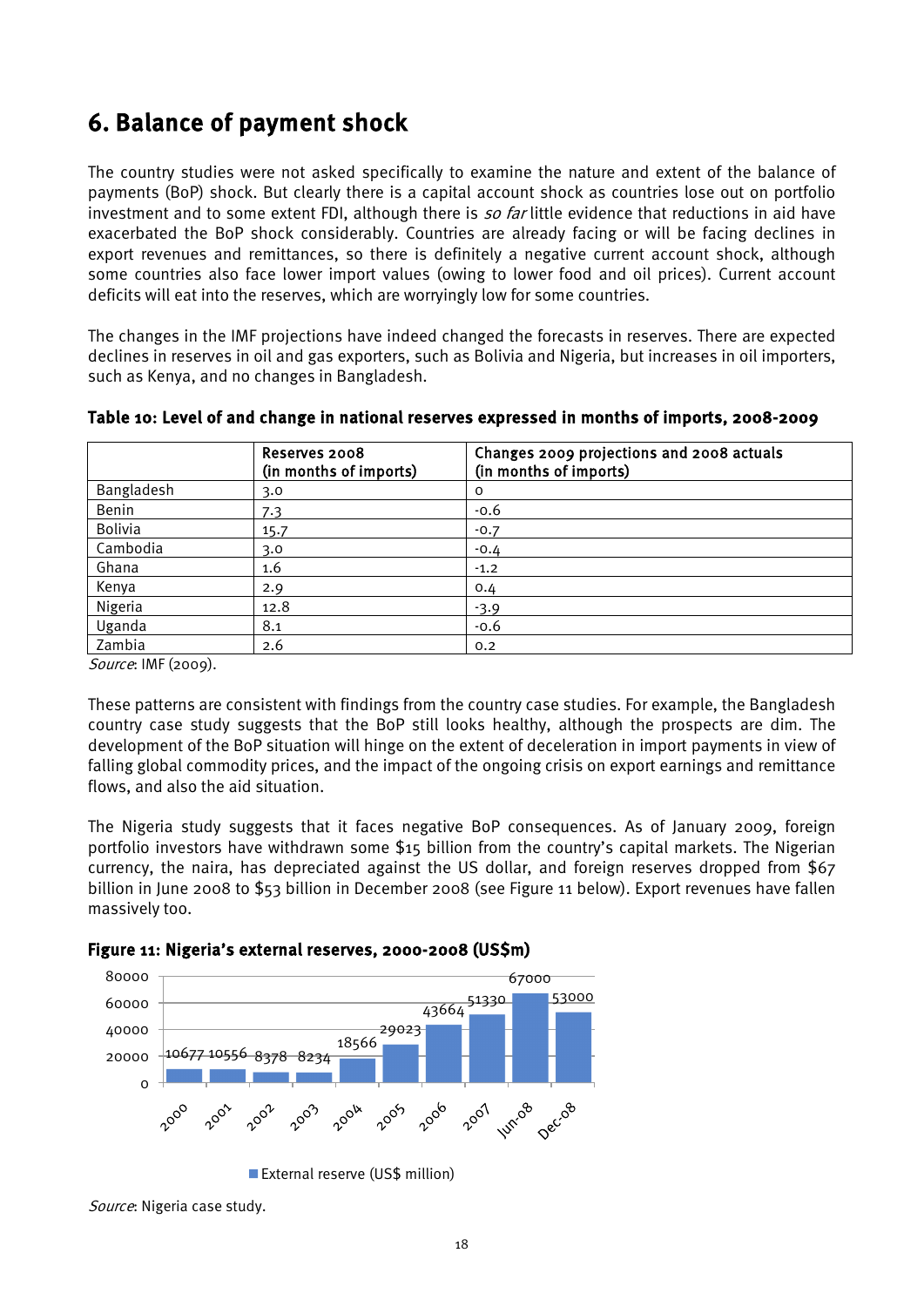# <span id="page-28-0"></span>7. Growth effects

The country case studies examined growth effects in different ways. Most discussed IMF, World Bank and/or government macroeconomic forecasts; some discussed growth performance and prospects of key sectors; and a few discussed growth on the basis of demand components (consumption and investment) or other growth diagnostics.

Analysing growth effects requires a much more thorough analysis of the details of the transmission mechanisms, but some key patterns have emerged:

- A general growth slowdown throughout 2008 is visible in the statistics. For instance, Indonesia's year on year growth rate declined in 2008 Q4.
- There is a general consensus among the country case studies that 2009 will see worse effects. This is consistent with IMF forecasts that several countries will see declining GDP per capita in 2010.
- Different sectors are affected differently (tourism in Kenya and Cambodia; manufacturing in Asian countries; and commodities in Bolivia and Zambia; etc).
- Manufacturing has been hit hard, especially in Asia, which specialises in exports such as garments (Cambodia) and electronics (Indonesia).
- Countries whose growth has been dependent on export sectors have suffered more. For example, Cambodia has suffered greatly but, although Indonesia's manufacturing exports and sector were affected, overall consumption and services have been important in driving recent growth there.
- There are major discrepancies between government expectations and forecasts by the World Bank and IMF. For example, Nigeria's forecasts have been slashed recently by the IMF Regional Economic Outlook (REO). The government of Benin was still forecasting 6% growth in 2009, whereas the IMF says that half of this is more likely, and that in per capita terms growth may now by close to zero.

Some studies include own model-based simulations on growth effects (e.g. Bolivia, Benin and Nigeria); some describe models of others (Indonesia).

|                | recast for<br>å<br>ပ<br>ᢆ<br><b>200</b><br>2008<br>Ğ<br>pring<br>projections<br>March<br>2009 | <b>MF March projections</b><br>actual for 2008 | ίōι<br>IMF March projections<br>2009 | ă<br>GDP<br>2009<br>IMF REO<br>growth | growth<br>2010<br>IMF REO | <b>Comments from country studies</b>                                                                                                                                                                                                                                                                                                                                                                                          |  |
|----------------|-----------------------------------------------------------------------------------------------|------------------------------------------------|--------------------------------------|---------------------------------------|---------------------------|-------------------------------------------------------------------------------------------------------------------------------------------------------------------------------------------------------------------------------------------------------------------------------------------------------------------------------------------------------------------------------------------------------------------------------|--|
| Bangladesh     | $-1.2$                                                                                        | 5.0                                            | 5.3                                  |                                       |                           | Government projections of $6.5\%$ growth for $2008/09$ ,<br>against lower forecasts by World Bank (4.8% for worst case<br>scenario).                                                                                                                                                                                                                                                                                          |  |
| Benin          | $-2$                                                                                          | 5.1                                            | 3.6                                  | 0.6                                   | $-0.2$                    | Government still expects 6.1% growth                                                                                                                                                                                                                                                                                                                                                                                          |  |
| <b>Bolivia</b> | $-1$                                                                                          | 5.9                                            | 4.0                                  |                                       |                           | Growth driven primarily by three sectors: mining,<br>hydrocarbons and construction. Exports are expected to<br>stagnate in coming months, and even decrease.<br>Hydrocarbons exports have already shown a downward<br>trend in past year because of production constraints. Brazil<br>is trying to reduce imports of natural gas from Bolivia, as it<br>has discovered sizable reserves of oil and natural gas<br>internally. |  |

#### <span id="page-28-1"></span>Table 11: The growth implications of the crisis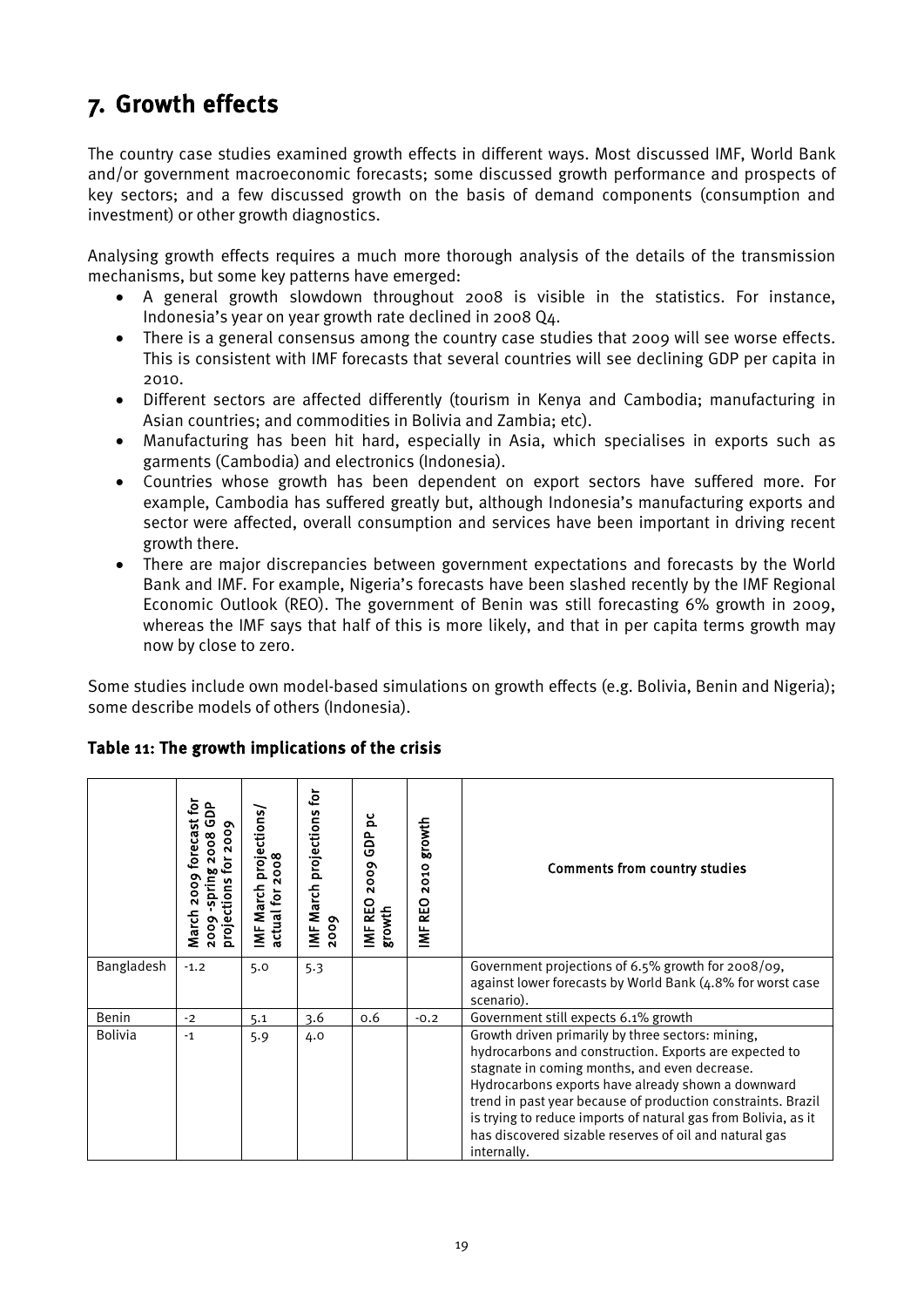#### Table 11: cont'd

|           | March 2009 forecast for<br>2009 - spring 2008 GDP<br>projections for 2009 | IMF March projections/<br>actual for 2008 | IMF March projections for<br>2009 | IMF REO 2009 GDP pc<br>growth | IMF REO 2010 growth | <b>Comments from country studies</b>                                                                                                                                                                                                                                                                                                                                                                                                                        |
|-----------|---------------------------------------------------------------------------|-------------------------------------------|-----------------------------------|-------------------------------|---------------------|-------------------------------------------------------------------------------------------------------------------------------------------------------------------------------------------------------------------------------------------------------------------------------------------------------------------------------------------------------------------------------------------------------------------------------------------------------------|
| Cambodia  | $-2.2$                                                                    | 3.3                                       | 2.9                               |                               |                     | Real GDP to decline from 10.3% in 2007 to 6.4% in 2008<br>and to somewhere between -0.5% (new IMF estimate) and<br>6% (government estimate) in 2009. All sectors that were<br>important drivers of recent growth in Cambodia (garments,<br>construction, tourism) have been hit hard.                                                                                                                                                                       |
| Ghana     | $-3.4$                                                                    | 6.5                                       | 4.0                               | 1.9                           | 2.1                 | Government projects 5.9% of GDP growth for 2009; services<br>share in GDP increased recently, but agriculture is the only<br>sector to have a projected acceleration in growth in 2009                                                                                                                                                                                                                                                                      |
| Indonesia |                                                                           |                                           | 2.5                               |                               |                     | Indonesia showed resilience until September 2008, but<br>since then has experienced deteriorating economic<br>performance; quarterly economic growth fell from 6.1% to<br>5.2% on a yearly basis and export growth was only 1.8%,<br>the slowest since 1986. There has been a downward<br>revision to the country's economic growth in 2009 to 4-<br>4.7% (5% in 2008). Growth in manufacturing hit most,<br>domestic services fared well.                  |
| Kenya     | $-0.4$                                                                    | 2.0                                       | 3.0                               | 1,2                           | 2.2                 | GDP grew at 7% in 2007 and slowed to 4% in 2008 (owing<br>to political turmoil); now expect only 3% growth in 2009.<br>Real GDP grew by 2% in 2008Q3 year on year, compared<br>with 3% in 2008Q2. The worst performance compared with<br>2007Q3 was in hotels and restaurants owing to the poor<br>performance of tourism (-35%), but this may also owe to<br>political turmoil. This is followed by agriculture and<br>manufacturing with negative growth. |
| Nigeria   | $-5$                                                                      | 5.1                                       | 3.6                               | 0.1                           | $-0.1$              | GDP growth rate increased from 6.2% in 2007 to an<br>estimated 6.8% in 2008 despite the crisis (non-oil growth<br>at 9.5%, oil sector declined by 4.5%); GDP growth rate 7-9%<br>is 'still possible in 2009 despite the economic crisis'.                                                                                                                                                                                                                   |
| Uganda    | $^{\text{{\small -1}}}$                                                   | 9.5                                       | 6.0                               | 2.5                           | 1.8                 | Government expects growth to decrease from 8.9% in<br>2007/08 to 6-7% in 2008/09; EPRC expects 5.6%.<br>Reduction in growth will come mainly through reduction in<br>export growth and lower private consumption and<br>investment. Reduction in growth is located in<br>manufacturing, construction and trade sub-sectors, the<br>main drivers of growth.                                                                                                  |
| Zambia    | $-2.4$                                                                    | 5.8                                       | 4.0                               | 1.6                           | 2.1                 | Economy performed well during the first half of 2008 but in<br>third quarter, when prices of copper dropped, growth<br>declined and actual growth was lower than expected.<br>Original growth forecasts revised downwardsin light of the<br>worsening crisis. Sectors affected include mining, tourism,<br>manufacturing and construction activities connected to<br>mining sector.                                                                         |

There are considerable rigidities and uncertainties in the growth forecasts. For example, Cambodia is experiencing a rapid slowdown. The IMF expects growth to fall from 10.3% in 2007; real GDP growth is estimated to drop to an average of 6.4% in 2008 and to somewhere between -0.5% (new IMF estimate) and 6% (government estimate) in 2009 (see Figure 12).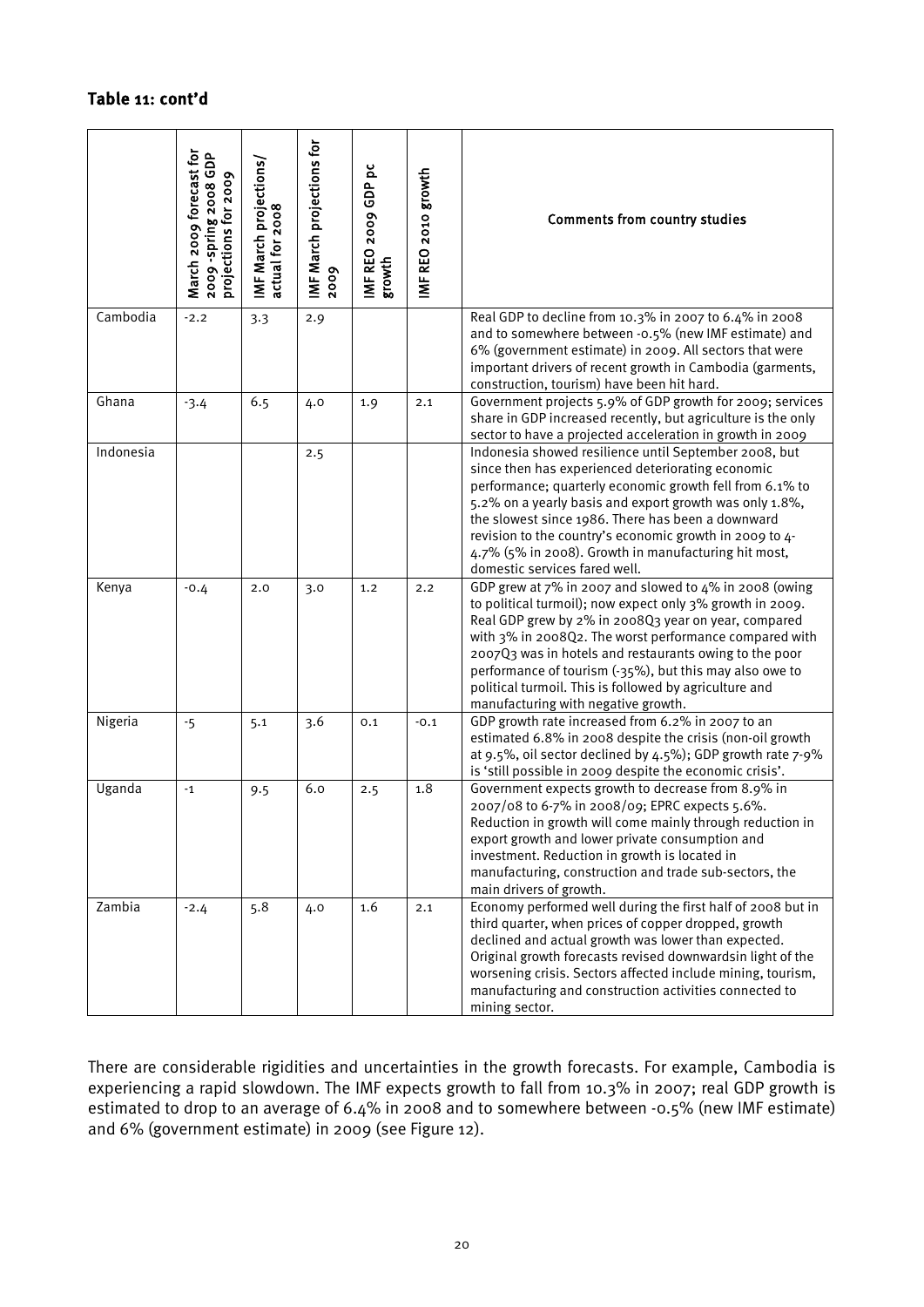

#### <span id="page-30-0"></span>Figure 12: Cambodian real GDP growth, actual and forecasts, 2002-2009 (%)

Source: Cambodia case study.

Indonesia showed resilience towards the crisis up until September 2008, but during October-December 2008 the country's economy experienced deteriorating economic performance; quarterly economic growth fell from 6.3% in 2008 Q1 to 5.2% 2008 Q4 on a yearly basis and export growth was only 1.8%, the slowest since 1986. In 2009, the economy is estimated to grow 4-4.5%, but with large variations in expectations. Table 12 shows forecasts for GDP in Indonesia for 2008 and 2009 by various institutes.

#### <span id="page-30-1"></span>Table 12: Growth projections for Indonesia, 2008 and 2009 (%)

| Institution                  | 2008 | 2009        |
|------------------------------|------|-------------|
| Asian Development Bank (ADB) | 6.0  | 4.4         |
| World Bank                   | 6.0  | 4.5         |
| <b>IMF</b>                   | 6.0  | 4.5         |
| The Economist                | 6.0  | 3.3         |
| Bank Indonesia*              | 6.2  | $3.0 - 4.0$ |
| Government of Indonesia      | 6.2  | $4.0 - 4.5$ |

Note: \* Bank Indonesia just revised its projection (27 March 2009).

Source: Coordinating Ministry for Economic Affairs (2008), Bank Indonesia (2009, various).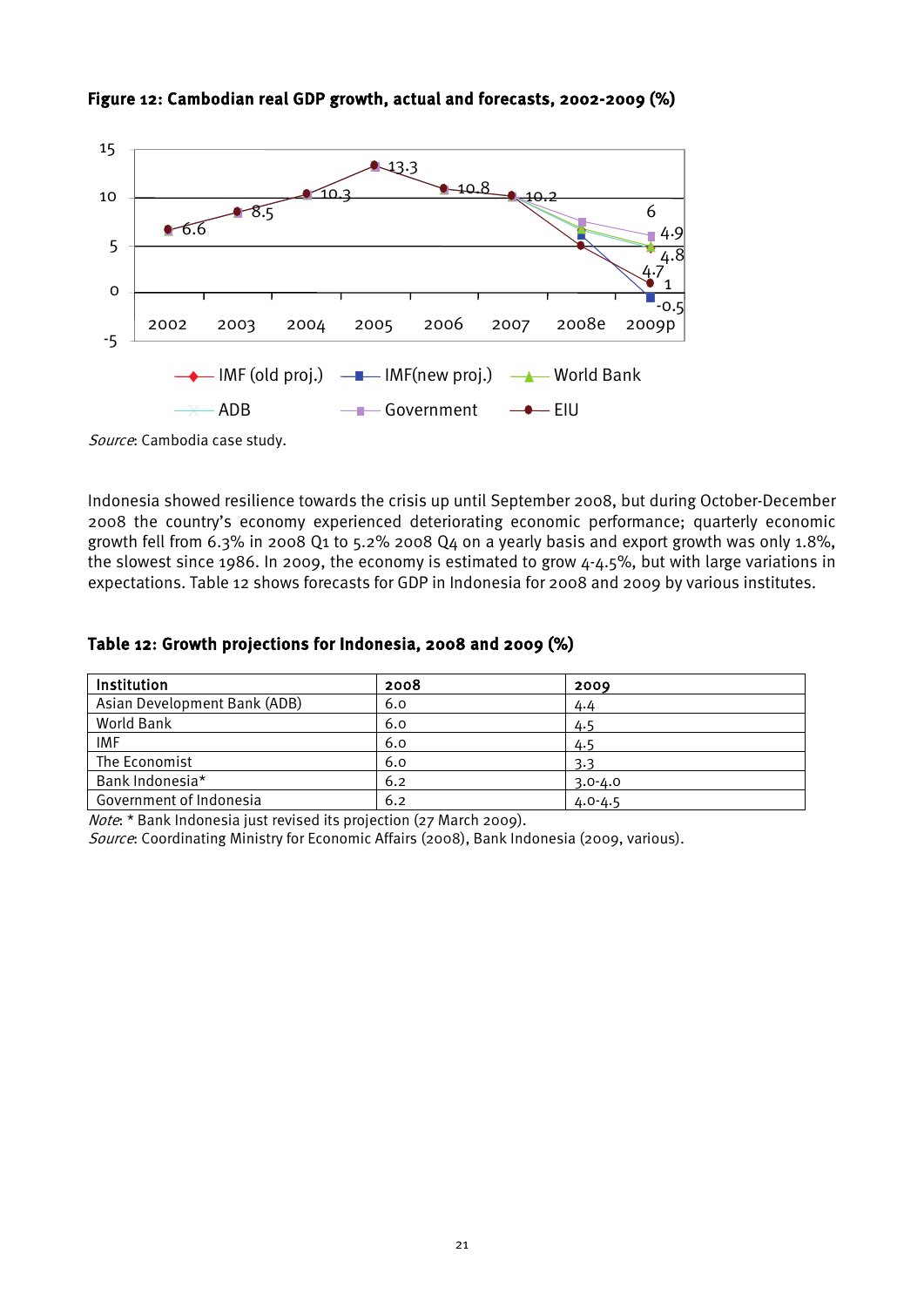# <span id="page-31-0"></span>8. Poverty and human development implications

Global studies suggest large poverty effects. DFID estimates that, by December 2010, the number of people living on less than \$1.25 a day will be about 90 million higher as a result of the financial crisis. The World Bank estimates the number of new poor in developing countries will range from 46 million (on less than \$1.25) to 53 million (on less than \$2 a day) (Theis, 2009). The ADB estimates that a reduction in growth of GDP per capita of three percentage points would result in 98 million additional poor people in 2010 in Asia as compared with a baseline scenario of no economic slowdown (Hasan et al., 2009). These figures indicate that many people who were previously not poor will be pushed into poverty, and others who were poor will become poorer.

It is not easy to understand the poverty and human development impacts of the crisis. The crisis has not yet fully transmitted to the real economies of developing countries, nor are there timely, relevant and reliable data available to measure the impact. Many of the case study countries have already faced a food and fuel crisis and have their own internal political, economic and social dynamics. This makes it difficult to attribute the apparent 'impacts' solely to the financial crisis. Table 13 shows the expected increase in the number of poor in 2009 as a result of the crisis, by taking the changes in GDP forecasts and multiplying it with the number of poor people and the poverty elasticity with respect to growth.

| Country        | GDP<br>March 2009 forecast for<br>spring 2008<br>projections for 2009<br>$-MF$<br>2009 | respect to growth<br>(case studies or literature)<br>with<br>elasticity<br>Poverty | Household poverty count<br>(latest year, WDI)<br>ಸಿ | (million in 2007<br>Population<br>(Iqm | ×<br>:sooo,<br>in growth rates<br>household<br>Poverty increase<br>poverty count<br>×<br>elasticity<br>change |
|----------------|----------------------------------------------------------------------------------------|------------------------------------------------------------------------------------|-----------------------------------------------------|----------------------------------------|---------------------------------------------------------------------------------------------------------------|
| Bangladesh     | $-1.2$                                                                                 | 0.38                                                                               | 40                                                  | 158.6                                  | 289.3                                                                                                         |
| Benin          | $-2$                                                                                   | $\mathbf{1}$                                                                       | 29                                                  | $\mathsf{Q}$                           | 52.2                                                                                                          |
| <b>Bolivia</b> | $-1$                                                                                   | 0.2                                                                                | 65.20                                               | 9.5                                    | 12.4                                                                                                          |
| Cambodia       | $-2.2$                                                                                 | $\mathbf 1$                                                                        | 35                                                  | 14.4                                   | 110.9                                                                                                         |
| Ghana          | $-3.4$                                                                                 | $\mathbf{1}$                                                                       | 28.50                                               | 23.5                                   | 227.7                                                                                                         |
| Indonesia      | $-1$                                                                                   | 1.75                                                                               | 16.70                                               | 225.6                                  | 659.3                                                                                                         |
| Kenya          | $-0.4$                                                                                 | 0.74                                                                               | 52                                                  | 37.5                                   | 57.7                                                                                                          |
| Nigeria        | $-5$                                                                                   | $\overline{2}$                                                                     | 34.10                                               | 148                                    | 5046.8                                                                                                        |
| Uganda         | $-1$                                                                                   | $\overline{c}$                                                                     | 37.70                                               | 30.9                                   | 233.0                                                                                                         |
| Zambia         | $-2.4$                                                                                 | 0.2                                                                                | 68                                                  | 11.9                                   | 38.8                                                                                                          |

#### <span id="page-31-1"></span>Table 13: Expected poverty effects of global financial crisis in 2009

Sources: Country case studies, WDI [www.uneca.org/acgs/mdgs/GrowthInequalityPoverty.pdf](http://www.uneca.org/acgs/mdgs/GrowthInequalityPoverty.pdf) (Nigeria),

[www.chronicpoverty.org/pubfiles/economic-growth-grant-uganda.pdf,](http://www.chronicpoverty.org/pubfiles/economic-growth-grant-uganda.pdf) [www.chronicpoverty.org/pdfs/51Mosely.pdf,](http://www.chronicpoverty.org/pdfs/51Mosely.pdf) Benin elasticity assumption.

The above table does not tell us how poverty might increase. Fortunately, the case studies discuss five transmission mechanisms in more detail:[4](#page-31-2) public and private transfers, domestic prices, assets, employment and access to goods and services.

 $\overline{a}$ 

<span id="page-31-2"></span><sup>4</sup> A similar framework for analysis is provided by Lustig and Walton (2009).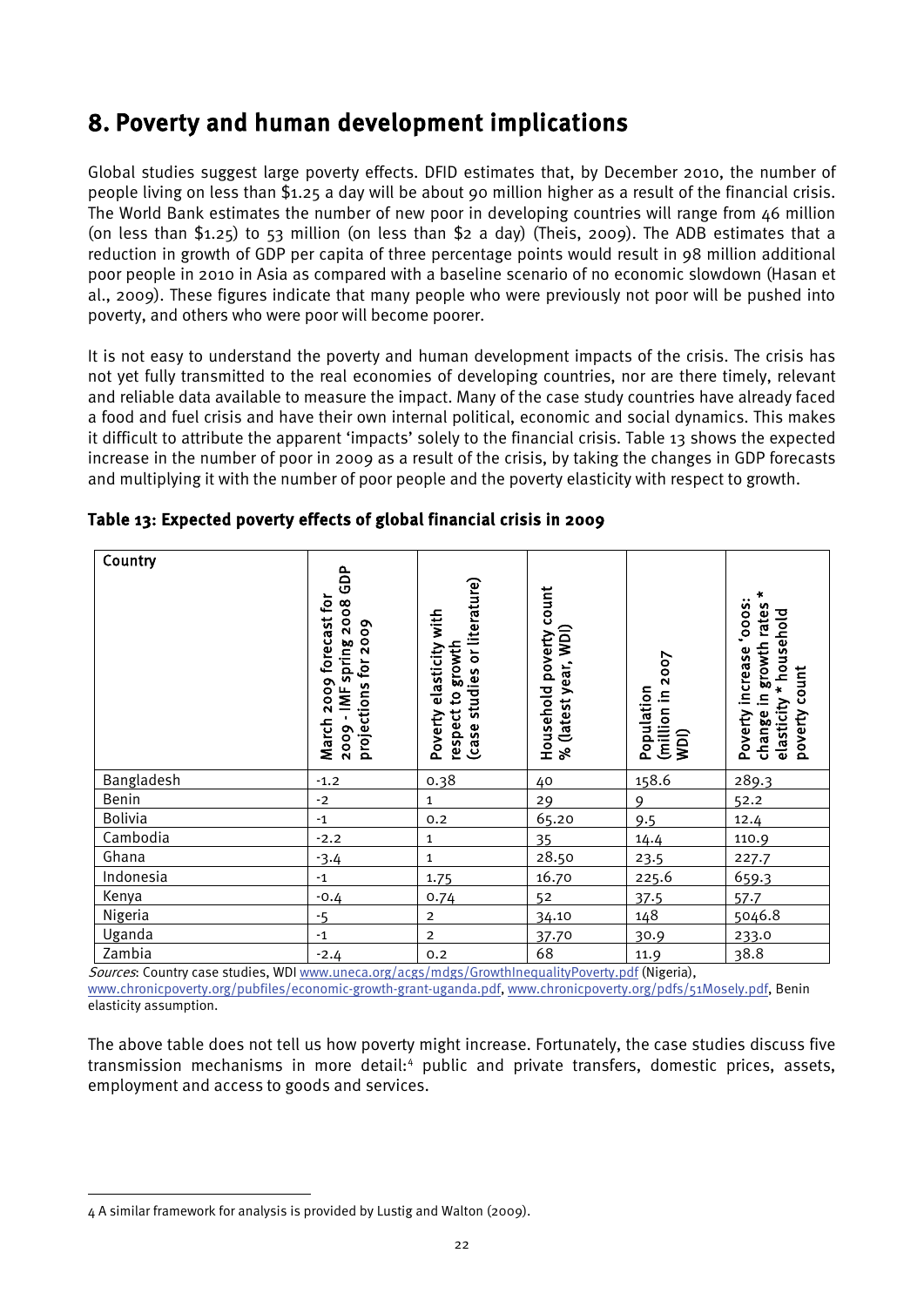### <span id="page-32-0"></span>8.1 Employment

Loss of employment[5](#page-32-3) is one feature of the global financial crisis in the case studies. The loss of employment and income has important poverty and human development implications. The case studies suggested the following:

- A recorded 15,000 construction workers in Cambodia were laid off in mid-2008. This has led to some de-urbanisation. The garment industry has been hardest hit, with approximately 51,000 people laid off (many of these women) in the six months between September 2008 and March 2009.
- FDI-generated employment in Ghana dropped from 15,526 in the fourth quarter of 2007 to 10,022 in 2008 (Q4).
- In Indonesia, by February 2009, 37,905 workers had been laid off as a result of the current crisis.
- In Zambia, 8,100 workers in the mining sector lost their jobs in 2008.
- A simulation exercise in Bolivia predicts rising unemployment as a result of lower remittances  $(3.0\%)$  and mining exports  $(1.6\%).$
- Following the International Labour Organization (ILO) methodology (2002), incremental job opportunities in Bangladesh may be squeezed by 500,000 compared with the expected level, if GDP growth slows down to the World Bank's projected level of 4.8%.
- In Kenya, the labour-intensive horticultural industry, which employs an estimated 3 million people, had to cut around 1200 jobs this year and suffered a 35% drop in exports of flowers.

### <span id="page-32-1"></span>8.2 Private and public transfers

The drop in remittances has implications for development. In several countries (Ghana, Kenya, Uganda, Bangladesh), the construction sector benefits from remittances, as this is a labour-intensive sector and usually a relatively large employer. Second, as one of the main uses of remittances is consumption of goods and services (Uganda, Bangladesh, Cambodia, Indonesia), there may be direct effects on poverty levels if the affected households are close to the poverty line and remittances finance a fairly large share of their consumption. For example, remittances account for nearly 10% of the total consumption expenditure of remittance-receiving households in Uganda. In the case of a relatively remittance-dependent country like Bolivia, the county case study estimates suggest that a 50% drop in remittances would cause an increase in unemployment by 3% and a reduction of GDP by 2.8%. In Kenya, the World Bank estimates that remittances have reduced the number of people living in absolute poverty by 8.5% (World Bank, 2006, as cited in Kenya report).

### <span id="page-32-2"></span>8.3 Prices and wages

**.** 

The price channel includes consumption and production prices and therefore inflation, especially food price inflation. Lower demand in global markets for commodities is pushing down prices, reducing the income of primary producers. In Cambodia for example, reduced demand for cassava resulted in a decline of gross margins for cassava by 166% – farmers are therefore making a negative loss of \$180 per hectare. Some farmers have been forced to leave the crop on the farm as there are no buyers. Further, a number of farmers who took loans to grow or expand cassava production are likely to face a precarious financial situation.

The Cambodia report shows that observed changes at the sectoral level may not reflect the reality of workers within the sector. Take the case of Cambodia's rice sector, which has seen a rise in prices

<span id="page-32-3"></span><sup>5</sup> It is possible to use the same framework as for poverty. The ILO has estimated employment elasticities with respect to growth and we have taken the average over 1991-2003: Nigeria, 1.11; Ghana, 0.77; Zambia, 0.20; Cambodia, 0.37; Benin, 0.87; Bangladesh, 0.31; Bolivia, 1.26; Uganda, 0.34; Kenya, 1.96; Indonesia, 0.24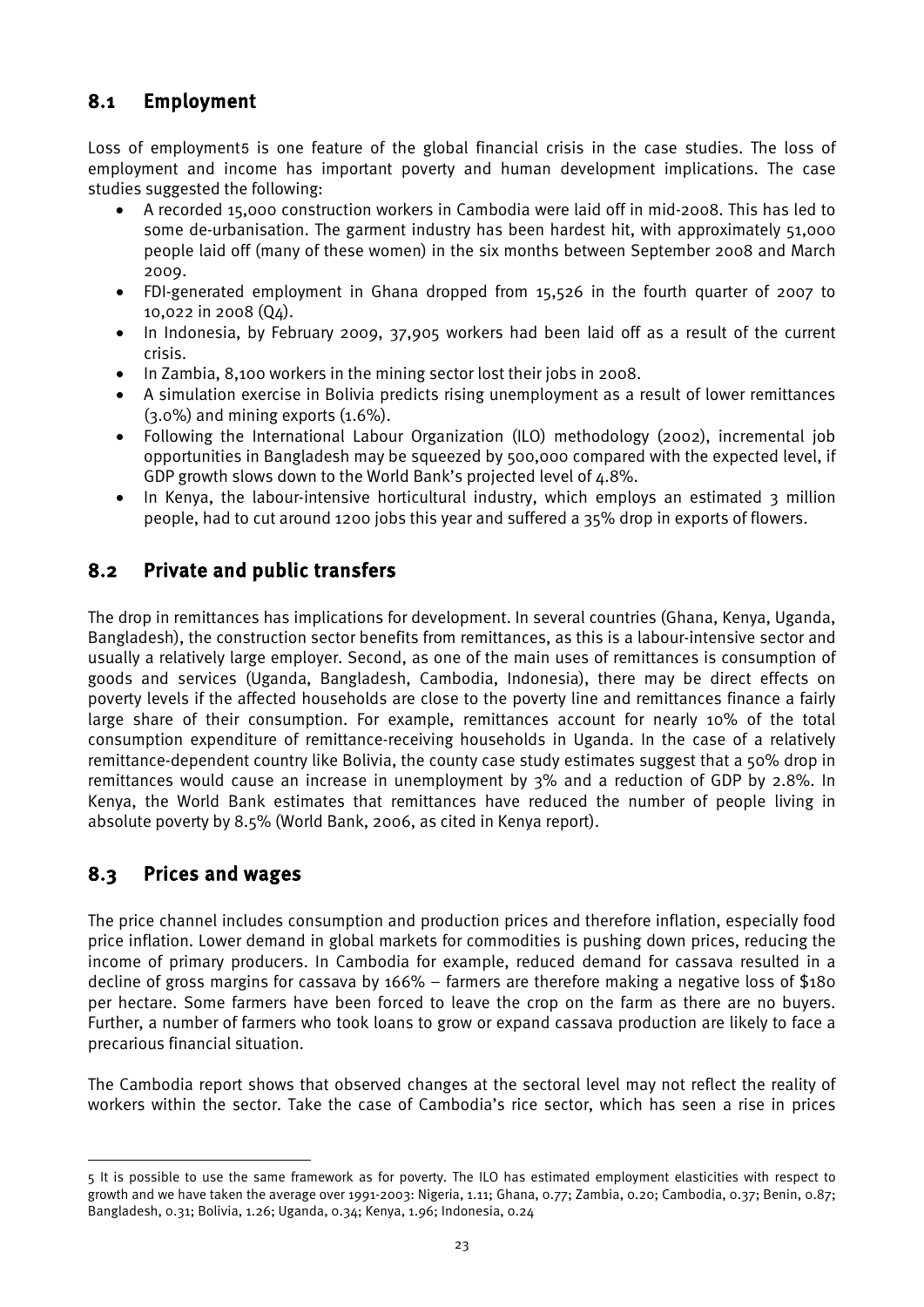compared with a year ago,<sup>[6](#page-33-2)</sup> yet interviews with rice field workers in the sector indicated that the real earnings of rice field workers have decreased by approx 15% since 2008 (see Figure 13 below).



<span id="page-33-1"></span>

Source: CDRI Vulnerable Workers Survey, se[e http://www.cdri.org.kh/economic.htm.](http://www.cdri.org.kh/economic.htm)

Inflation was still evident in some countries. In Ghana, inflation increased from 10.7% in June 2007 to 17.5% in June 2008, and to 20.3% in February 2009. Similarly, inflation in Zambia doubled from 8.9% in December 2007 to 16.6% in December 2008, but this is not attributable to the financial crisis. Kenya saw inflation rise from 18.8% in January 2008 to 21.9% in January 2009, and most recently inflation was at 25.1% (February 2009). Additionally, the fall in world food prices is not necessarily being felt by poor consumers (Blas, 2009). Evidence in Bangladesh shows that, since November 2008, food price inflation (as measured by the commodity food price index) was higher than aggregate inflation (measured by the commodity price index), and that inflation in rural areas was higher than the average and than urban inflation. Therefore, the rural poor are experiencing the worst impacts of inflation.

### <span id="page-33-0"></span>8.4 Assets and access to goods and services

**.** 

There is little evidence so far that the level of goods and services has declined. However, goods and services provided by governments, NGOs or the private sector might be declining, as these organisations are seeing declines in revenue. For example, in Uganda, inflows to NGOs declined by 5.3% between 2007 and 2008, with the decline more pronounced since October 2008.

Transmission channels can have differential effects over time and across sectors, income groups, gender and space. In terms of differential spatial impacts, Indonesia provides an example: an exportoriented sector that has already been hard hit is plantations, whose locations are concentrated in five provinces; North Sumatera (palm oil and rubber), Riau (palm oil), South Sumatera and Lampung (coffee, tea, cacao and other spices) and South Sulawesi (cacao). The gender implications in the Cambodia's garment industry are highlighted above.

<span id="page-33-2"></span><sup>6</sup> Farm gate prices at the end of 2008 fell by 7% to 57%, except for rice, which continued to be 11% more expensive compared with a year ago (2007). Gross margins for wet season rice, however, went down by 10%, although prices were still higher than in late 2007.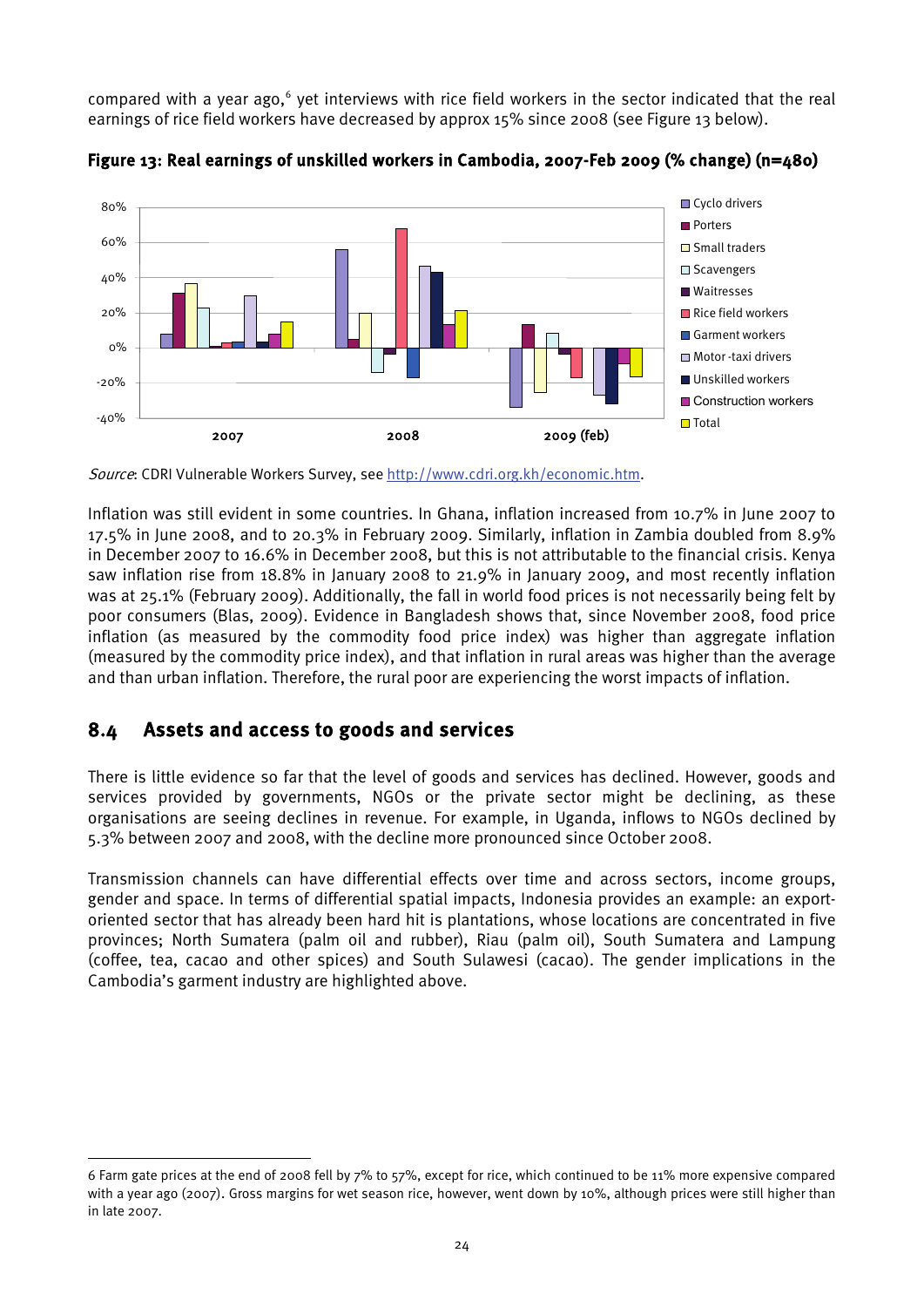# <span id="page-34-0"></span>9. Economic policy responses

Economic policy responses to address the fallout of the global financial crisis range from continuing business as usual to embarking on a pro-active approach. Some countries are considering, implementing or accelerating growth policies (e.g. Cambodia) or implementing fiscal stimuli (e.g. Indonesia), but in others there has been a very small monetary policy step and not much else (e.g. Kenya).

Some countries have announced growth policies as a result of the crisis. In Cambodia, the government has announced a number of measures to reduce costs for garment exporters and increase competitiveness generally. The 2009 budget is expected to be expansionary, including investment in infrastructure, agriculture and social safety nets. The government is working with development partners in relation to the creation of social safety nets. This includes training programmes for laid-off garment workers.

Cambodia has unveiled plans for a stimulus package that involves augmented spending on infrastructure, agriculture and social programmes. However, many of the measures proposed in the 'fiscal stimulus' package already feature in the government's budget, so cannot be considered as additional or as a direct response to the crisis. The IMF proposed expanding the fiscal deficit to over 4.75% of GDP (from 2% in 2008) to fund critical investment and pro-poor services – the government has yet to respond.

Some countries have introduced a fiscal stimulus. In Indonesia, while priority is on maintaining financial market stability, given the reduced growth projections the government has approved a fiscal stimulus package of 2.6% GDP. There are concerns over whether the stimulus can be spent immediately. The government has launched 'labour-intensive infrastructure' projects. Measures have been introduced to reduce inflationary impacts on households; the 'rice for the poor' programme will continue in 2009.

The recently announced fiscal expansion initiative includes an additional Rp12 trillion (\$960 million) for infrastructure projects, which will include Rp 5.57 trillion (\$0.5 billion) for public works projects (7.5% of total fiscal stimulus allocation). Urban and peri-urban areas, where it is likely the most significant impact of the crisis will be felt, are less covered. Indonesia has a popular emergency cash payment system but this is due to close shortly, and its extension is not certain. The government could not have engaged in a fiscal stimulus if it followed the IMF prescriptions in the 1997 crisis.

But in most countries it is still business as usual. Benin put in place a set of policies to stimulate and increase the contribution of the agriculture sector to GDP and policies to increase fiscal revenues by widening the tax base. Bangladesh has not had any major announcements and the case study suggests a need for a fiscal stimulus to offset the potentially negative effects of stimuli in other countries. In Zambia, the government is continuing with 'business as usual': 'the government has not responded urgently and definitively to the economic crisis'. Policies in response to falling copper prices are concessions to the mining sector to reduce cost of production and increase profitability (although it should be noted that the contribution of mining taxes to the government has increased substantially over the years), including abolition of the windfall tax and increased investment incentives. Uganda has not made any significant move that could be interpreted as a response to the financial crisis. Kenya has not articulated a strong view on how to handle the crisis, although a taskforce has been set up to look into ways of cushioning Kenya's economy. The central bank recently lowered the cash ratio from 6% to 5% and the central bank rate from 9% to 8.25% in order to lower interest rates and enhance credit supply in the economy, although some observers contend that these actions are not enough to achieve these objectives. Besides actions by the central bank, the government has initiated a number of programmes, but these may not be directly linked to the crisis. In Bolivia, the 2009 budget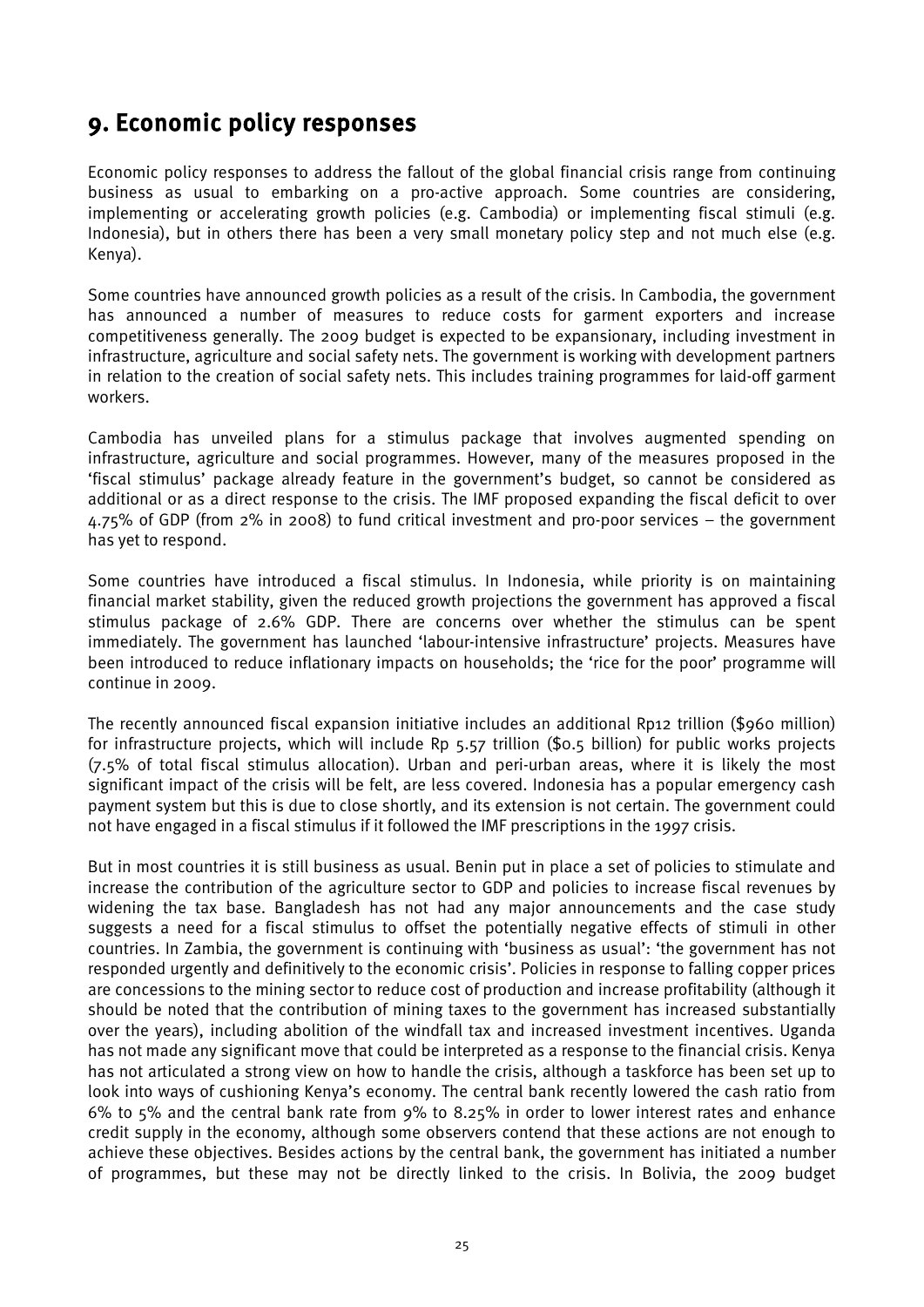comprised an increase in public investment and a 12% increase in wages and salaries of public officials. The central bank has stressed that it will maintain a fixed exchange rate.

Of course, many countries have seen new policy announcements, but these may have been related not to the financial crisis but rather to issues such as high food prices. The government of Kenya initiated an employment generation programme in March 2009 to mitigate rampant unemployment in the country.

|                   | Macroeconomic management                                                                                                                                                                                                                  | Long-term growth                                                                                                                                                        | Other examples                                                                                             |
|-------------------|-------------------------------------------------------------------------------------------------------------------------------------------------------------------------------------------------------------------------------------------|-------------------------------------------------------------------------------------------------------------------------------------------------------------------------|------------------------------------------------------------------------------------------------------------|
| <b>Bangladesh</b> | Central bank reserves were<br>safeguarded through withdrawal from<br>risky investments and transfer to<br>reliable central bank accounts, and<br>private sector financial institutions<br>advised to protect their respective<br>deposits |                                                                                                                                                                         |                                                                                                            |
| <b>Bolivia</b>    | The 2009 national budget comprises a<br>20.6% increase in public investment<br>and a 12% rise in public servants'<br>wages and salaries                                                                                                   |                                                                                                                                                                         |                                                                                                            |
| Cambodia          | Expansionary budget, but discussion<br>over whether this had already been<br>announced                                                                                                                                                    | Reducing costs of<br>garments, increasing<br>competitiveness,<br>investment in<br>infrastructure, agriculture<br>and social safety nets                                 | Increase social protection                                                                                 |
| Ghana             |                                                                                                                                                                                                                                           |                                                                                                                                                                         | Several programmes in<br>relation to the food and<br>fuel crises                                           |
| Indonesia         | Fiscal stimulus package of 2.6% GDP;<br>maintaining financial market stability<br>by increasing liquidity                                                                                                                                 | Improving<br>competitiveness;<br>launched 'labour-<br>intensive infrastructure'<br>projects                                                                             | Temporary increase in<br>tariffs on some import<br>competing products                                      |
| Kenya             | Central bank recently lowered the cash<br>ratio from 6-5% and the central bank<br>rate from 9-8.25% in order to lower<br>interest rates and enhance credit<br>supply in the economy                                                       |                                                                                                                                                                         | Other programmes not<br>related to the financial<br>crisis, such as<br>employment generation<br>programmes |
| Uganda            | After an increase in interest rates to<br>address inflation, it has recently been<br>lowered                                                                                                                                              | Strengthening regional<br>trade through<br>infrastructure<br>development, especially<br>for those routes with<br>higher potential; support<br>to the agriculture sector |                                                                                                            |
| Nigeria           | Reduction in the monetary policy rate<br>(MPR) from 10.25-9.75%; reduction in<br>cash reserve requirement; cutting<br>liquidity ratio                                                                                                     |                                                                                                                                                                         |                                                                                                            |

#### <span id="page-35-0"></span>Table 14: Examples of policy responses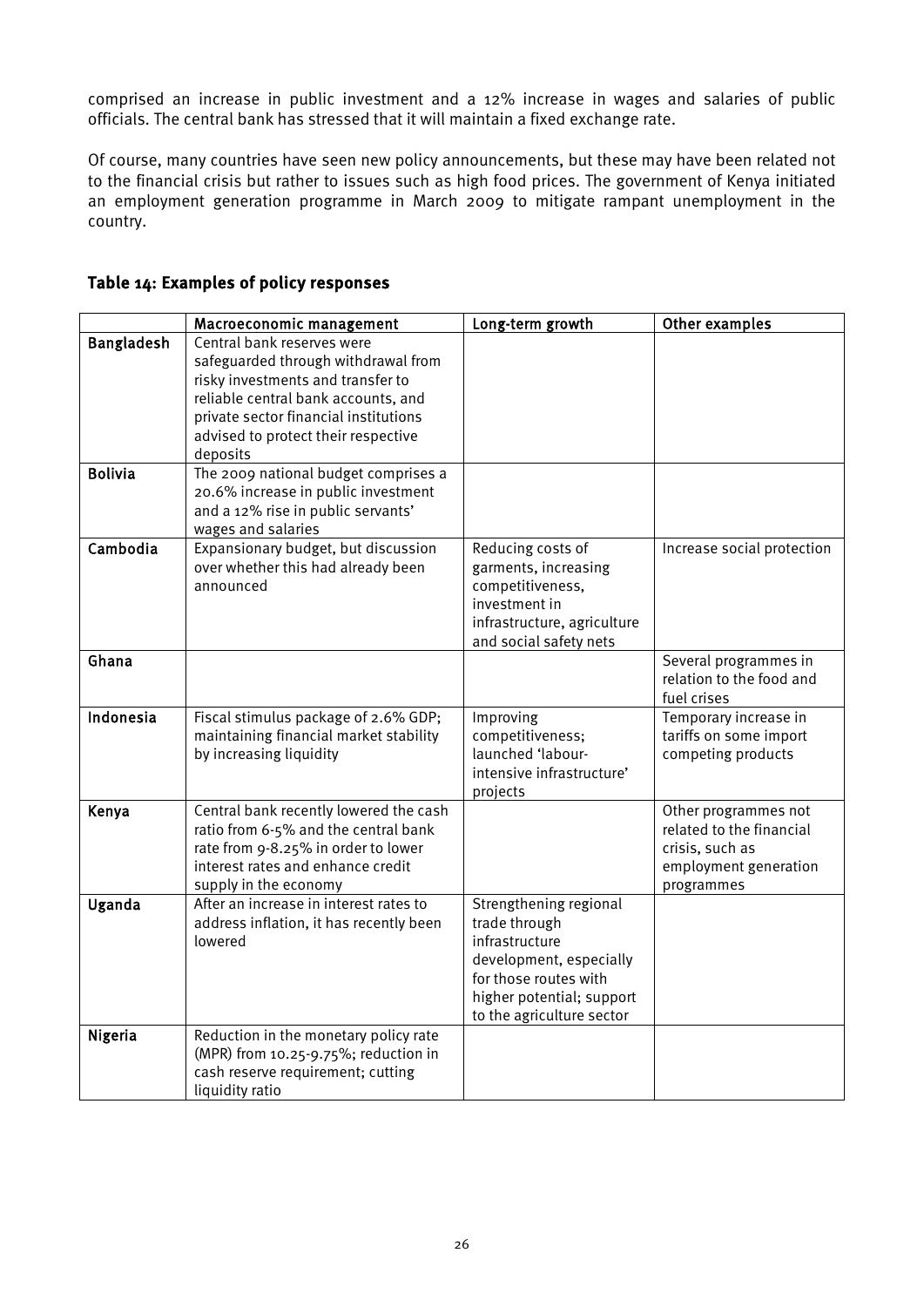## <span id="page-36-0"></span>10. Effects on the government balance

The global financial crisis will affect government spending and revenues. It is likely to put pressure on government spending to address social protection and restore growth (although fertiliser and other imports will have become cheaper) but dampen government revenue because:

- Corporate taxes decline with lower private economic activity;
- Royalties and mining taxes decline as commodity exports in volumes and values decline;
- Import taxes decline because import values decline with lower commodity prices; lower import volumes because of lower total final expenditure;
- Capital income is lower;
- Grants (e.g. aid) are lower.

It is therefore likely that the government balance will deteriorate. Using quarterly data, tax revenues in Uganda decreased over in 2009 Q3 over the same period a year before. This owed especially to lower domestic taxes, as value-added tax was lower because of lower domestic consumption. On the other hand, monthly tax revenues show a volatile pattern.

Bangladesh recorded savings on budgetary allocation for fuel subsidy, but monthly data show that collection of import duty experienced a sharp fall in recent months, with only marginal improvement in January 2009. Import duty and other related duties together constitute around 42% of total revenue collection in Bangladesh. Thus, it is likely that revenue collection in FY2008/09 will fall short of the target by a significant margin.



<span id="page-36-1"></span>Figure 14: Budget deficit in Bangladesh, FY2001/02-FY2009/10 (crore taka, %)

Source: Ministry of Finance (Bangladesh).

Net budgetary gains (e.g. lower fertiliser expenditure owing to lower import prices) could create some fiscal space that would allow the government to go for higher expenditure without overshooting the projected deficit of 5.0% of GDP.

The global crisis has come at a time when Zambia appeared poised to collect significant tax from the mining sector for the first time. Having never exceeded 10% of total tax revenue or 1.4% of GDP in 30 years, the IMF was projecting mining tax of 4.6% of GDP in 2009. This has now been cut to 0.5% of GDP.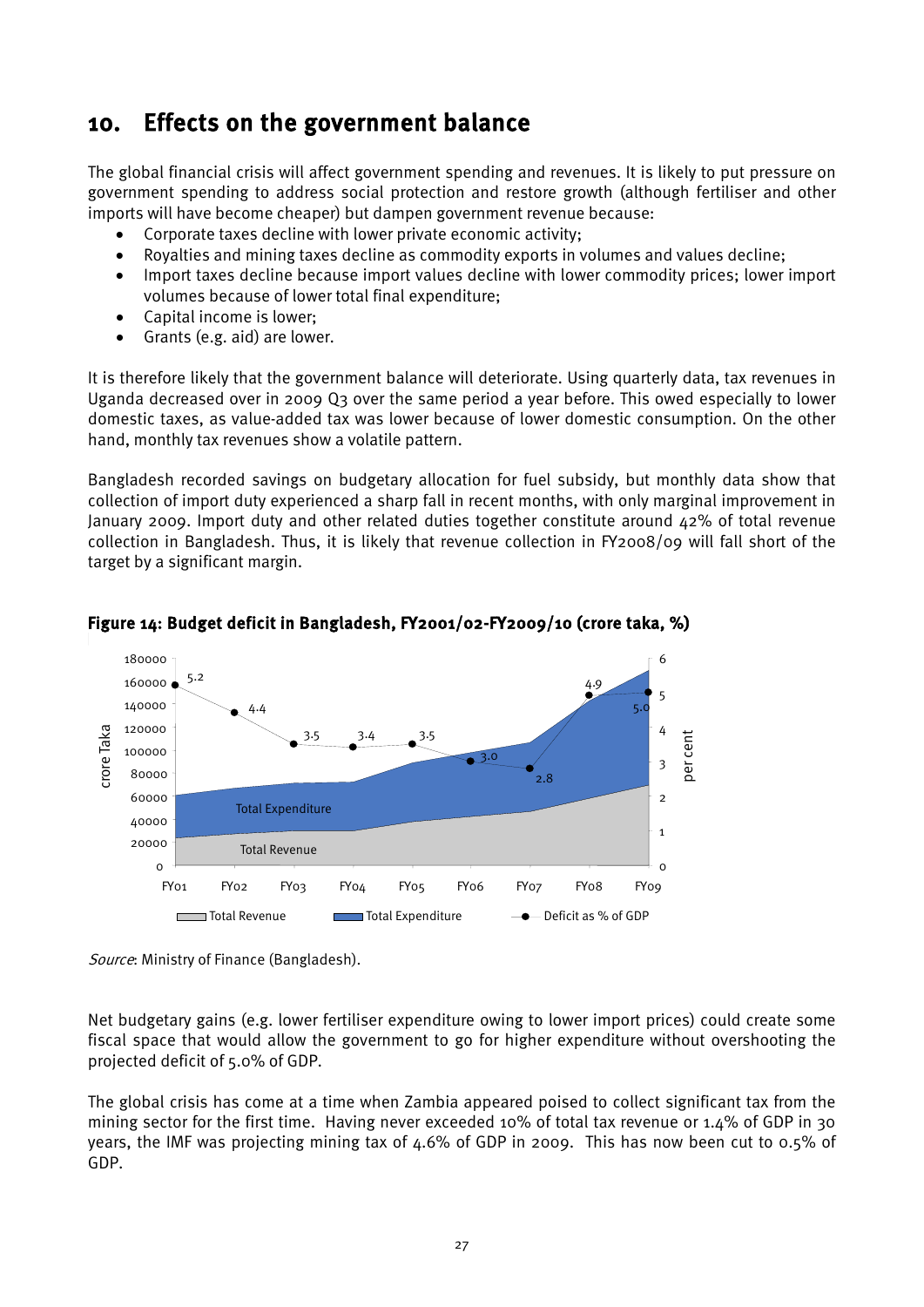The loss of potential revenue from the mines as a result of the crisis reduces the government's fiscal space to finance social sector expenditure programmes such as education, health and infrastructure for poverty reduction.

Reduced revenue and expanding debt (owing to currency depreciation) increase pressure on government budgets<sup>7</sup> and squeeze these social services. Kenya has seen a reduction in core poverty programme funding from an approved Ksh 78 billion in 2007/08 to Ksh 62.9 billion in 2008/09. The proportion of Zambia's marginal social protection budget allocated to non-pension activities has shrunk from 24.5% in 2008 to 19.2% in 2009.

The federal government in Nigeria intends to reduce public expenditure on the social services sector significantly, with the 2009 budget proposal indicating a 16% cut in education allocations and 29% in health.

In Bolivia, the price of hydrocarbons has been behind much of government revenues, so a decline in these prices will lead to lower budgets. Figure 15 shows the gap between export revenues in constant (2004) prices and current prices. Figure 16 shows actual government balance in blue and predicted government balance, had prices remained at 2004 levels, in red.



<span id="page-37-0"></span>Figure 15: Bolivian exports, 2000-2008 (current and constant US\$)

<span id="page-37-1"></span>



Source (Figures 15 and 16): Bolivia case study.

 $\overline{a}$ 

<span id="page-37-2"></span><sup>7</sup> In Nigeria, for example, the oil sector provides 85% of government revenue – falling oil prices will have an important impact on resources available to cope with the implications of the financial crisis.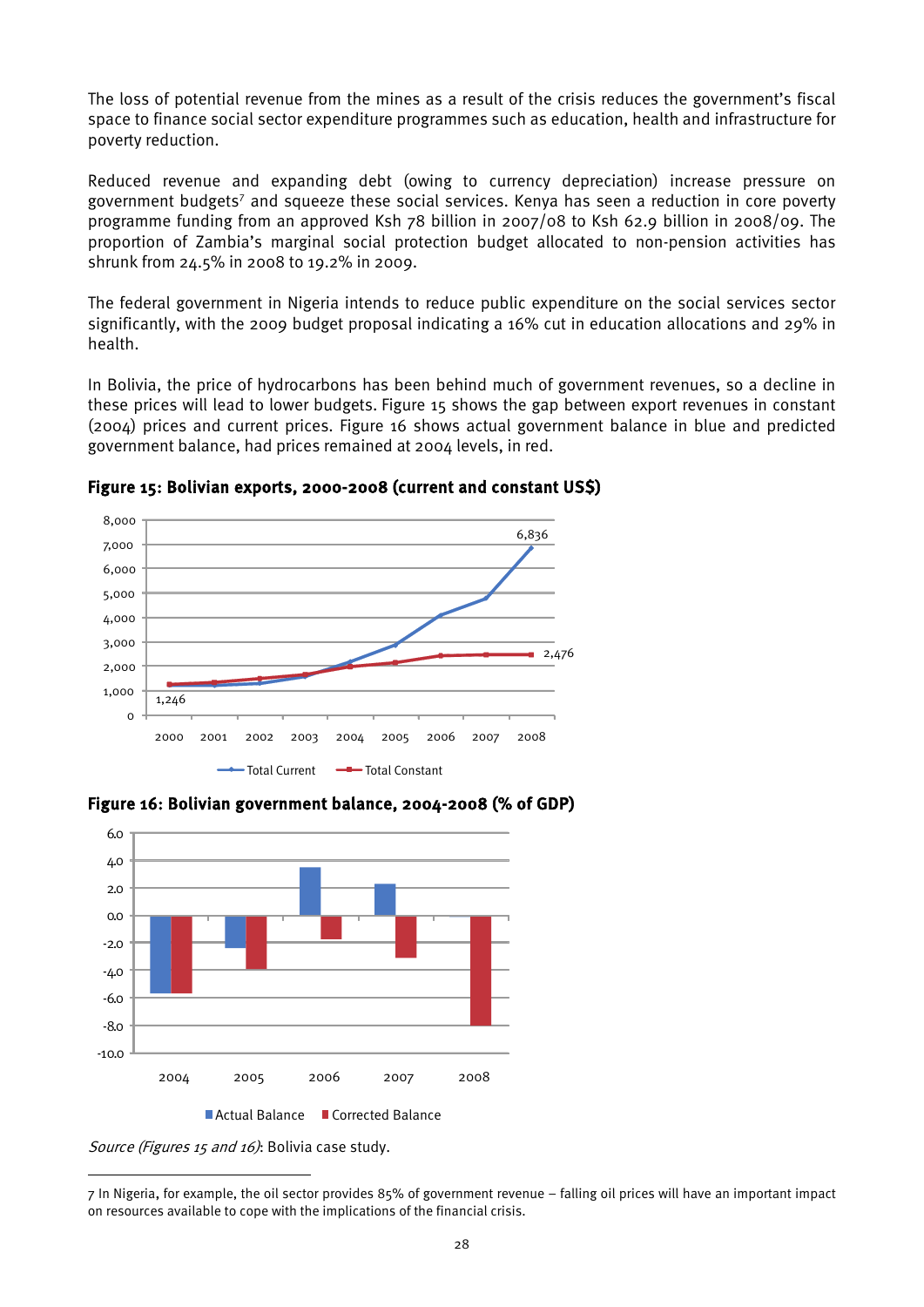# <span id="page-38-0"></span>11. Social protection provision

The case studies also examined government responses to the crisis in terms of social protection provision for the poor. This included both social protection budgetary allocations and allocations to the social sector more generally (health and education).

There is a wide range of social protection responses, ranging from countries that were struggling to meet existing social protection commitments (such as Kenya and Uganda); to those that were attempting to extend coverage significantly in response to the crisis (Bangladesh and Ghana), even at the cost of a widening fiscal deficit (Cambodia); to those for which the priority policy response was addressing growth issues and investing in a fiscal stimulus package, or attempting to reduce social sector expenditure in order to promote macroeconomic sustainability in the context of a widening deficit rather than focusing on the extension of social protection provision (Indonesia and Nigeria respectively).

### <span id="page-38-1"></span>11.1 Social protection provision

Across the case study countries, social protection provision is piecemeal and fragmented, with low levels of coverage. However, during the past five years, national social protection strategies have been adopted in most of the case study countries, with the objective of coordinating and extending social protection provision. The extent to which these plans have been adapted in response to the changing needs resulting from the crisis varies significantly. Some countries are struggling to protect funding for existing commitments in the context of severely constrained government budgets, whereas others are attempting to extend coverage. Cambodia has already initiated new programmes, and Ghana is attempting to expand its existing programme in order to mitigate the effects of the crisis, both with the support of emergency World Bank funding, although the institutional and fiscal sustainability of these expansionary initiatives is subject to question. Other national social protection programmes are still under development but with little prospect of being realised on a significant scale in the short term, given the reduction in funding available (Kenya).

Social protection provision has low coverage in all the case study countries, tending to be inequitably distributed, assisting only a small percentage of the poor and offering disproportionate support to those in formal employment, particularly government employees. Evidence of significant increases in coverage (in terms of percentage of the poor covered) in response to the crisis is scarce, with only Cambodia and Bangladesh reporting significant programme expansion during 2008 and 2009, although in the case of Bangladesh this expansion was planned largely prior to the onset of the financial crisis. Elsewhere, social protection provision has either remained largely unchanged from what it was prior to the crisis, or the increases in coverage have been marginal. In part, this is likely to owe to the fact that large-scale impoverishment arising from the crisis is not yet politically visible in many of the countries, as a result of delays in the transmission of the crisis and limited second-round effects to date. Also, some countries, such as Indonesia, have chosen to prioritise expenditure on economic stimulus activity rather than social protection, maintaining a level of social protection investment based largely on programming levels planned in 2006.

While the crisis has not yet resulted in major social protection policy revisions, or a large-scale expansion of social protection provision in most countries, a number of pre-existing programmes have been extended and new programmes introduced, albeit on a modest scale. The major types of interventions selected to date are food subsidies and rationing (Indonesia and Bangladesh), food distributions for vulnerable groups and school feeding programmes (Cambodia, Indonesia, Bangladesh, Ghana, Kenya and Nigeria), in-kind transfers offering fertiliser (Kenya), cash transfers (Ghana), education scholarships and subsidies (Cambodia and Ghana) and public works programmes (Cambodia, Indonesia, Bangladesh).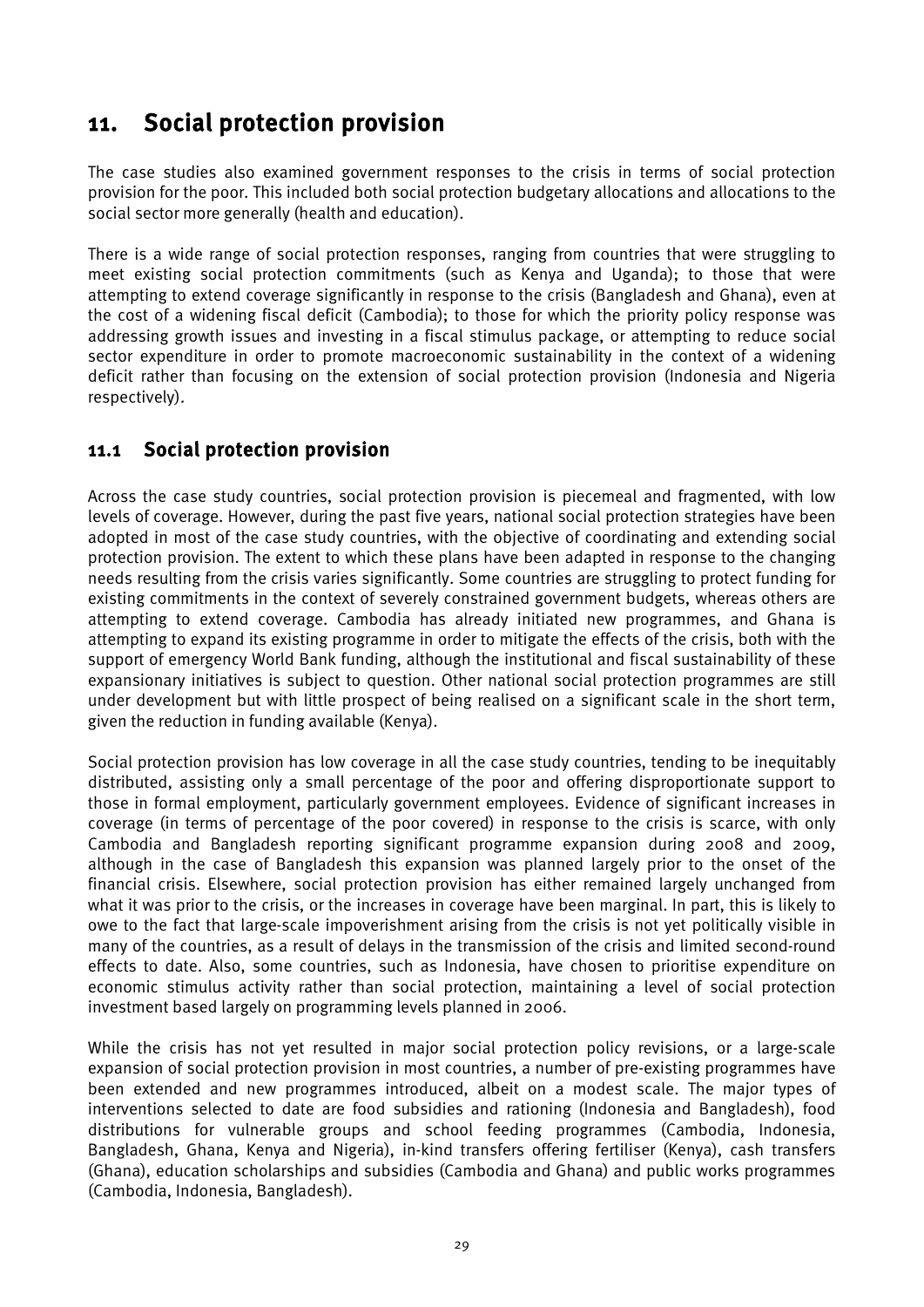### <span id="page-39-0"></span>11.2 Resource availability

The financial effects of the crisis were not fully recognised in many 2008/09 budgets, which underestimated the likely impact of the crisis on revenue. Budgets of most case studies were based on more positive growth scenarios than those currently forecast by the IMF, with 2008/09 budgets only having in most cases modest reductions in the real value of social protection allocations. The mediumterm effects on social protection allocations are more likely to be significant in 2009/10 budgets, limiting planned social protection and social sector activity. In this context, the potential for extending social protection provision to those affected by the crisis but who are not targeted in existing strategies is likely to be highly compromised by lack of resources. Even the planned extension of existing social protection programmes may be compromised owing to the tension between the increased state expenditure implied by expanding social protection provision, and the simultaneous objective maintained by many of the case study governments of reducing the deficit in the context of falling state revenues, as in the case of Ghana. In Nigeria, the fall in the value of its main export commodity has resulted in the federal 2009 budget indicting a 16% cut in education allocations and 29% in health.

### <span id="page-39-1"></span>11.3 The role of the donor community

The case studies did not indicate that any reduction in donor funding allocations or forward commitments to social protection programming had yet taken place. However, in several countries, including Kenya, which issued an emergency appeal to the donor community in 2008, a growing dependence on donor funding was highlighted in the wake of the crisis. Governments said that they require increased levels of aid for the social sectors if they are to meet their existing commitments to health and education and continue with the planned rollout of social protection initiatives, as a result of falling contributions to these programmes by the state. Emergency funding interventions by the World Bank and ADB have enabled a one-off extension of crisis response programming in countries such as Ghana and Cambodia, with significantly higher levels of coverage.

### <span id="page-39-2"></span>11.4 Policy priorities

The extent to which social policy in general, and social protection in particular, is protected in the context of falling state revenues is informed in part by policy priorities, as well as perceived need. In Kenya, for example, the exigencies of addressing the internally displaced person situation resulting from the civil unrest in 2008 and the national food crisis are perceived as policy priorities, resulting in the diversion of 15% of the total government budget to replenish food stocks and alleviate the food crisis. Resources have been reallocated from many sectors to fund these unforeseen costs, including education provision and other planned social sector expenditure. Elsewhere, where components of social sector expenditure are funded from conditional debt relief funds, these allocations are ringfenced and enjoy a measure of protection, even when other components of social sector expenditure are being cut (as in the case of resources allocated to universal primary education in Nigeria and Uganda). In Zambia, public sector pensions consistently account for over 75% of government social protection expenditure, and allocations to this sector have been protected while contributions to social protection have decreased, indicating that protecting state sector pensions is a policy priority over social protection initiatives.

Elsewhere, stimulus packages and growth-oriented initiatives are prioritised, rather than investment in direct poverty relief (as in Indonesia). Social protection concerns are addressed indirectly through the anticipated employment creation effects of increased infrastructure investment and labour market initiatives to stimulate formal and informal sector employment.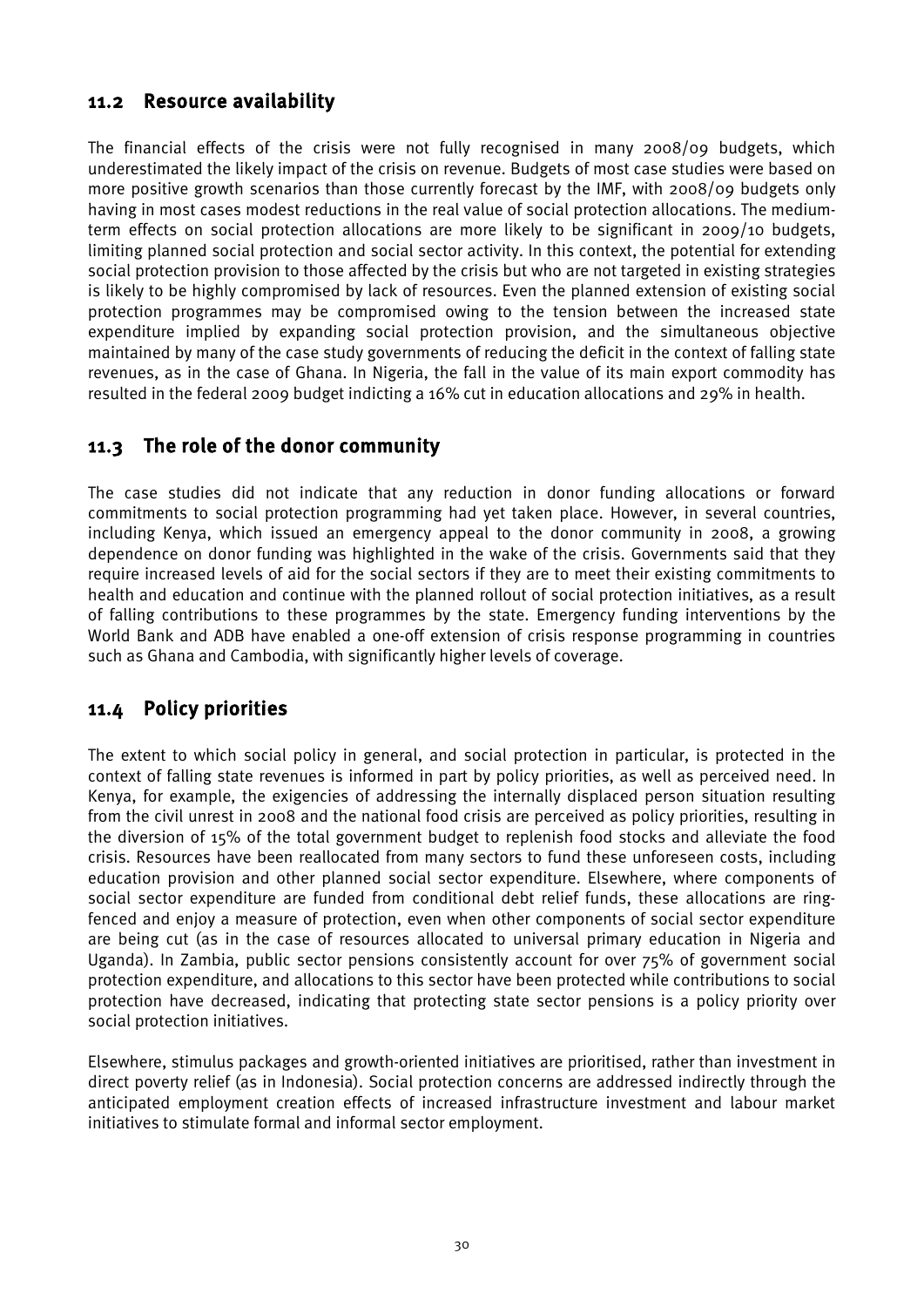### <span id="page-40-0"></span>11.5 Conclusions

There is limited evidence of significant increases in social protection provisioning in the case study countries. The programme developments that have taken place in response to the crisis are primarily, though not exclusively, marginal increases to already limited programmes. Countries are struggling to maintain existing social protection commitments. The rollout of strategies developed prior to the crisis is in jeopardy owing to the fiscal contraction engendered by the crisis. Prospects for extending coverage significantly on the basis of domestic resources are poor. Only a large-scale increase in levels of donor funding would enable prior poverty and the impoverishment resulting from the crisis to be addressed to any significant degree through social protection.

The limited policy response to the crisis, which is particularly apparent in the sub-Saharan African case studies, is the result of a combination of limited resource availability and a lack of prioritisation of social protection expenditure in the context of a constrained fiscal position. It is likely that this owes in part to the fact that the first- and second-round poverty effects of the crisis are not yet fully realised in many of the case study countries and, as such, have only limited political traction.

### <span id="page-40-1"></span>11.6 Factors determining social protection response

The key factors determining the nature of the social protection response to the crisis may be identified as: i) the extent to which actual and anticipated state revenue contraction has constrained budgets; ii) whether governments are willing to tolerate an increasing deficit in order to support social protection provision; iii) whether they are able to access alternative sources of income to address the fiscal deficit; iv) the relative priority given to social protection and social sector programming; and v) the extent to which increased impoverishment arising from the crisis has been recognised and identified as a priority concern.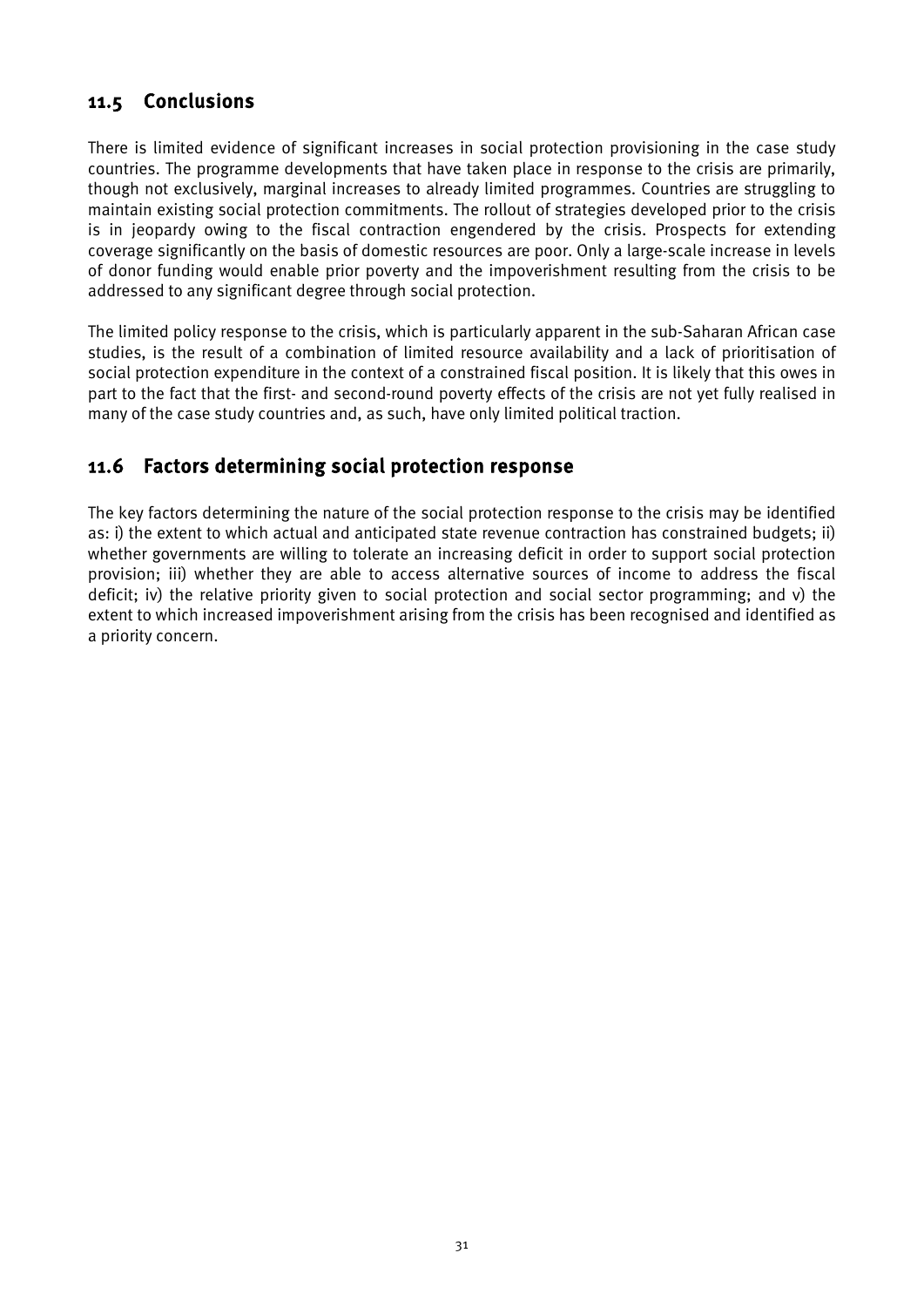### Table 15: Summary of country responses

<span id="page-41-0"></span>

| The introduction of 100 Days Employment Guarantee Programme, intended to reach 7 million households in the first year<br>$\bullet$<br>The Vulnerable Group Feeding programme, extended by 25% to reach 7.15 million households with a ration increased from 10kg to 15kg<br>$\bullet$<br>Further measures are anticipated, as the new government elected in January 2009 has a pro-poor agenda and has announced it will raise allowances<br>$\bullet$<br>and numbers of beneficiaries in the 2009/10 budget.<br>Cambodia<br>Existing social protection interventions are very limited and coverage is patchy in terms of geography and who receives help. The World Bank is helping the<br>government map existing components, identify gaps and budgetary requirements and come up with a plan to take the process forward. The global economic<br>crisis is leading donors and the government to pay more attention to social safety nets, which have been limited historically, and the situation may be<br>characterised as one of expanding coverage from a very limited base, but heavily dependent on donor funding. The World Bank has committed \$10m in<br>emergency budget support to the government, earmarked for social protection activities.<br>Ghana<br>The National Social Protection Strategy (NSPS) designed in 2007 is currently before the Cabinet for recommendation to Parliament. Pending approval of the<br>strategy, key components of the programme have been initiated, including the Livelihood Empowerment Against Poverty (LEAP) programme, which was<br>launched in March 2008 and reached 8000 households with social grants by the end of 2008. Efforts have been made to extend social protection provision<br>in the context of the crisis; during the food crisis, LEAP was used as an emergency programme with an additional \$20 million from the World Bank funding<br>an extension of coverage to an additional 15,000. The government has made a commitment in the 2009 budget to increase social protection expenditures by<br>increasing the capitation grant; extending participation in the National Health Insurance Scheme (NHIS); and continuing the school feeding programme, as<br>well as extending LEAP.<br>Enjoys well-established social protection schemes with wide coverage which are well functioning in rural areas. Significant expansion in social protection<br>Indonesia<br>expenditure or programming have not been reported since the initiation of the crisis, although the 2009 budget indicates a total 30% increase in the budget<br>for 'Social Protection and Direct Intervention Programmes' over 2008, allocated primarily to extending free health care and community development<br>programmes, and an increase by 25% in the allocation to the subsidised rice programme for the poor, although this was to fund an increased ration size<br>rather than an expansion of coverage.<br>Kenya was hard hit by multiple crises during 2008 which resulted in significant unbudgeted expenditure on food imports and fertiliser subsidies in response<br>Kenya<br>to severe food shortages and resettlements. Financing of the food deficit and provision of food to vulnerable populations has been prioritized over other<br>planned social sector expenditure. 15% of the budget (KSh 37 billion or \$450 million) has been diverted from programmes to fund imports to alleviate food<br>shortage and replenish stocks; Ksh 10 billion (\$120 million) allocated to education has been reallocated to fund food imports; expenditure on non-priority<br>employment and development projects is suspended.<br>The federal government has created a Presidential Steering Committee to develop a strategic response to the impact of the crisis to address both<br>Nigeria<br>macroeconomic and social protection responses to the crisis. This is yet to present its findings. In the meantime, the federal government intends to reduce<br>public expenditure on the social services sector significantly, with the 2009 budget proposal indicating a 16% cut in education allocations and 29% in<br>health.<br>Zambia.<br>Zambia developed its Social Protection strategy in 2005, and a range of schemes are currently being implemented. However, coverage remains extremely<br>limited owing to lack of resources, and there are problems of poor targeting and low benefits. The government was considering to scale up the Social Cash<br>Transfer Scheme as its major social protection strategy. However, the government is planning to reduce allocations to social protection in 2009 as a result of | <b>Bangladesh</b> | Combination of the introduction of new programmes and the expansion of existing programmes on a significant level from 2008 onwards, with the 2008   |
|-----------------------------------------------------------------------------------------------------------------------------------------------------------------------------------------------------------------------------------------------------------------------------------------------------------------------------------------------------------------------------------------------------------------------------------------------------------------------------------------------------------------------------------------------------------------------------------------------------------------------------------------------------------------------------------------------------------------------------------------------------------------------------------------------------------------------------------------------------------------------------------------------------------------------------------------------------------------------------------------------------------------------------------------------------------------------------------------------------------------------------------------------------------------------------------------------------------------------------------------------------------------------------------------------------------------------------------------------------------------------------------------------------------------------------------------------------------------------------------------------------------------------------------------------------------------------------------------------------------------------------------------------------------------------------------------------------------------------------------------------------------------------------------------------------------------------------------------------------------------------------------------------------------------------------------------------------------------------------------------------------------------------------------------------------------------------------------------------------------------------------------------------------------------------------------------------------------------------------------------------------------------------------------------------------------------------------------------------------------------------------------------------------------------------------------------------------------------------------------------------------------------------------------------------------------------------------------------------------------------------------------------------------------------------------------------------------------------------------------------------------------------------------------------------------------------------------------------------------------------------------------------------------------------------------------------------------------------------------------------------------------------------------------------------------------------------------------------------------------------------------------------------------------------------------------------------------------------------------------------------------------------------------------------------------------------------------------------------------------------------------------------------------------------------------------------------------------------------------------------------------------------------------------------------------------------------------------------------------------------------------------------------------------------------------------------------------------------------------------------------------------------------------------------------------------------------------------------------------------------------------------------------------------------------------------------------------------------------------------------------------------------------------------------------------------------------------------------------------------------------------------------------------------------------------------------------------------------------------------------------------------------------------------------------------------------------------------------------------------------------------------------------------------------------------------------------------------------------------------------------------------------------------------------------------------------------------------------------------------------------------------------------------------------------------------------------|-------------------|------------------------------------------------------------------------------------------------------------------------------------------------------|
|                                                                                                                                                                                                                                                                                                                                                                                                                                                                                                                                                                                                                                                                                                                                                                                                                                                                                                                                                                                                                                                                                                                                                                                                                                                                                                                                                                                                                                                                                                                                                                                                                                                                                                                                                                                                                                                                                                                                                                                                                                                                                                                                                                                                                                                                                                                                                                                                                                                                                                                                                                                                                                                                                                                                                                                                                                                                                                                                                                                                                                                                                                                                                                                                                                                                                                                                                                                                                                                                                                                                                                                                                                                                                                                                                                                                                                                                                                                                                                                                                                                                                                                                                                                                                                                                                                                                                                                                                                                                                                                                                                                                                                                                                               |                   | budget seeing an increased share of expenditure allocated to social protection, from 3.5-6.8% of total government expenditure. New measures include: |
|                                                                                                                                                                                                                                                                                                                                                                                                                                                                                                                                                                                                                                                                                                                                                                                                                                                                                                                                                                                                                                                                                                                                                                                                                                                                                                                                                                                                                                                                                                                                                                                                                                                                                                                                                                                                                                                                                                                                                                                                                                                                                                                                                                                                                                                                                                                                                                                                                                                                                                                                                                                                                                                                                                                                                                                                                                                                                                                                                                                                                                                                                                                                                                                                                                                                                                                                                                                                                                                                                                                                                                                                                                                                                                                                                                                                                                                                                                                                                                                                                                                                                                                                                                                                                                                                                                                                                                                                                                                                                                                                                                                                                                                                                               |                   |                                                                                                                                                      |
|                                                                                                                                                                                                                                                                                                                                                                                                                                                                                                                                                                                                                                                                                                                                                                                                                                                                                                                                                                                                                                                                                                                                                                                                                                                                                                                                                                                                                                                                                                                                                                                                                                                                                                                                                                                                                                                                                                                                                                                                                                                                                                                                                                                                                                                                                                                                                                                                                                                                                                                                                                                                                                                                                                                                                                                                                                                                                                                                                                                                                                                                                                                                                                                                                                                                                                                                                                                                                                                                                                                                                                                                                                                                                                                                                                                                                                                                                                                                                                                                                                                                                                                                                                                                                                                                                                                                                                                                                                                                                                                                                                                                                                                                                               |                   |                                                                                                                                                      |
|                                                                                                                                                                                                                                                                                                                                                                                                                                                                                                                                                                                                                                                                                                                                                                                                                                                                                                                                                                                                                                                                                                                                                                                                                                                                                                                                                                                                                                                                                                                                                                                                                                                                                                                                                                                                                                                                                                                                                                                                                                                                                                                                                                                                                                                                                                                                                                                                                                                                                                                                                                                                                                                                                                                                                                                                                                                                                                                                                                                                                                                                                                                                                                                                                                                                                                                                                                                                                                                                                                                                                                                                                                                                                                                                                                                                                                                                                                                                                                                                                                                                                                                                                                                                                                                                                                                                                                                                                                                                                                                                                                                                                                                                                               |                   |                                                                                                                                                      |
|                                                                                                                                                                                                                                                                                                                                                                                                                                                                                                                                                                                                                                                                                                                                                                                                                                                                                                                                                                                                                                                                                                                                                                                                                                                                                                                                                                                                                                                                                                                                                                                                                                                                                                                                                                                                                                                                                                                                                                                                                                                                                                                                                                                                                                                                                                                                                                                                                                                                                                                                                                                                                                                                                                                                                                                                                                                                                                                                                                                                                                                                                                                                                                                                                                                                                                                                                                                                                                                                                                                                                                                                                                                                                                                                                                                                                                                                                                                                                                                                                                                                                                                                                                                                                                                                                                                                                                                                                                                                                                                                                                                                                                                                                               |                   |                                                                                                                                                      |
|                                                                                                                                                                                                                                                                                                                                                                                                                                                                                                                                                                                                                                                                                                                                                                                                                                                                                                                                                                                                                                                                                                                                                                                                                                                                                                                                                                                                                                                                                                                                                                                                                                                                                                                                                                                                                                                                                                                                                                                                                                                                                                                                                                                                                                                                                                                                                                                                                                                                                                                                                                                                                                                                                                                                                                                                                                                                                                                                                                                                                                                                                                                                                                                                                                                                                                                                                                                                                                                                                                                                                                                                                                                                                                                                                                                                                                                                                                                                                                                                                                                                                                                                                                                                                                                                                                                                                                                                                                                                                                                                                                                                                                                                                               |                   |                                                                                                                                                      |
|                                                                                                                                                                                                                                                                                                                                                                                                                                                                                                                                                                                                                                                                                                                                                                                                                                                                                                                                                                                                                                                                                                                                                                                                                                                                                                                                                                                                                                                                                                                                                                                                                                                                                                                                                                                                                                                                                                                                                                                                                                                                                                                                                                                                                                                                                                                                                                                                                                                                                                                                                                                                                                                                                                                                                                                                                                                                                                                                                                                                                                                                                                                                                                                                                                                                                                                                                                                                                                                                                                                                                                                                                                                                                                                                                                                                                                                                                                                                                                                                                                                                                                                                                                                                                                                                                                                                                                                                                                                                                                                                                                                                                                                                                               |                   |                                                                                                                                                      |
|                                                                                                                                                                                                                                                                                                                                                                                                                                                                                                                                                                                                                                                                                                                                                                                                                                                                                                                                                                                                                                                                                                                                                                                                                                                                                                                                                                                                                                                                                                                                                                                                                                                                                                                                                                                                                                                                                                                                                                                                                                                                                                                                                                                                                                                                                                                                                                                                                                                                                                                                                                                                                                                                                                                                                                                                                                                                                                                                                                                                                                                                                                                                                                                                                                                                                                                                                                                                                                                                                                                                                                                                                                                                                                                                                                                                                                                                                                                                                                                                                                                                                                                                                                                                                                                                                                                                                                                                                                                                                                                                                                                                                                                                                               |                   |                                                                                                                                                      |
|                                                                                                                                                                                                                                                                                                                                                                                                                                                                                                                                                                                                                                                                                                                                                                                                                                                                                                                                                                                                                                                                                                                                                                                                                                                                                                                                                                                                                                                                                                                                                                                                                                                                                                                                                                                                                                                                                                                                                                                                                                                                                                                                                                                                                                                                                                                                                                                                                                                                                                                                                                                                                                                                                                                                                                                                                                                                                                                                                                                                                                                                                                                                                                                                                                                                                                                                                                                                                                                                                                                                                                                                                                                                                                                                                                                                                                                                                                                                                                                                                                                                                                                                                                                                                                                                                                                                                                                                                                                                                                                                                                                                                                                                                               |                   |                                                                                                                                                      |
|                                                                                                                                                                                                                                                                                                                                                                                                                                                                                                                                                                                                                                                                                                                                                                                                                                                                                                                                                                                                                                                                                                                                                                                                                                                                                                                                                                                                                                                                                                                                                                                                                                                                                                                                                                                                                                                                                                                                                                                                                                                                                                                                                                                                                                                                                                                                                                                                                                                                                                                                                                                                                                                                                                                                                                                                                                                                                                                                                                                                                                                                                                                                                                                                                                                                                                                                                                                                                                                                                                                                                                                                                                                                                                                                                                                                                                                                                                                                                                                                                                                                                                                                                                                                                                                                                                                                                                                                                                                                                                                                                                                                                                                                                               |                   |                                                                                                                                                      |
|                                                                                                                                                                                                                                                                                                                                                                                                                                                                                                                                                                                                                                                                                                                                                                                                                                                                                                                                                                                                                                                                                                                                                                                                                                                                                                                                                                                                                                                                                                                                                                                                                                                                                                                                                                                                                                                                                                                                                                                                                                                                                                                                                                                                                                                                                                                                                                                                                                                                                                                                                                                                                                                                                                                                                                                                                                                                                                                                                                                                                                                                                                                                                                                                                                                                                                                                                                                                                                                                                                                                                                                                                                                                                                                                                                                                                                                                                                                                                                                                                                                                                                                                                                                                                                                                                                                                                                                                                                                                                                                                                                                                                                                                                               |                   |                                                                                                                                                      |
|                                                                                                                                                                                                                                                                                                                                                                                                                                                                                                                                                                                                                                                                                                                                                                                                                                                                                                                                                                                                                                                                                                                                                                                                                                                                                                                                                                                                                                                                                                                                                                                                                                                                                                                                                                                                                                                                                                                                                                                                                                                                                                                                                                                                                                                                                                                                                                                                                                                                                                                                                                                                                                                                                                                                                                                                                                                                                                                                                                                                                                                                                                                                                                                                                                                                                                                                                                                                                                                                                                                                                                                                                                                                                                                                                                                                                                                                                                                                                                                                                                                                                                                                                                                                                                                                                                                                                                                                                                                                                                                                                                                                                                                                                               |                   |                                                                                                                                                      |
|                                                                                                                                                                                                                                                                                                                                                                                                                                                                                                                                                                                                                                                                                                                                                                                                                                                                                                                                                                                                                                                                                                                                                                                                                                                                                                                                                                                                                                                                                                                                                                                                                                                                                                                                                                                                                                                                                                                                                                                                                                                                                                                                                                                                                                                                                                                                                                                                                                                                                                                                                                                                                                                                                                                                                                                                                                                                                                                                                                                                                                                                                                                                                                                                                                                                                                                                                                                                                                                                                                                                                                                                                                                                                                                                                                                                                                                                                                                                                                                                                                                                                                                                                                                                                                                                                                                                                                                                                                                                                                                                                                                                                                                                                               |                   |                                                                                                                                                      |
|                                                                                                                                                                                                                                                                                                                                                                                                                                                                                                                                                                                                                                                                                                                                                                                                                                                                                                                                                                                                                                                                                                                                                                                                                                                                                                                                                                                                                                                                                                                                                                                                                                                                                                                                                                                                                                                                                                                                                                                                                                                                                                                                                                                                                                                                                                                                                                                                                                                                                                                                                                                                                                                                                                                                                                                                                                                                                                                                                                                                                                                                                                                                                                                                                                                                                                                                                                                                                                                                                                                                                                                                                                                                                                                                                                                                                                                                                                                                                                                                                                                                                                                                                                                                                                                                                                                                                                                                                                                                                                                                                                                                                                                                                               |                   |                                                                                                                                                      |
|                                                                                                                                                                                                                                                                                                                                                                                                                                                                                                                                                                                                                                                                                                                                                                                                                                                                                                                                                                                                                                                                                                                                                                                                                                                                                                                                                                                                                                                                                                                                                                                                                                                                                                                                                                                                                                                                                                                                                                                                                                                                                                                                                                                                                                                                                                                                                                                                                                                                                                                                                                                                                                                                                                                                                                                                                                                                                                                                                                                                                                                                                                                                                                                                                                                                                                                                                                                                                                                                                                                                                                                                                                                                                                                                                                                                                                                                                                                                                                                                                                                                                                                                                                                                                                                                                                                                                                                                                                                                                                                                                                                                                                                                                               |                   |                                                                                                                                                      |
|                                                                                                                                                                                                                                                                                                                                                                                                                                                                                                                                                                                                                                                                                                                                                                                                                                                                                                                                                                                                                                                                                                                                                                                                                                                                                                                                                                                                                                                                                                                                                                                                                                                                                                                                                                                                                                                                                                                                                                                                                                                                                                                                                                                                                                                                                                                                                                                                                                                                                                                                                                                                                                                                                                                                                                                                                                                                                                                                                                                                                                                                                                                                                                                                                                                                                                                                                                                                                                                                                                                                                                                                                                                                                                                                                                                                                                                                                                                                                                                                                                                                                                                                                                                                                                                                                                                                                                                                                                                                                                                                                                                                                                                                                               |                   |                                                                                                                                                      |
|                                                                                                                                                                                                                                                                                                                                                                                                                                                                                                                                                                                                                                                                                                                                                                                                                                                                                                                                                                                                                                                                                                                                                                                                                                                                                                                                                                                                                                                                                                                                                                                                                                                                                                                                                                                                                                                                                                                                                                                                                                                                                                                                                                                                                                                                                                                                                                                                                                                                                                                                                                                                                                                                                                                                                                                                                                                                                                                                                                                                                                                                                                                                                                                                                                                                                                                                                                                                                                                                                                                                                                                                                                                                                                                                                                                                                                                                                                                                                                                                                                                                                                                                                                                                                                                                                                                                                                                                                                                                                                                                                                                                                                                                                               |                   |                                                                                                                                                      |
|                                                                                                                                                                                                                                                                                                                                                                                                                                                                                                                                                                                                                                                                                                                                                                                                                                                                                                                                                                                                                                                                                                                                                                                                                                                                                                                                                                                                                                                                                                                                                                                                                                                                                                                                                                                                                                                                                                                                                                                                                                                                                                                                                                                                                                                                                                                                                                                                                                                                                                                                                                                                                                                                                                                                                                                                                                                                                                                                                                                                                                                                                                                                                                                                                                                                                                                                                                                                                                                                                                                                                                                                                                                                                                                                                                                                                                                                                                                                                                                                                                                                                                                                                                                                                                                                                                                                                                                                                                                                                                                                                                                                                                                                                               |                   |                                                                                                                                                      |
|                                                                                                                                                                                                                                                                                                                                                                                                                                                                                                                                                                                                                                                                                                                                                                                                                                                                                                                                                                                                                                                                                                                                                                                                                                                                                                                                                                                                                                                                                                                                                                                                                                                                                                                                                                                                                                                                                                                                                                                                                                                                                                                                                                                                                                                                                                                                                                                                                                                                                                                                                                                                                                                                                                                                                                                                                                                                                                                                                                                                                                                                                                                                                                                                                                                                                                                                                                                                                                                                                                                                                                                                                                                                                                                                                                                                                                                                                                                                                                                                                                                                                                                                                                                                                                                                                                                                                                                                                                                                                                                                                                                                                                                                                               |                   |                                                                                                                                                      |
|                                                                                                                                                                                                                                                                                                                                                                                                                                                                                                                                                                                                                                                                                                                                                                                                                                                                                                                                                                                                                                                                                                                                                                                                                                                                                                                                                                                                                                                                                                                                                                                                                                                                                                                                                                                                                                                                                                                                                                                                                                                                                                                                                                                                                                                                                                                                                                                                                                                                                                                                                                                                                                                                                                                                                                                                                                                                                                                                                                                                                                                                                                                                                                                                                                                                                                                                                                                                                                                                                                                                                                                                                                                                                                                                                                                                                                                                                                                                                                                                                                                                                                                                                                                                                                                                                                                                                                                                                                                                                                                                                                                                                                                                                               |                   |                                                                                                                                                      |
|                                                                                                                                                                                                                                                                                                                                                                                                                                                                                                                                                                                                                                                                                                                                                                                                                                                                                                                                                                                                                                                                                                                                                                                                                                                                                                                                                                                                                                                                                                                                                                                                                                                                                                                                                                                                                                                                                                                                                                                                                                                                                                                                                                                                                                                                                                                                                                                                                                                                                                                                                                                                                                                                                                                                                                                                                                                                                                                                                                                                                                                                                                                                                                                                                                                                                                                                                                                                                                                                                                                                                                                                                                                                                                                                                                                                                                                                                                                                                                                                                                                                                                                                                                                                                                                                                                                                                                                                                                                                                                                                                                                                                                                                                               |                   |                                                                                                                                                      |
|                                                                                                                                                                                                                                                                                                                                                                                                                                                                                                                                                                                                                                                                                                                                                                                                                                                                                                                                                                                                                                                                                                                                                                                                                                                                                                                                                                                                                                                                                                                                                                                                                                                                                                                                                                                                                                                                                                                                                                                                                                                                                                                                                                                                                                                                                                                                                                                                                                                                                                                                                                                                                                                                                                                                                                                                                                                                                                                                                                                                                                                                                                                                                                                                                                                                                                                                                                                                                                                                                                                                                                                                                                                                                                                                                                                                                                                                                                                                                                                                                                                                                                                                                                                                                                                                                                                                                                                                                                                                                                                                                                                                                                                                                               |                   |                                                                                                                                                      |
|                                                                                                                                                                                                                                                                                                                                                                                                                                                                                                                                                                                                                                                                                                                                                                                                                                                                                                                                                                                                                                                                                                                                                                                                                                                                                                                                                                                                                                                                                                                                                                                                                                                                                                                                                                                                                                                                                                                                                                                                                                                                                                                                                                                                                                                                                                                                                                                                                                                                                                                                                                                                                                                                                                                                                                                                                                                                                                                                                                                                                                                                                                                                                                                                                                                                                                                                                                                                                                                                                                                                                                                                                                                                                                                                                                                                                                                                                                                                                                                                                                                                                                                                                                                                                                                                                                                                                                                                                                                                                                                                                                                                                                                                                               |                   |                                                                                                                                                      |
|                                                                                                                                                                                                                                                                                                                                                                                                                                                                                                                                                                                                                                                                                                                                                                                                                                                                                                                                                                                                                                                                                                                                                                                                                                                                                                                                                                                                                                                                                                                                                                                                                                                                                                                                                                                                                                                                                                                                                                                                                                                                                                                                                                                                                                                                                                                                                                                                                                                                                                                                                                                                                                                                                                                                                                                                                                                                                                                                                                                                                                                                                                                                                                                                                                                                                                                                                                                                                                                                                                                                                                                                                                                                                                                                                                                                                                                                                                                                                                                                                                                                                                                                                                                                                                                                                                                                                                                                                                                                                                                                                                                                                                                                                               |                   |                                                                                                                                                      |
|                                                                                                                                                                                                                                                                                                                                                                                                                                                                                                                                                                                                                                                                                                                                                                                                                                                                                                                                                                                                                                                                                                                                                                                                                                                                                                                                                                                                                                                                                                                                                                                                                                                                                                                                                                                                                                                                                                                                                                                                                                                                                                                                                                                                                                                                                                                                                                                                                                                                                                                                                                                                                                                                                                                                                                                                                                                                                                                                                                                                                                                                                                                                                                                                                                                                                                                                                                                                                                                                                                                                                                                                                                                                                                                                                                                                                                                                                                                                                                                                                                                                                                                                                                                                                                                                                                                                                                                                                                                                                                                                                                                                                                                                                               |                   |                                                                                                                                                      |
|                                                                                                                                                                                                                                                                                                                                                                                                                                                                                                                                                                                                                                                                                                                                                                                                                                                                                                                                                                                                                                                                                                                                                                                                                                                                                                                                                                                                                                                                                                                                                                                                                                                                                                                                                                                                                                                                                                                                                                                                                                                                                                                                                                                                                                                                                                                                                                                                                                                                                                                                                                                                                                                                                                                                                                                                                                                                                                                                                                                                                                                                                                                                                                                                                                                                                                                                                                                                                                                                                                                                                                                                                                                                                                                                                                                                                                                                                                                                                                                                                                                                                                                                                                                                                                                                                                                                                                                                                                                                                                                                                                                                                                                                                               |                   |                                                                                                                                                      |
|                                                                                                                                                                                                                                                                                                                                                                                                                                                                                                                                                                                                                                                                                                                                                                                                                                                                                                                                                                                                                                                                                                                                                                                                                                                                                                                                                                                                                                                                                                                                                                                                                                                                                                                                                                                                                                                                                                                                                                                                                                                                                                                                                                                                                                                                                                                                                                                                                                                                                                                                                                                                                                                                                                                                                                                                                                                                                                                                                                                                                                                                                                                                                                                                                                                                                                                                                                                                                                                                                                                                                                                                                                                                                                                                                                                                                                                                                                                                                                                                                                                                                                                                                                                                                                                                                                                                                                                                                                                                                                                                                                                                                                                                                               |                   |                                                                                                                                                      |
|                                                                                                                                                                                                                                                                                                                                                                                                                                                                                                                                                                                                                                                                                                                                                                                                                                                                                                                                                                                                                                                                                                                                                                                                                                                                                                                                                                                                                                                                                                                                                                                                                                                                                                                                                                                                                                                                                                                                                                                                                                                                                                                                                                                                                                                                                                                                                                                                                                                                                                                                                                                                                                                                                                                                                                                                                                                                                                                                                                                                                                                                                                                                                                                                                                                                                                                                                                                                                                                                                                                                                                                                                                                                                                                                                                                                                                                                                                                                                                                                                                                                                                                                                                                                                                                                                                                                                                                                                                                                                                                                                                                                                                                                                               |                   |                                                                                                                                                      |
|                                                                                                                                                                                                                                                                                                                                                                                                                                                                                                                                                                                                                                                                                                                                                                                                                                                                                                                                                                                                                                                                                                                                                                                                                                                                                                                                                                                                                                                                                                                                                                                                                                                                                                                                                                                                                                                                                                                                                                                                                                                                                                                                                                                                                                                                                                                                                                                                                                                                                                                                                                                                                                                                                                                                                                                                                                                                                                                                                                                                                                                                                                                                                                                                                                                                                                                                                                                                                                                                                                                                                                                                                                                                                                                                                                                                                                                                                                                                                                                                                                                                                                                                                                                                                                                                                                                                                                                                                                                                                                                                                                                                                                                                                               |                   |                                                                                                                                                      |
|                                                                                                                                                                                                                                                                                                                                                                                                                                                                                                                                                                                                                                                                                                                                                                                                                                                                                                                                                                                                                                                                                                                                                                                                                                                                                                                                                                                                                                                                                                                                                                                                                                                                                                                                                                                                                                                                                                                                                                                                                                                                                                                                                                                                                                                                                                                                                                                                                                                                                                                                                                                                                                                                                                                                                                                                                                                                                                                                                                                                                                                                                                                                                                                                                                                                                                                                                                                                                                                                                                                                                                                                                                                                                                                                                                                                                                                                                                                                                                                                                                                                                                                                                                                                                                                                                                                                                                                                                                                                                                                                                                                                                                                                                               |                   |                                                                                                                                                      |
|                                                                                                                                                                                                                                                                                                                                                                                                                                                                                                                                                                                                                                                                                                                                                                                                                                                                                                                                                                                                                                                                                                                                                                                                                                                                                                                                                                                                                                                                                                                                                                                                                                                                                                                                                                                                                                                                                                                                                                                                                                                                                                                                                                                                                                                                                                                                                                                                                                                                                                                                                                                                                                                                                                                                                                                                                                                                                                                                                                                                                                                                                                                                                                                                                                                                                                                                                                                                                                                                                                                                                                                                                                                                                                                                                                                                                                                                                                                                                                                                                                                                                                                                                                                                                                                                                                                                                                                                                                                                                                                                                                                                                                                                                               |                   |                                                                                                                                                      |
|                                                                                                                                                                                                                                                                                                                                                                                                                                                                                                                                                                                                                                                                                                                                                                                                                                                                                                                                                                                                                                                                                                                                                                                                                                                                                                                                                                                                                                                                                                                                                                                                                                                                                                                                                                                                                                                                                                                                                                                                                                                                                                                                                                                                                                                                                                                                                                                                                                                                                                                                                                                                                                                                                                                                                                                                                                                                                                                                                                                                                                                                                                                                                                                                                                                                                                                                                                                                                                                                                                                                                                                                                                                                                                                                                                                                                                                                                                                                                                                                                                                                                                                                                                                                                                                                                                                                                                                                                                                                                                                                                                                                                                                                                               |                   |                                                                                                                                                      |
|                                                                                                                                                                                                                                                                                                                                                                                                                                                                                                                                                                                                                                                                                                                                                                                                                                                                                                                                                                                                                                                                                                                                                                                                                                                                                                                                                                                                                                                                                                                                                                                                                                                                                                                                                                                                                                                                                                                                                                                                                                                                                                                                                                                                                                                                                                                                                                                                                                                                                                                                                                                                                                                                                                                                                                                                                                                                                                                                                                                                                                                                                                                                                                                                                                                                                                                                                                                                                                                                                                                                                                                                                                                                                                                                                                                                                                                                                                                                                                                                                                                                                                                                                                                                                                                                                                                                                                                                                                                                                                                                                                                                                                                                                               |                   | the crisis.                                                                                                                                          |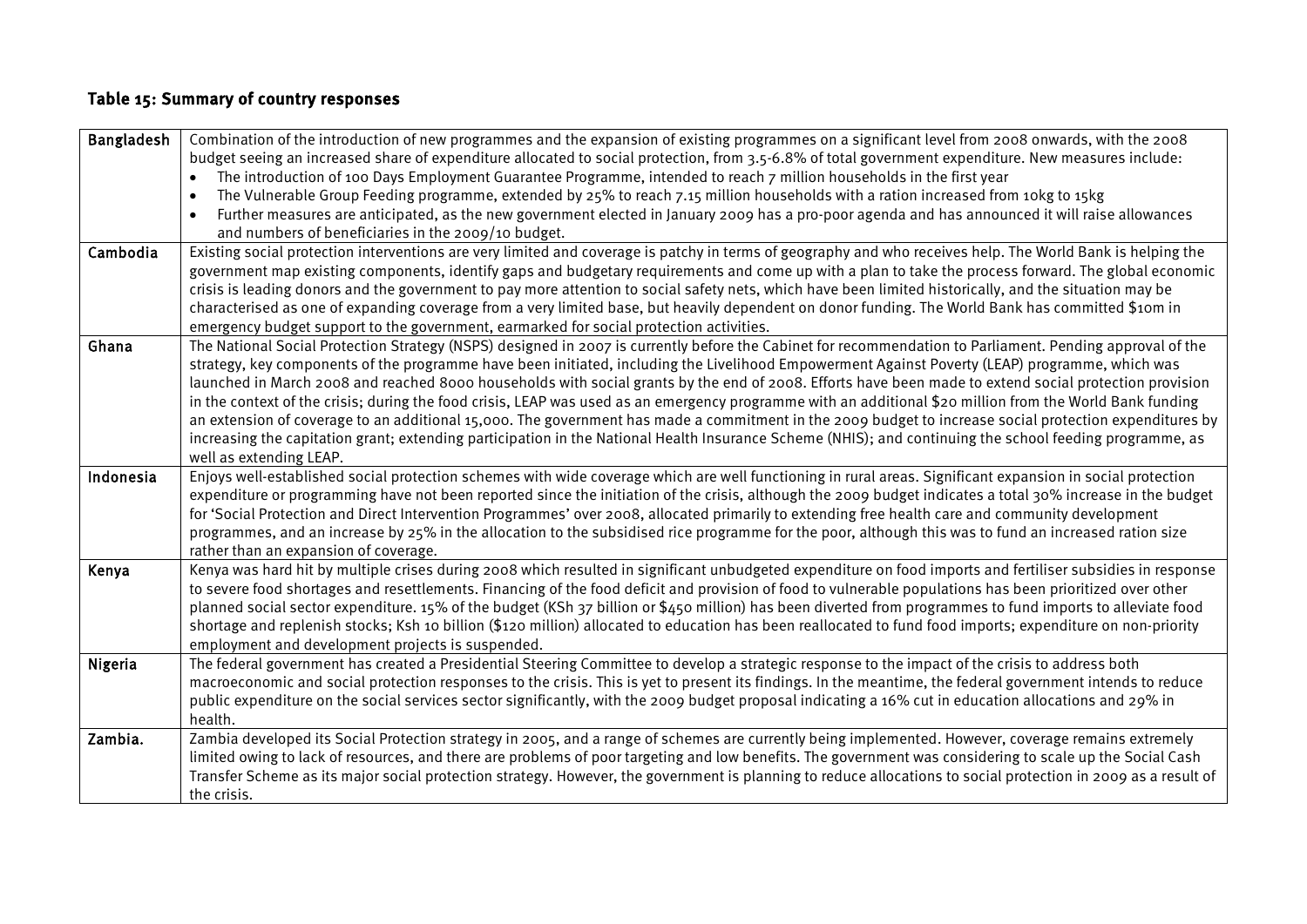## <span id="page-42-0"></span>12. Institutional context for policymaking

Several countries have responded by setting up new crisis taskforces or building on existing institutions. It is too soon to judge the effectiveness of the institutional setup behind the policies describe above, but it is likely that a more institutionalised response is also more effective.

The government in Bangladesh has set up two taskforces made of government officials, and announced recently a National Taskforce comprising 27 members, with the Finance Minister as convenor. Cambodia already had a set of taskforces, public–private working groups and an economic government think tank which, together with the severe context, may have helped obtain a rapid response. In response to worsening conditions in the global economy, the government of Indonesia has taken both reactive and proactive measures. The government and the central bank have made joint efforts to maintain financial market stability and to provide fiscal stimulus in order to keep domestic demand growth at its usual annual rate.

A taskforce has been set up to look into ways of cushioning Kenya's economy from the adverse effects of the crisis, comprised of officials of the Ministry of Finance and Planning as well as the central bank. So far, it seems 'business as usual', although the most recent information suggests a government response is forthcoming. Policies in Zambia, especially in mining, are conducted in a context of mistrust between public and private sectors. The turmoil early in 2008 that ensued from the unilateral and abrupt changes to the mining fiscal and regulatory regime, and the layoffs resulting from the impact of the global financial crisis, have further worsened the distrust. Yet, appropriate and effective policies for such a strategic sector need trust and information. Nigeria inaugurated a Presidential Steering Committee on the Global Economic Crisis in January 2009. A Presidential Advisory Team on capital markets was set up to consider measures to reverse the declining fortunes of the Nigerian capital market. However, until recently, the official response has been slow and the adopted stand one of indifference. There appeared to be no taskforce in Uganda, which could lead to ineffective and less well coordinated responses: some government officials suggested that 'now is the time for government to be more inward looking than before – relying on the external sector is not prudent'.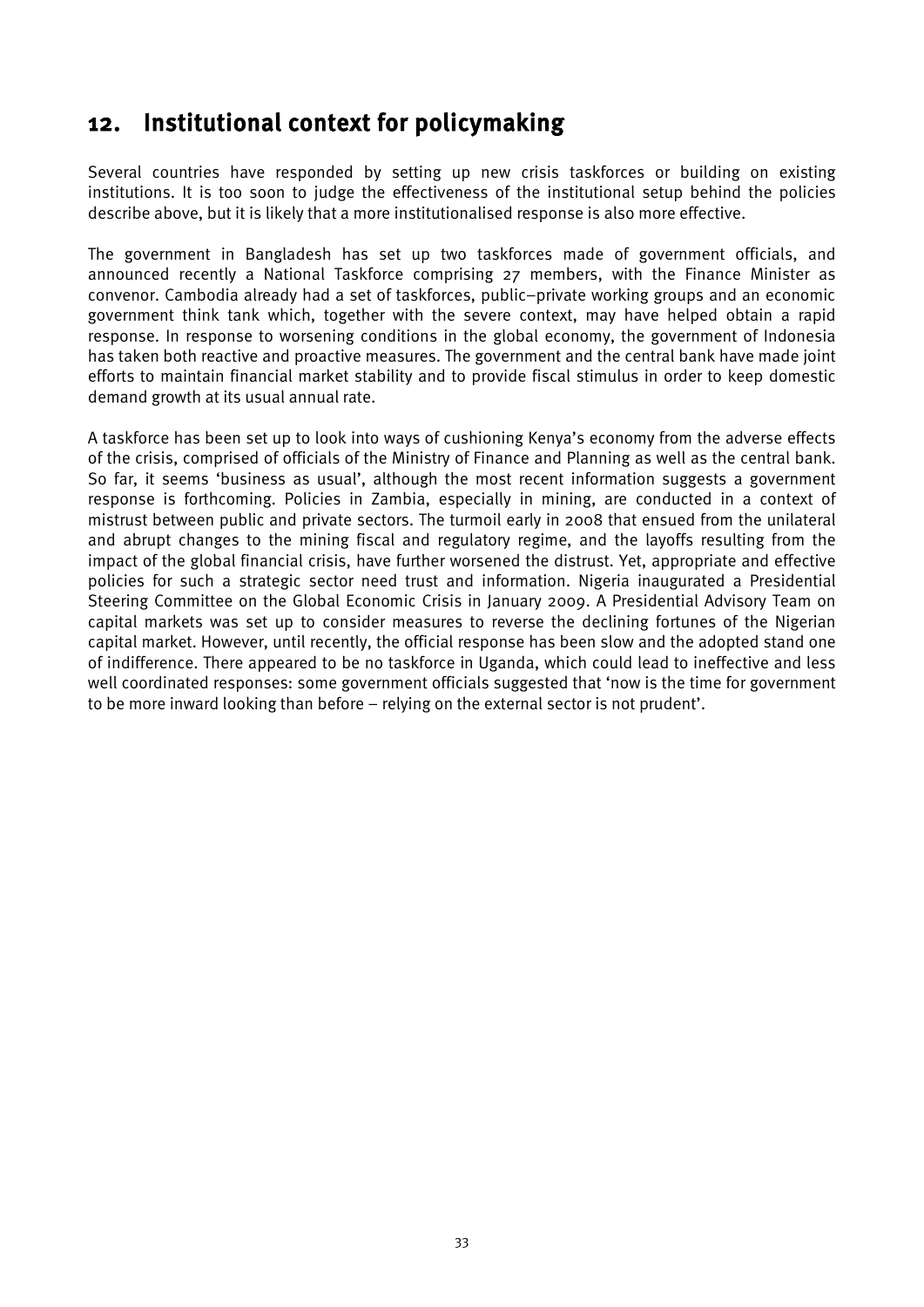# <span id="page-43-0"></span>13. Conclusions

This synthesis paper covers 10 country case studies that have examined the main transmission belts (trade, private capital flows, remittances, aid) through which the crisis affects developing countries. It has also examined the growth and development effects and the policy responses so far. While it is still too early to assess the full effects, we find that different countries are affected differently.

#### Transmission belts

While the same transmission belts (trade, private finance, aid, remittances) affect country case studies differently, it is now clear that all countries are experiencing the effects.

- *Private financial flows* have been affected, but there is a need for disaggregation. Portfolio investment flows experienced a dramatic drop in 2008 in most countries, shifting sometimes to large net outflows and a significant drop in equity markets in 2008 and into 2009. There is evidence of increased tightening credit conditions for bank lending in Cambodia, Ghana and Zambia. Foreign Direct Investment has been affected less, but the impact varies across countries, got worse during the year, and shows a marked worsening compared to record increased to countries in Africa in 2007 and 2008.
- The value of *trade* is declining. For example, Indonesian exports of electronic products (which account for 15% of total exports) experienced a fall of 25% (in value terms) comparing January 2009 with January 2008. The value of garment export in Cambodia has already dropped from a monthly average of \$250 million in 2008 to \$100 million in January 2009. Prices of most commodities such as copper and oil declined dramatically, affecting countries such as Nigeria, Zambia and Bolivia, but cocoa and gold prices did not decline which is good for countries such as Ghana. Imports bills for fertilizer and oil have declined taking some pressure off the current account in oil importing countries.
- Remittances are down in nearly all case study countries. For example, in Kenya remittances have declined by 27% y-on-y in Jan 2009 after a volatile 2008. In Bangladesh emigration is down by 38.8% (Feb 2009 over Feb 2008) jeopardising future remittances.
- So far there is little to no evidence of an aid pull out. However, there has been a decline in aid to Uganda in 2008, although it might be too early to attribute this fully to the crisis.

#### Effects on economic growth

The actual effects on growth so far and expected effects vary across countries:

- A general growth slowdown throughout 2008 is visible for countries with quarterly statistics. There is a general consensus among the country case studies that 2009 will see worse effects. This is consistent with IMF forecasts that several countries will see declining GDP per capita in 2010.
- Growth forecasts have been revised in all countries. Reduced growth prospects are noticeable especially when comparing to excellent growth records for developing countries in the years leading up to 2007 and to some extent 2008. For example, Cambodian growth is set to decline from more than 10% in 2007 to close to zero in 2009. Kenyan growth may only reach 3-4% in 2009, down from 7% in 2007, and after a sluggish 2008 due to political turmoil. Some other countries such as Zambia have seen growth prospects alter less despite effects on the mining industry.
- Growth in countries is affected differently because of sector composition: tourism in Kenya and Cambodia; manufacturing in Asian countries; and commodities in Bolivia and Zambia.
- Manufacturing has been hit hard, especially in Asia countries that specialise in exports such as garments (Cambodia) and electronics (Indonesia).
- Countries whose growth has been dependent on export sectors have suffered more. For example, Cambodia has suffered greatly but, although Indonesia's manufacturing exports and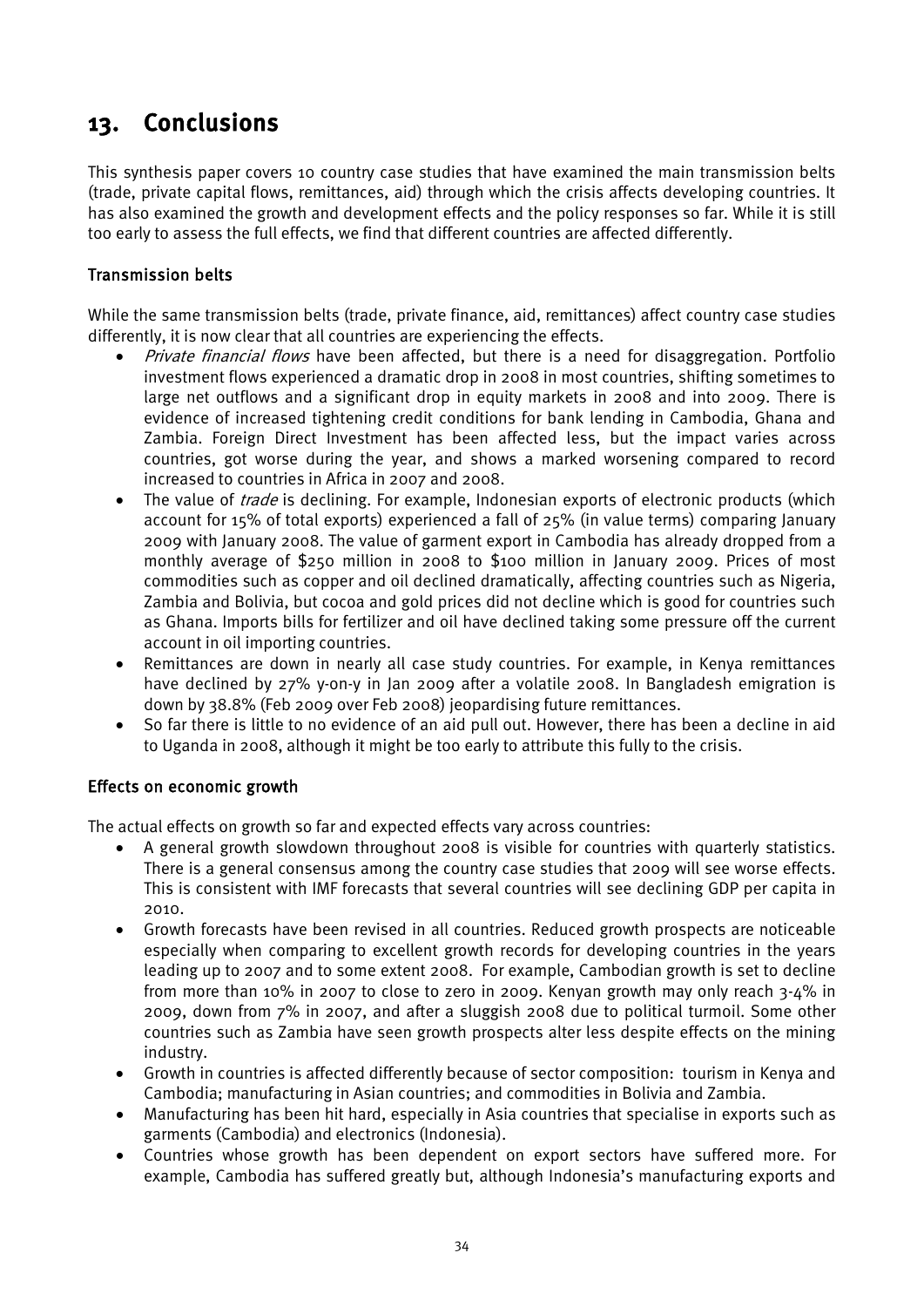sector were affected, overall consumption and services have been important in driving recent growth there.

#### Effects on employment

There are already some significant employment effects:

- A recorded 15,000 construction workers in Cambodia were laid off in mid-2008. This has led to some de-urbanisation. The garment industry has been hardest hit, with approximately 51,000 people laid off (many of these women) in the six months between September 2008 and March 2009.
- FDI-generated employment in Ghana dropped from 15,526 in the fourth quarter of 2007 to 10,022 in 2008 (Q4).
- In Indonesia, by February 2009, 37,905 workers had been laid off as a result of the current crisis.
- In Kenya, the labour-intensive horticultural industry, which employs an estimated 3 million people, had to cut around 1200 jobs this year and suffered a 35% drop in exports of flowers.
- In Zambia, 8,100 workers in the mining sector lost their jobs in 2008.
- A simulation exercise in Bolivia predicts rising unemployment as a result of lower remittances (3.0%) and mining exports (1.6%).
- Following the International Labour Organization (ILO) methodology (2002), incremental job opportunities in Bangladesh may be squeezed by 500,000 compared with the expected level, if GDP growth slows down to the World Bank's projected level of 4.8%.
- The ILO has estimated employment elasticities with respect to growth and the average over 1991-2003 is: Nigeria, 1.11; Ghana, 0.77; Zambia, 0.20; Cambodia, 0.37; Benin, 0.87; Bangladesh, 0.31; Bolivia, 1.26; Uganda, 0.34; Kenya, 1.96; Indonesia, 0.24.

#### Effects on poverty

There are likely to be significant implications for poverty. Simple back of the envelope calculations using changes in growth forecasts and previously estimated poverty elasticities with respect to growth (or mentioned in the country reports) would suggest that the household poverty count might increase this year by 300,000 in Bangladesh, 110,000 in Cambodia, 233,000 in Uganda, 230,000 in Ghana and 650,000 in Indonesia compared to what it otherwise would have been.

#### Economic policy responses

Economic policy responses to address the fallout of the global financial crisis range from continuing business as usual to embarking on a pro-active approach. Some countries are considering, implementing or accelerating growth policies (e.g. Cambodia) or implementing fiscal stimuli (e.g. Indonesia), but in others there has been a very small monetary policy step and not much else (e.g. Kenya). The government balance is affected, but varies across countries from lower tax receipts in Uganda, to lower government fuel import bills in Bangladesh and the evaporation of anticipated substantial increases in tax receipts from Zambian mining.The research has found that some countries (e.g. Kenya, Ghana, Bangladesh, Nigeria) have established a crisis task force which may help them to respond to the crisis.

#### Social protection provision responses

There is a wide range of social protection responses, ranging from countries that were struggling to meet existing social protection commitments (such as Kenya and Uganda); to those that were attempting to extend coverage significantly in response to the crisis (Bangladesh and Ghana), even at the cost of a widening fiscal deficit (Cambodia); to those for which the priority policy response was addressing growth issues and investing in a fiscal stimulus package, or attempting to reduce social sector expenditure in order to promote macroeconomic sustainability in the context of a widening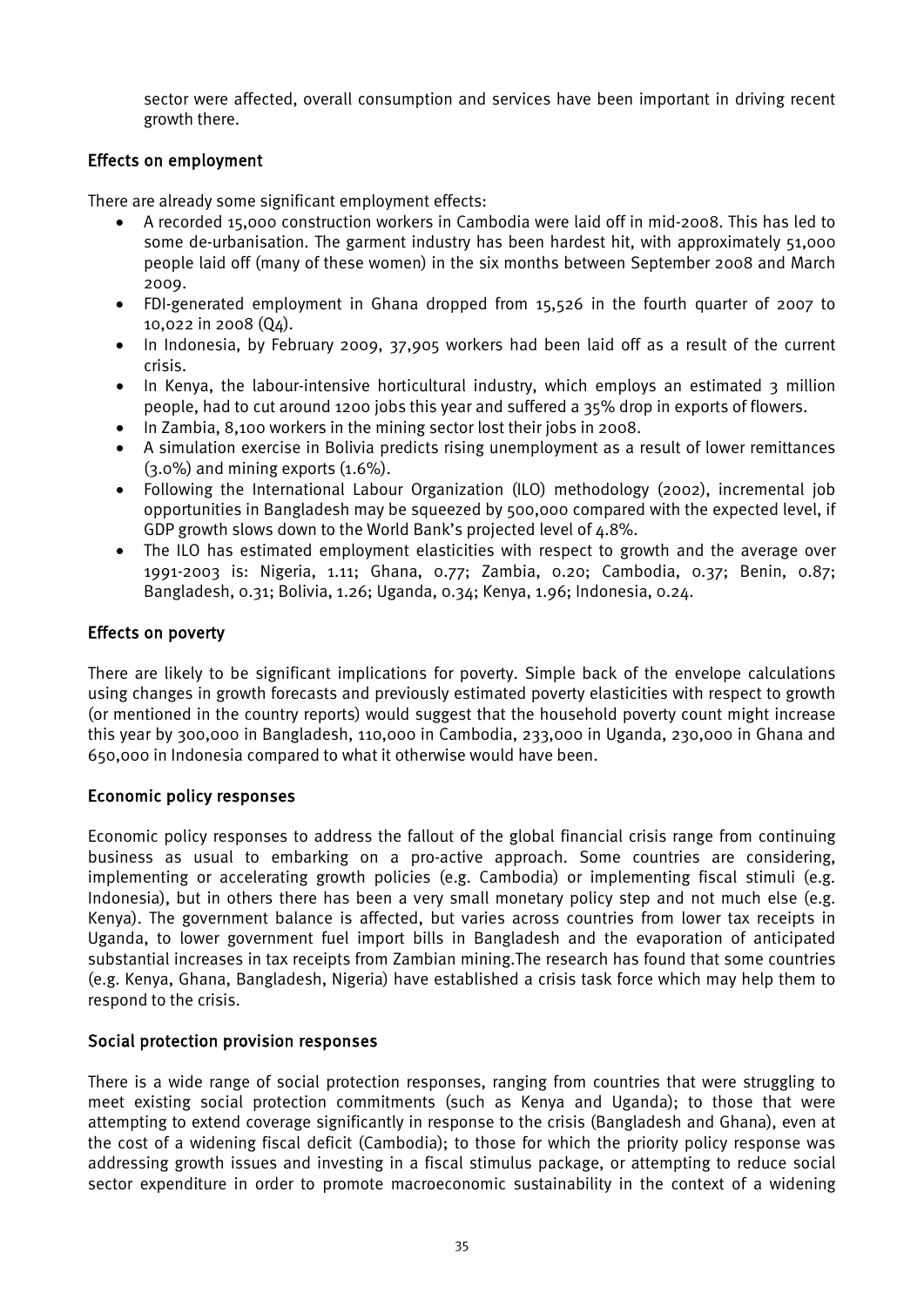deficit rather than focusing on the extension of social protection provision (Indonesia and Nigeria respectively).

#### Conclusion

This is the beginning of the monitoring work and it will be important to continue the monitoring of the effects of the global financial crisis on developing countries and to understand developing country policy responses in the next phase.